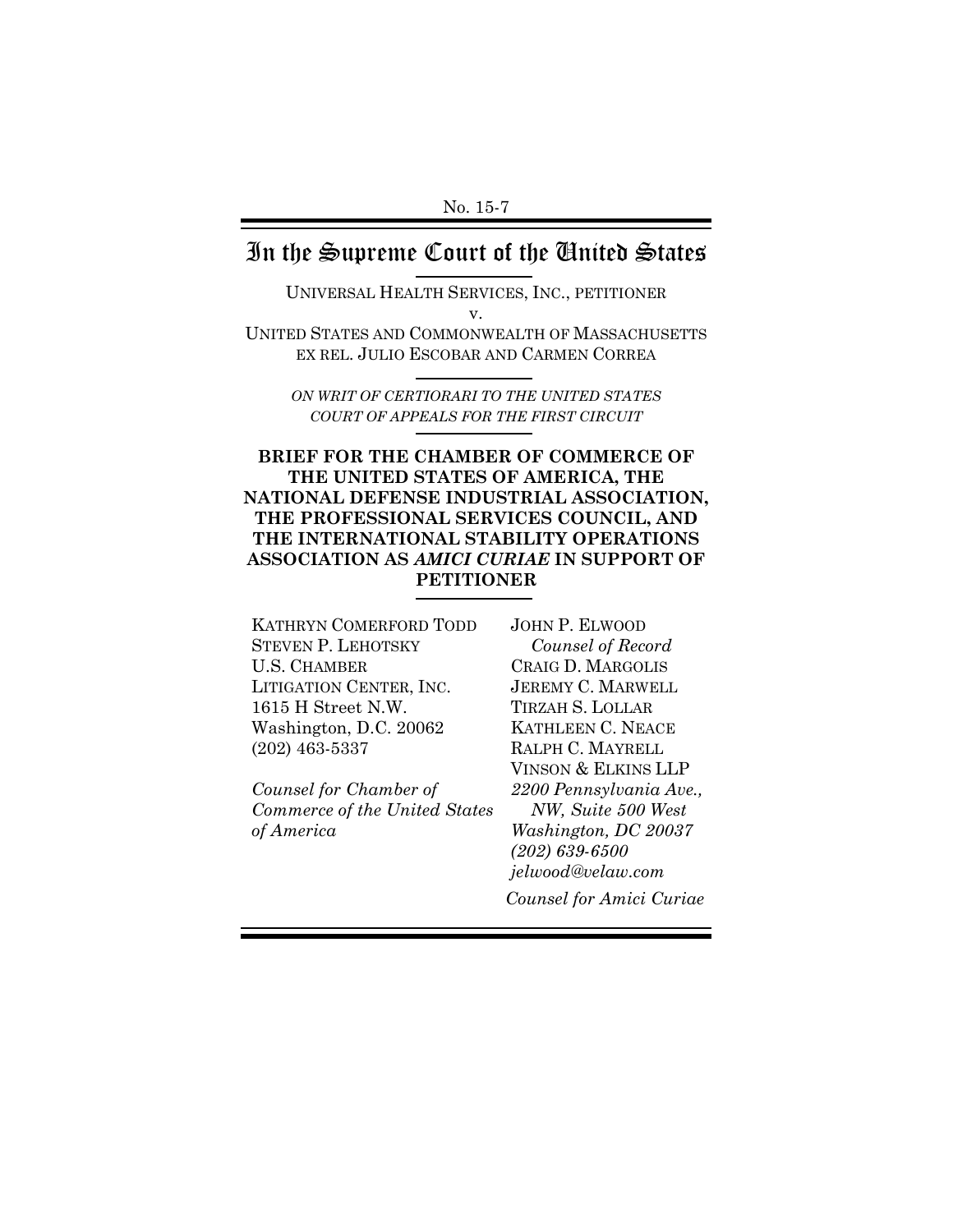## **TABLE OF CONTENTS**

|--|

| I. The Implied-False-Certification Theory                          |
|--------------------------------------------------------------------|
| Risk<br>Profoundly Increases<br>And                                |
| Uncertainty For Government Contractors,                            |
|                                                                    |
| A. The Theory Threatens Punitive FCA                               |
| Liability For Violations Of Obscure Or                             |
| Unclear Contract Terms Or Rules 8                                  |
| B. The Implied-Certification Theory                                |
| Invites Abuse By Bounty-Hunting                                    |
|                                                                    |
| C. The Implied-Certification Theory                                |
| Deprives Defendants Of Fair Notice                                 |
| About What Actions May Lead To                                     |
|                                                                    |
| D. The Implied-Certification Theory,<br>Combined With Some Courts' |
| Permissive Reading Of Rule 9(b),                                   |
| Could Effectively Immunize                                         |
| Complaints From Motions To Dismiss  24                             |
| E. The Implied-Certification Theory                                |
| <b>Short-Circuits More Tailored</b>                                |
| Government Remedies  28                                            |
| F. Accepting The Implied-Certification                             |
| Theory Would Increase The                                          |
|                                                                    |
|                                                                    |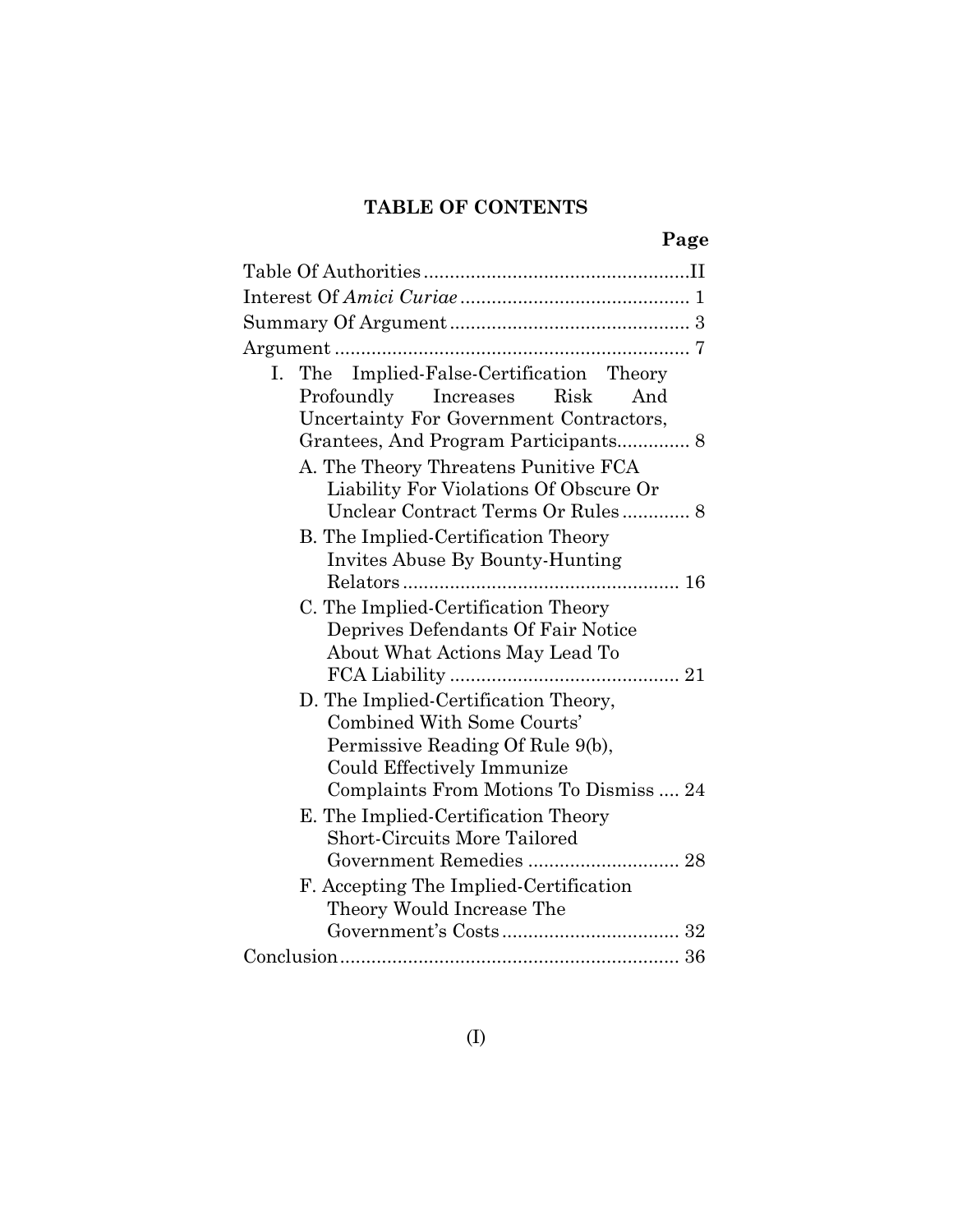## **TABLE OF AUTHORITIES**

## **Cases: Page(s)**

| Am. Cas. Co. of Reading, Pa. v. Nordic Leasing,                                                |
|------------------------------------------------------------------------------------------------|
| Carmichael v. Kellogg, Brown & Root Servs.,<br><i>Inc.</i> , 572 F.3d 1271 (11th Cir. 2009) 11 |
| Chesbrough v. VPA P.C.,<br>655 F.3d 461 (6th Cir. 2011)  14, 21                                |
| Connally v. Gen. Constr. Co.,                                                                  |
| FCC v. Fox Television Stations, Inc.,                                                          |
| Grand Union Co. v. United States,                                                              |
| In re Kellogg Brown & Root, Inc.,                                                              |
| Int'l Data Bank, Ltd. v. Zepkin,                                                               |
| Mikes v. Straus,<br>274 F.3d 687 (2d Cir. 2001) 29, 32                                         |
| Molzof v. United States,                                                                       |
| Smith v. Duffey,                                                                               |
| Town of Concord v. Bos. Edison Co.,                                                            |
| Tozer v. LTV Corp.,                                                                            |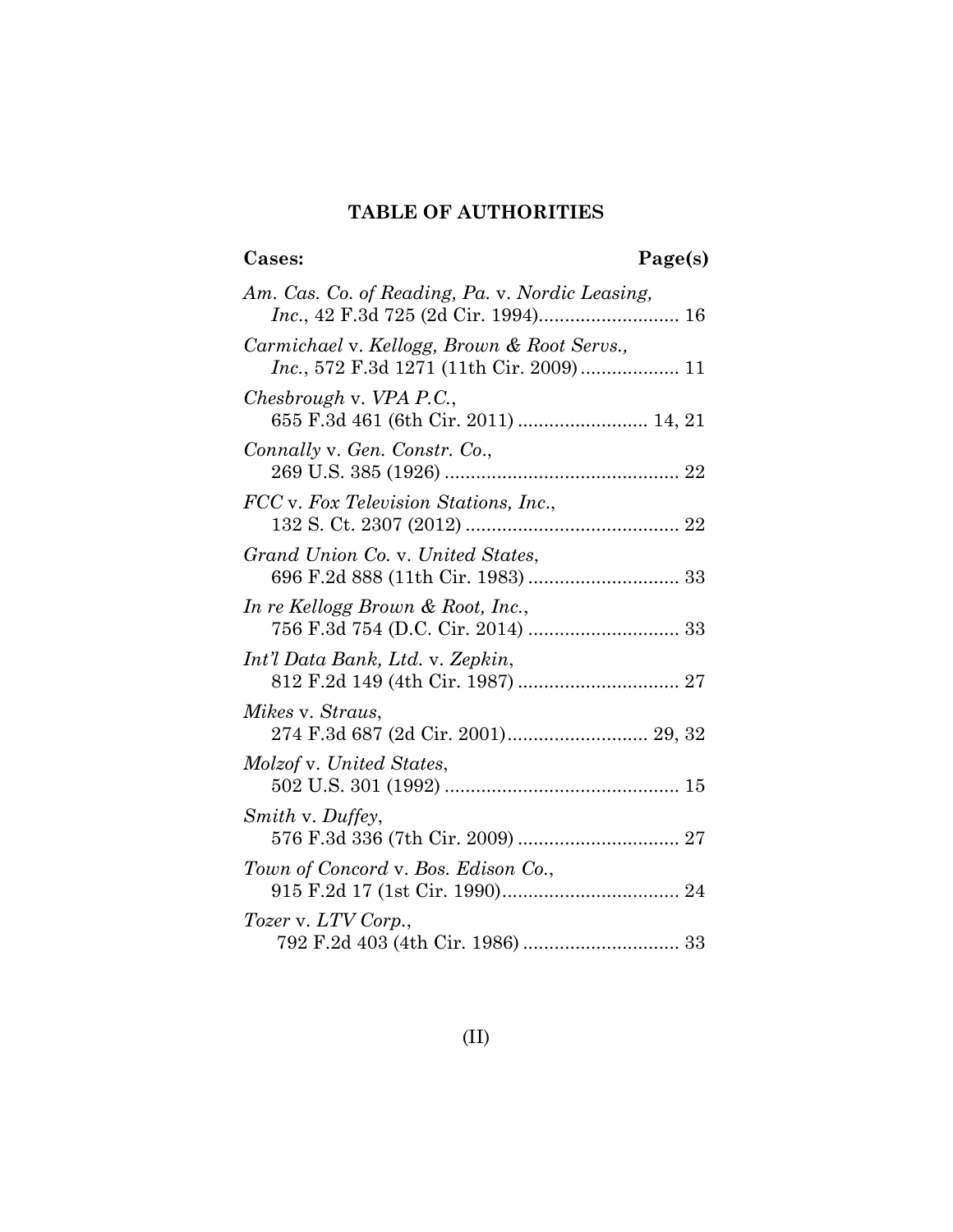## **Cases--Continued: Page(s)**

| U.S. ex rel. Anti-Discrimination Ctr. of Metro<br>N.Y., Inc. v. Westchester Cnty.,             |
|------------------------------------------------------------------------------------------------|
|                                                                                                |
| U.S. ex rel. Atkins v. McInteer,                                                               |
| U.S. ex rel. Badr v. Triple Canopy, Inc.,                                                      |
| U.S. ex rel. Bias v. Tangipahoa Parish Sch. Bd.,<br>No. 12-cv-2202, 2015 WL 225410             |
| U.S. ex rel. Bidani v. Lewis,                                                                  |
| U.S. ex rel. Bilotta v. Novartis Pharm. Corp.,<br>50 F. Supp. 3d 497 (S.D.N.Y. 2014) 32        |
| U.S. ex rel. Heath v. $AT\&T$ , Inc.,                                                          |
| U.S. ex rel. Howard v. Lockheed Martin Corp.,<br>14 F. Supp. 3d 982 (S.D. Ohio 2014)13, 30, 31 |
| U.S. ex rel. King v. F.E. Moran, Inc.,<br>No. 00-cv-3877, 2002 WL 2003219                      |
|                                                                                                |
| U.S. ex rel. Koch v. Koch Indus., Inc.,<br>57 F. Supp. 2d 1122 (N.D. Okla. 1999) 33            |
| U.S. ex rel. Landis v. Tailwind Sports Corp.,                                                  |
| U.S. ex rel. Lemmon v. Envirocare of Utah, Inc.,                                               |
| U.S. ex rel. Marcy v. Rowan Cos.,                                                              |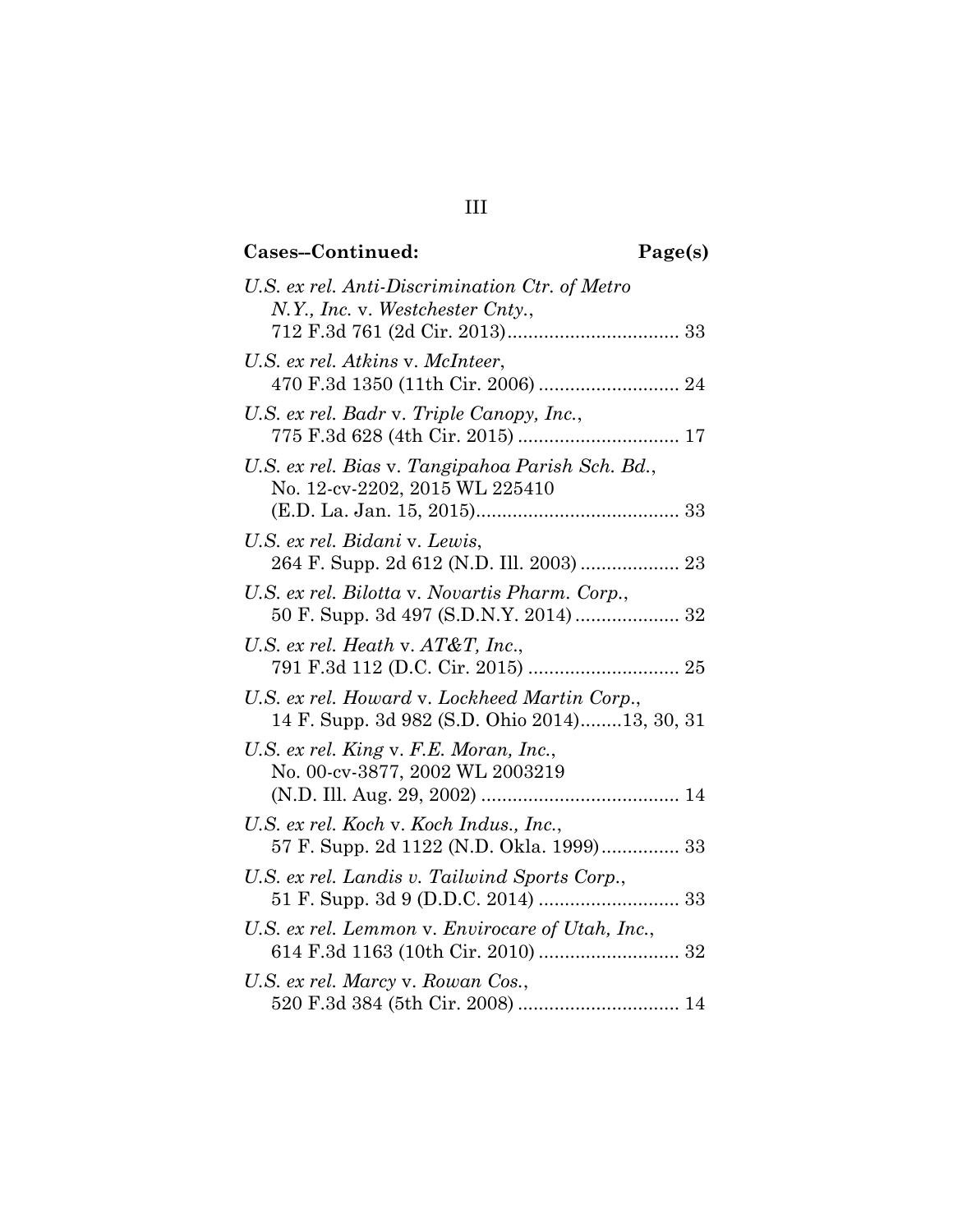## **Cases--Continued: Page(s)**

| U.S. ex rel. McLain v. Fluor Enters., Inc.,                                             |
|-----------------------------------------------------------------------------------------|
|                                                                                         |
| U.S. ex rel. Oliver v. Philip Morris USA, Inc.,                                         |
| U.S. ex rel. Owens v. First Kuwaiti Gen. Trading<br>and Contracting Co.,                |
| U.S. ex rel. Pritzker v. Sodexho, Inc.,                                                 |
| U.S. ex rel. Searle v. DRS Servs., Inc.,<br>No. 14-cv-402, 2015 WL 6691973              |
| U.S. ex rel. Shemesh v. CA, Inc.,<br>No. 09-cv-1600, 2015 WL 1446547                    |
| U.S. ex rel. Steury v. Cardinal Health, Inc.,                                           |
| U.S. ex rel. Steury v. Cardinal Health, Inc.,                                           |
| U.S. ex rel. Thompson v. Columbia/HCA<br>Healthcare Corp.,                              |
|                                                                                         |
| U.S. ex rel. Tran v. Computer Sci. Corp.,<br>53 F. Supp. 3d 104 (D.D.C. 2014) 9, 10, 28 |
| U.S. ex rel. Vosika v. Starkey Labs., Inc.,<br>No. 01-cv-709, 2004 WL 2065127           |
| U.S. ex rel. Watkins v. KBR, Inc.,<br>106 F. Supp. 3d 946 (C.D. Ill. 2015) 13, 21       |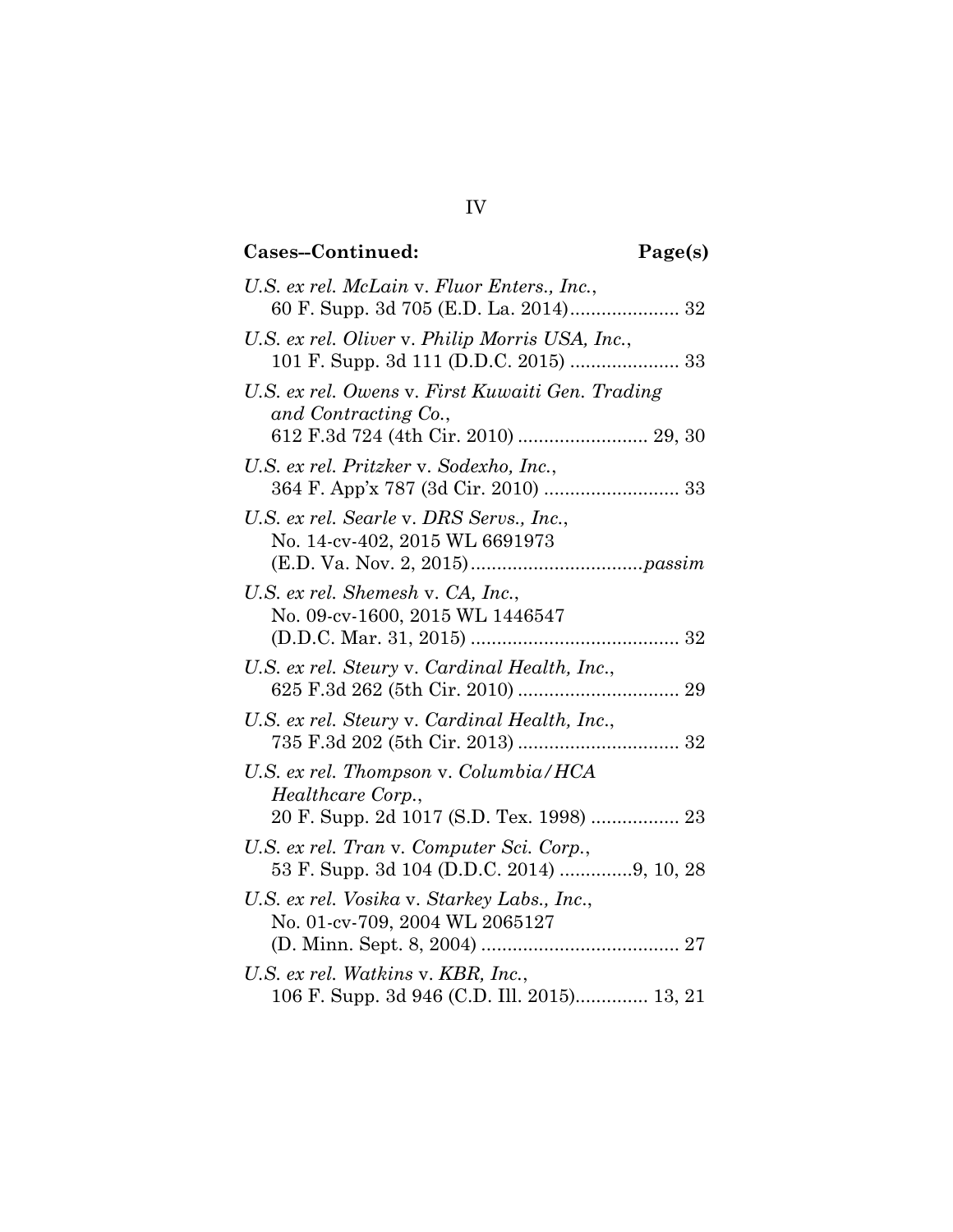## **Cases--Continued: Page(s)**

| U.S. ex rel. Willard v. Humana Health<br>Plan of Tex. Inc.,                    |
|--------------------------------------------------------------------------------|
| U.S. ex rel. Yannacopoulos v. Gen. Dynamics,<br>No. 03-cv-3012, 2007 WL 495257 |
| United States v. Americus Mortg. Corp.,<br>No. 12-cv-02676, 2014 WL 4273884    |
| United States v. Honeywell Int'l Inc.,                                         |
| United States v. Sanford-Brown, Ltd.,                                          |
| United States v. Sci. Applications Int'l Corp.,                                |
| Vermont Agency of Nat. Res. v. U.S. ex rel.                                    |

## **Statutes:**

## **Regulations:**

V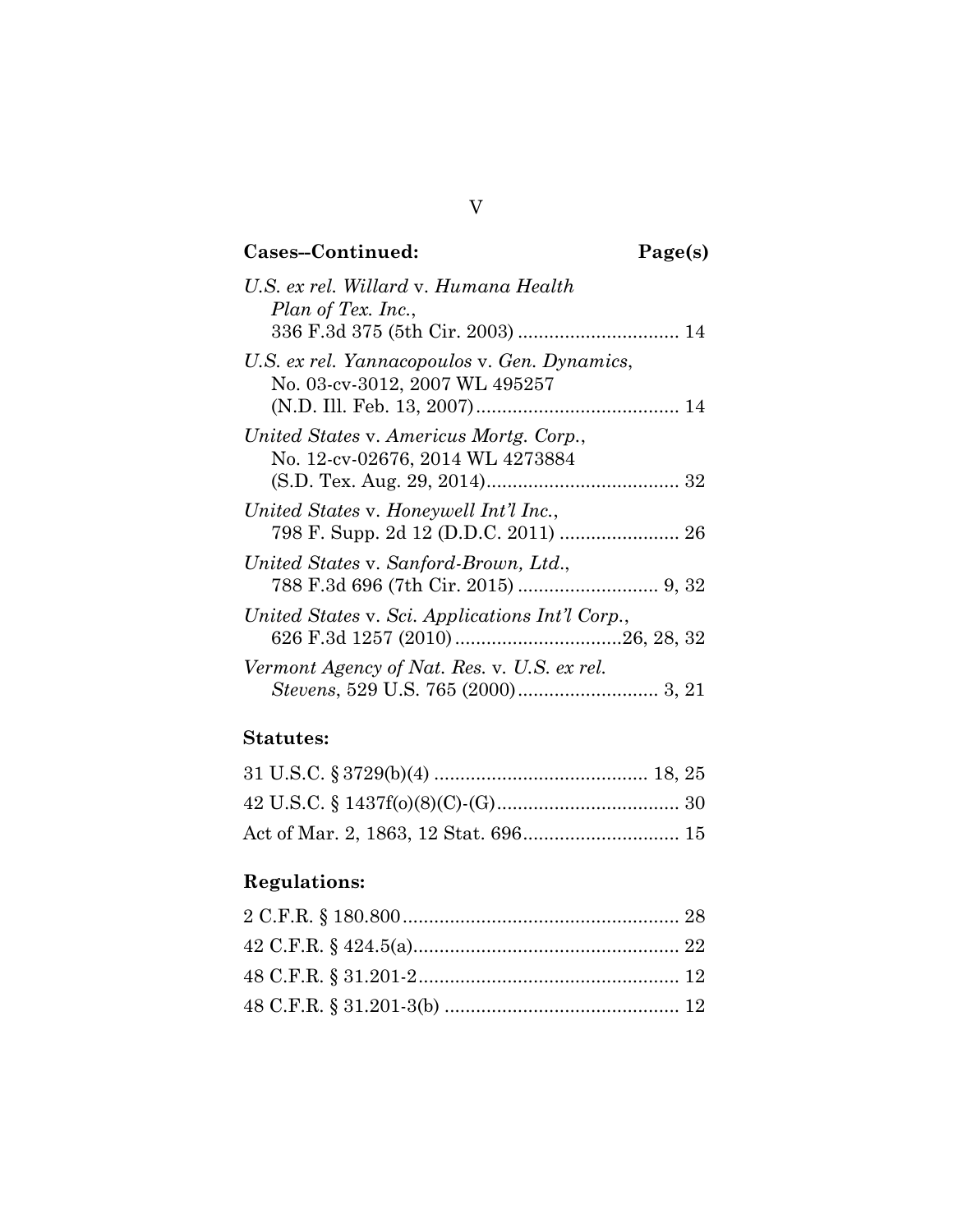## VI

## **Regulations--Continued: Page(s)**

## **Rules:**

## **Other Authorities:**

| 1 John T. Boese, <i>Civil False Claims and</i><br>Qui Tam <i>Actions</i> (4th ed. 2011)  34                                                                             |  |
|-------------------------------------------------------------------------------------------------------------------------------------------------------------------------|--|
| John T. Boese & Beth C. McClain,<br>Why Thompson Is Wrong: Misuse of the False<br>Claims Act to Enforce the Anti-Kickback Act,                                          |  |
| Complaint, U.S. ex rel. McLain v. Kellogg Brown<br>& Root Servs., Inc., No. 1:08-cv-499                                                                                 |  |
| Dep't of the Army, Army Facilities Components<br>System User Guide, Tech. Manual TM-5304                                                                                |  |
| David Freeman Engstrom, Private Enforcement's<br><i>Pathways: Lessons from Qui Tam Litigation,</i><br>114 Colum. L. Rev. 1913 (2014) 20, 24                             |  |
| David Freeman Engstrom, <i>Public Regulation of</i><br>Private Enforcement: Empirical Analysis of<br>DOJ Oversight of Qui Tam Litigation Under<br>the False Claims Act, |  |
| 107 Nw. U. L. Rev. 1689 (2013)  20                                                                                                                                      |  |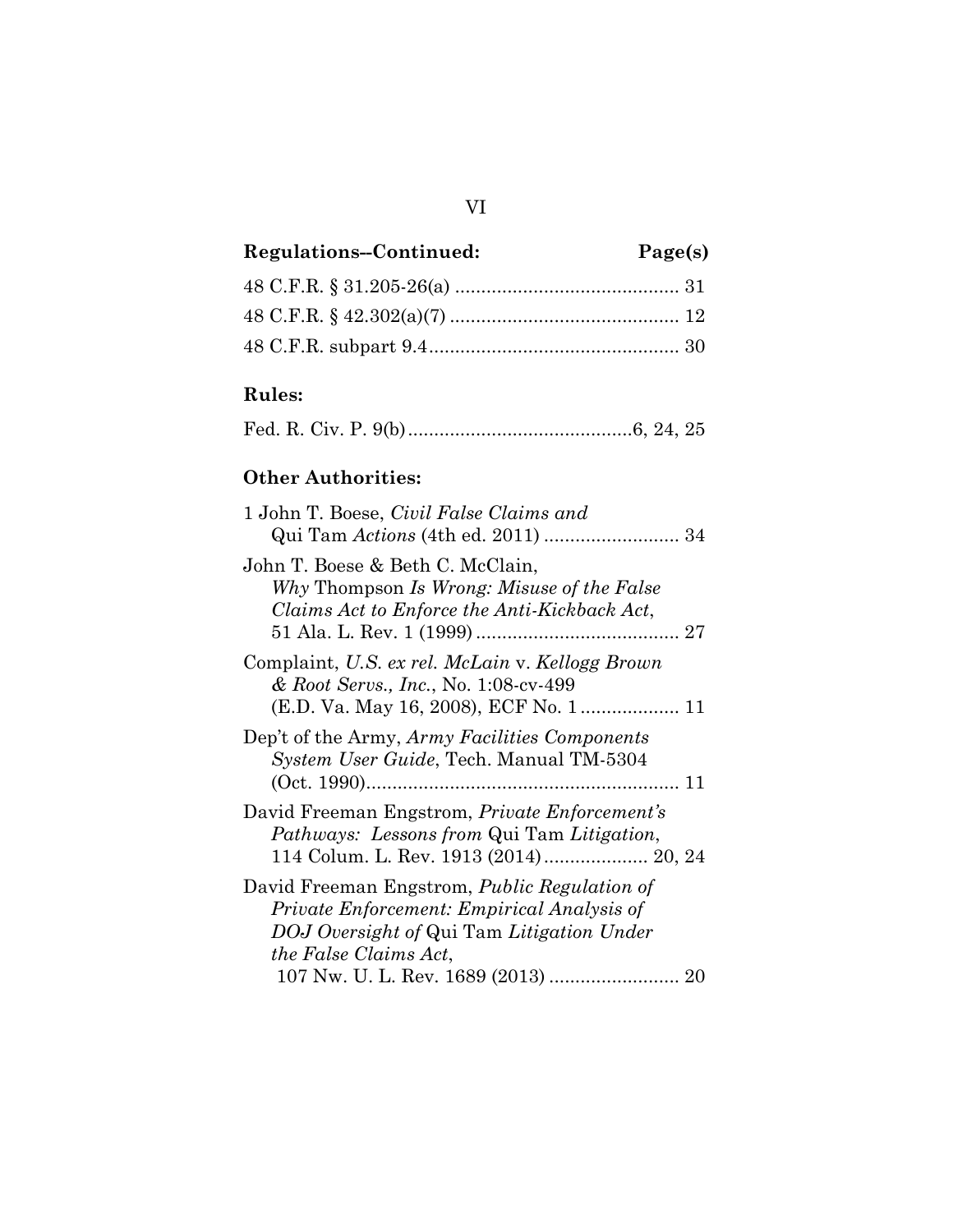# **Other Authorities--Continued: Page(s)**

| Letter from Daniel I. Gordon, Administrator,<br>Office of Federal Procurement Policy, Office of<br>Management & Budget, to Sen. Joseph I.                                                                                        |
|----------------------------------------------------------------------------------------------------------------------------------------------------------------------------------------------------------------------------------|
| David Hogberg, The Next Exodus: Primary-Care<br><i>Physicians and Medicare, Nat'l Policy</i>                                                                                                                                     |
| Marc T. Law & Sukkoo Kim, The Rise of the<br>American Regulatory State: A View from the<br>Progressive Era, in Handbook on the Politics<br>of Regulation (David Levi-Faur ed., 2011)  15                                         |
| Peter Loftus, <i>Invoking Anti-Fraud Law</i> ,<br>Louisiana Doctor Gets Rich, Wall Street J.,                                                                                                                                    |
| 23 Richard A. Lord, <i>Williston on Contracts</i><br>$\S 63:14$ (4th ed. 2003)                                                                                                                                                   |
| Marcia G. Madsen, False Claims Act: What<br>Government Contractors Should Know About<br>the Implied Certification Theory of Liability,<br>Government Contracts, 2011 (PLI, Corporate<br>& Sec., Mun. Law Practice, No. 28982) 23 |
| Brian D. Miller, The Hidden Cybersecurity Risk<br>for Federal Contractors, FCW (Jan. 12, 2016),  34                                                                                                                              |
| Order, U.S. ex rel. Searle v. DRS Servs., Inc.,<br>No. 14-cv-402 (E.D. Va. June 19, 2015),                                                                                                                                       |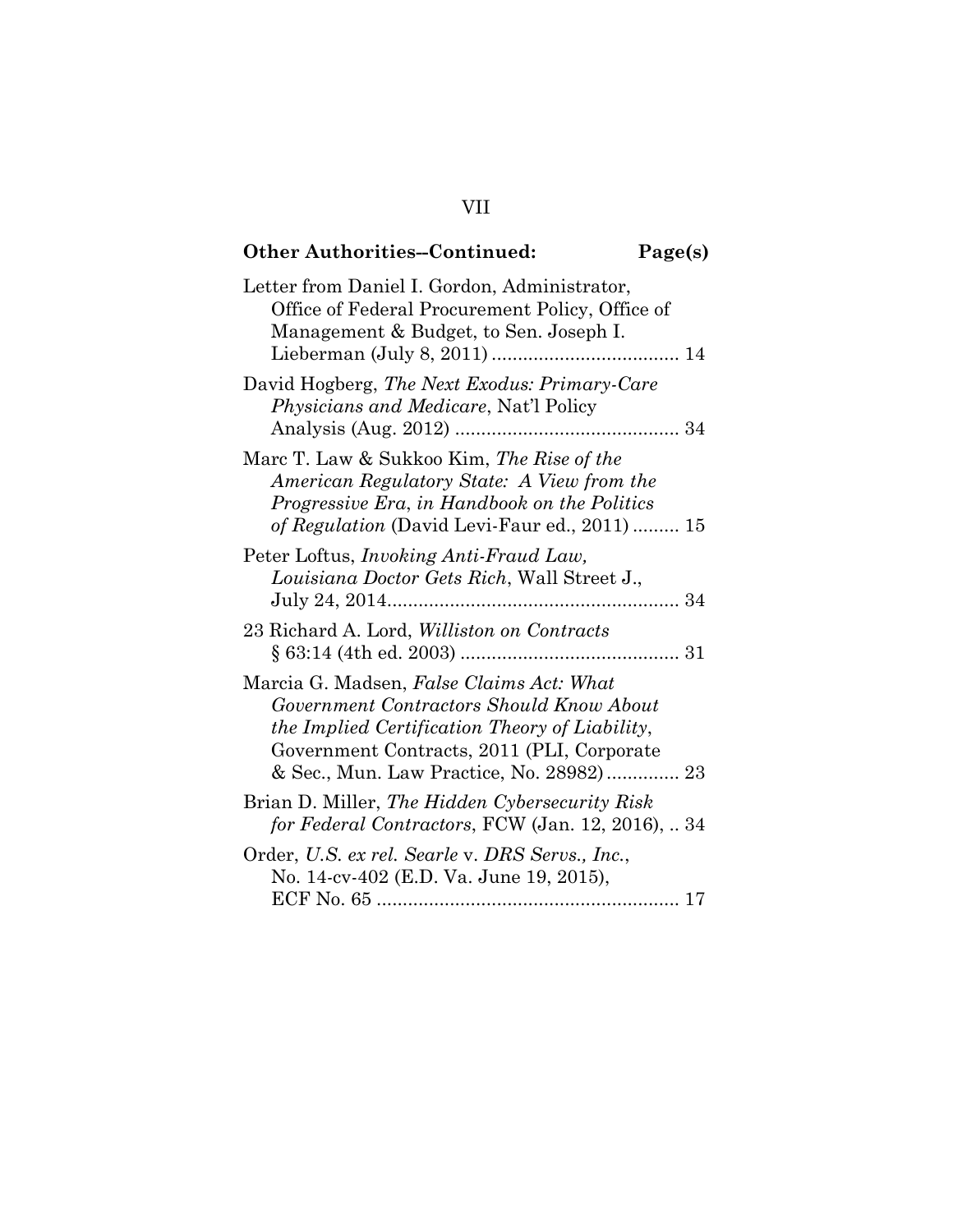## VIII

| <b>Other Authorities--Continued:</b>                                                                                                                                               | Page(s) |
|------------------------------------------------------------------------------------------------------------------------------------------------------------------------------------|---------|
| Michael Rich, Prosecutorial Indiscretion:<br><i>Encouraging the Department of Justice to</i><br>Rein in Out-of-Control Qui Tam Litigation<br>Under the Civil False Claims Act,     |         |
| The Rise and Fall of the New Deal Order, 1930-<br>1980 (Steve Fraser & Gary Gerstle eds., 1989) 15                                                                                 |         |
| Robert Salcido, DOJ Must Reevaluate Use of<br>False Claims Act in Medicare Disputes, Wash.<br>Legal Found. Legal Backgrounder                                                      |         |
| U.S. Dep't of Justice, Fraud Statistics—<br>Overview: Oct. 1, 1987–Sept. 30, 2015 (2015) 35                                                                                        |         |
| Press Release, U.S. Dep't of Justice, Office of<br>Public Affairs, DaVita to Pay \$450 Million to<br>Resolve Allegations That it Sought<br>Reimbursement for Unnecessary Drug      |         |
| Richard J. Webber, <i>Exploring the Outer</i><br>Boundaries of False Claims Act Liability:<br><i>Implied Certifications and Materiality, 36</i><br>Procurement Law, Winter 2001 23 |         |
| Julian E. Zelizer, The Fierce Urgency of Now:<br>Lyndon Johnson, Congress, and the Battle for                                                                                      |         |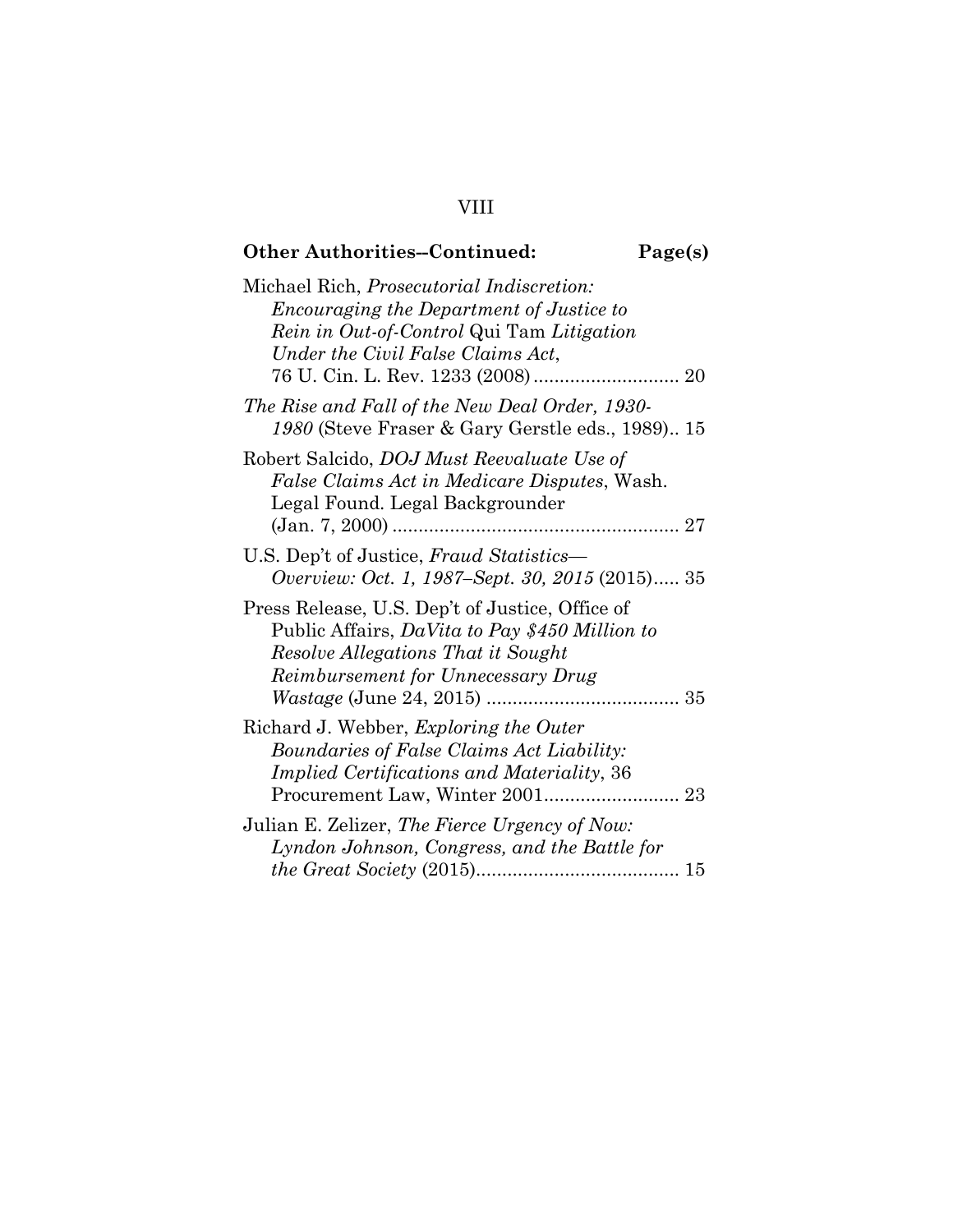#### **INTEREST OF** *AMICI CURIAE*<sup>1</sup>

The Chamber of Commerce of the United States of America (the "Chamber") is the world's largest business federation. It represents 300,000 direct members and indirectly represents the interests of more than three million companies and professional organizations of every size, in every industry, from every region of the country. An important function of the Chamber is to represent the interests of its members in matters before Congress, the Executive Branch, and the courts. The Chamber thus regularly files *amicus curiae* briefs in cases raising issues of vital concern to the Nation's business community, including cases involving the False Claims Act.

The National Defense Industrial Association, a non-profit, non-partisan organization, has a membership consisting of nearly 90,000 individuals and more than 1,600 companies, including some of the Nation's largest defense contractors.

The Professional Services Council ("PSC") is the voice of the government professional and technology services industry. PSC's more than 380 member companies represent small, medium, and large businesses that provide federal departments and agencies with a wide range of services, including information technology, engineering, logistics, facilities management, operations and maintenance, consulting, international development, scientific, social, and environ-

<sup>&</sup>lt;sup>1</sup> No counsel for a party authored this brief in whole or part, and no counsel or party made a monetary contribution to fund the preparation or submission of this brief. No person other than the *amici curiae*, their members, and their counsel made any monetary contribution to its preparation and submission. The parties have consented to this filing.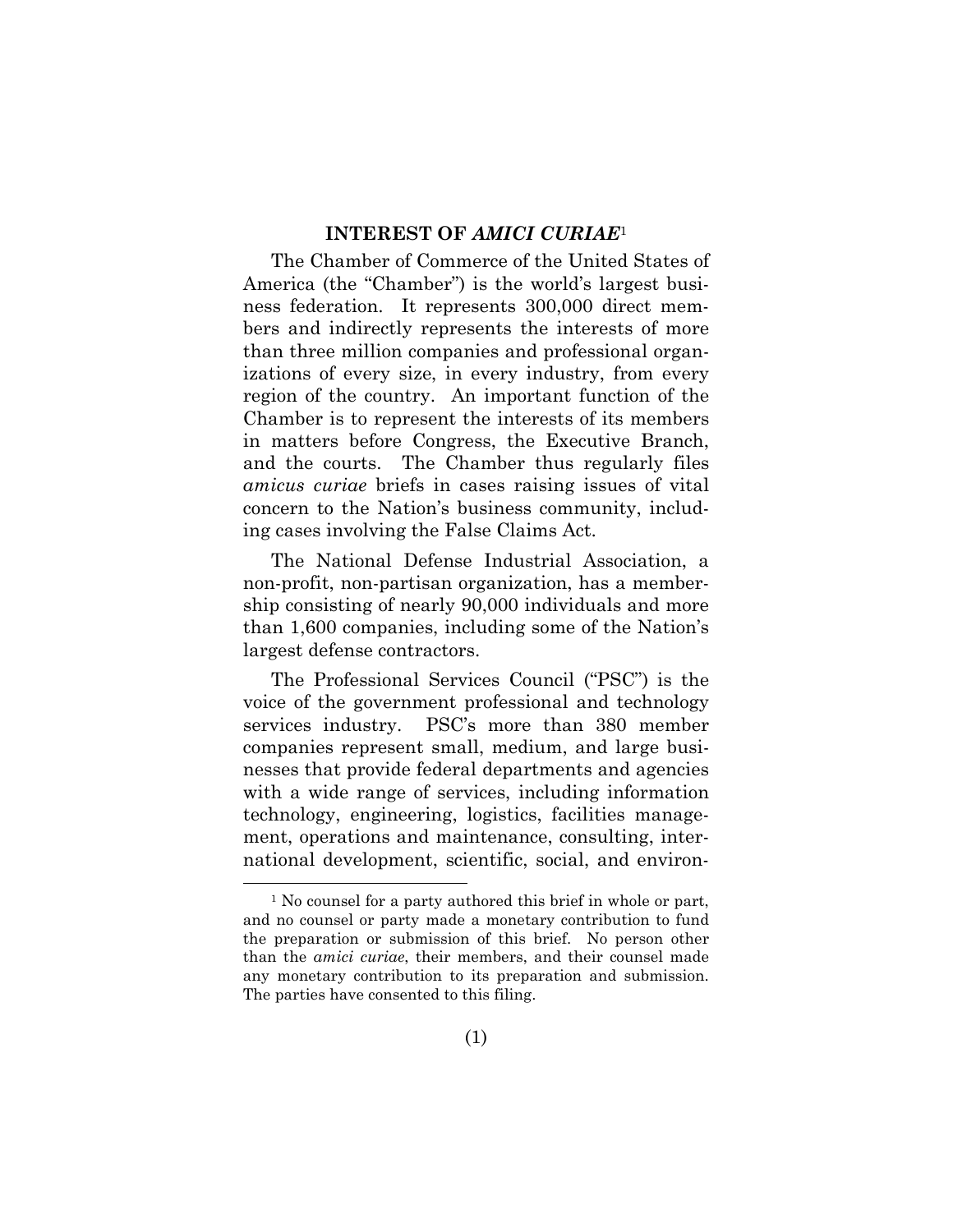mental services. Together, the association's members employ hundreds of thousands of Americans in all 50 states. The federal government relies on PSC's members for many types of essential services. Among other things, PSC member companies directly support the U.S. government through contracts with the Department of Defense and other federal agencies, both domestically and in deployed war-zone environments.

The International Stability Operations Association ("ISOA") is a global partnership of private sector and non-governmental organizations providing critical services in fragile and complex environments worldwide. With over 55 member companies, and 200,000 implementers around the globe, the ISOA works to build, serve, and represent its member organizations by providing diverse member services, publications, and events. Through communication and engagement, ISOA also builds partnerships across sectors to enhance the effectiveness of stability, peace, and development efforts across the globe. Many of ISOA's members have provided, and continue to provide, services under contract to the U.S. government around the globe.

*Amici* have a strong interest in the questions presented in this case, which are fundamental to the scope of liability under the False Claims Act ("FCA"). *Amici*'s members, many of which are subject to complex and detailed regulatory schemes, have successfully defended scores of FCA cases arising out of government contracts, grants, and program participation in a variety of courts nationwide, including the First Circuit. With increasing frequency in recent years, private relators (only infrequently joined by the government itself) have invoked an "implied certifica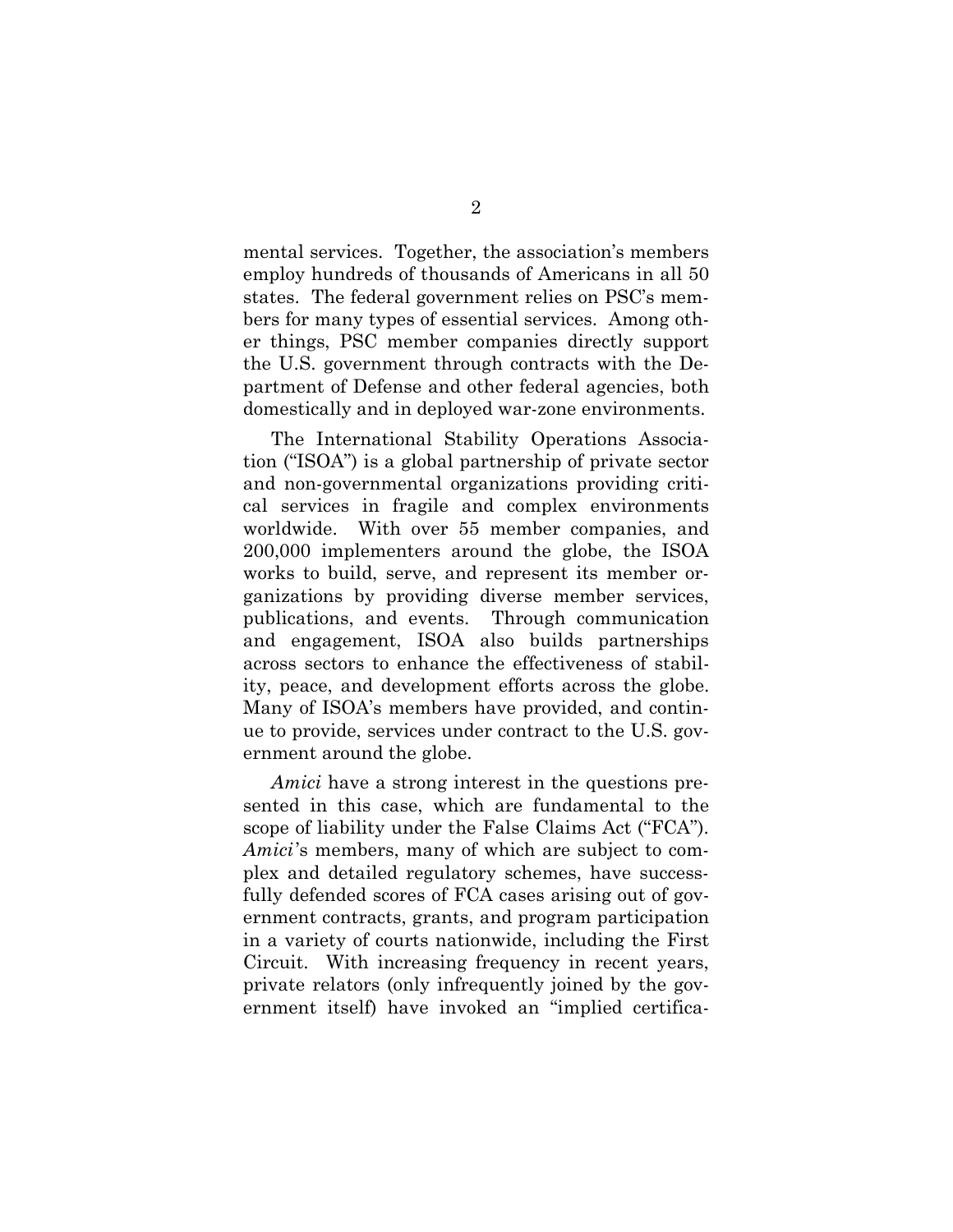tion" theory in an attempt to transform minor alleged deviations from obscure or complex contractual terms or background regulations into an FCA violation, triggering that statute's "essentially punitive" regime of treble damages and penalties, *Vermont Agency of Nat. Res.* v*. U.S. ex rel. Stevens*, 529 U.S. 765, 784- 785 (2000). That theory improperly elevates what are at *most* breach-of-contract claims (properly raised by the government through any of its numerous other available remedies) into FCA liability (subject to treble damages and suit by legions of private relators).

Allowing FCA liability for implied-certification claims has had far-reaching consequences for *amici*'s membership: not only healthcare providers like petitioner, but also the myriad businesses, non-profit organizations, and even municipalities that perform work for the federal government, or receive funds through a vast range of federal programs, from defense contracting, Medicare, school lunches, and disaster relief services, to software licensing, cigarette manufacturing, crude oil purchasing, student loans, and residential mortgage issuance. The panel's nebulous and expansive standard threatens the *in terrorem* effect of quasi-criminal FCA liability, based on little more than an alleged breach of a contractual term or background regulation—even where the defendant never made any express certification of compliance with those provisions, and the contract and background rules contain no express indication that the requirement was a condition of payment.

#### **SUMMARY OF ARGUMENT**

This Court should reject the implied-falsecertification theory of FCA liability, not only because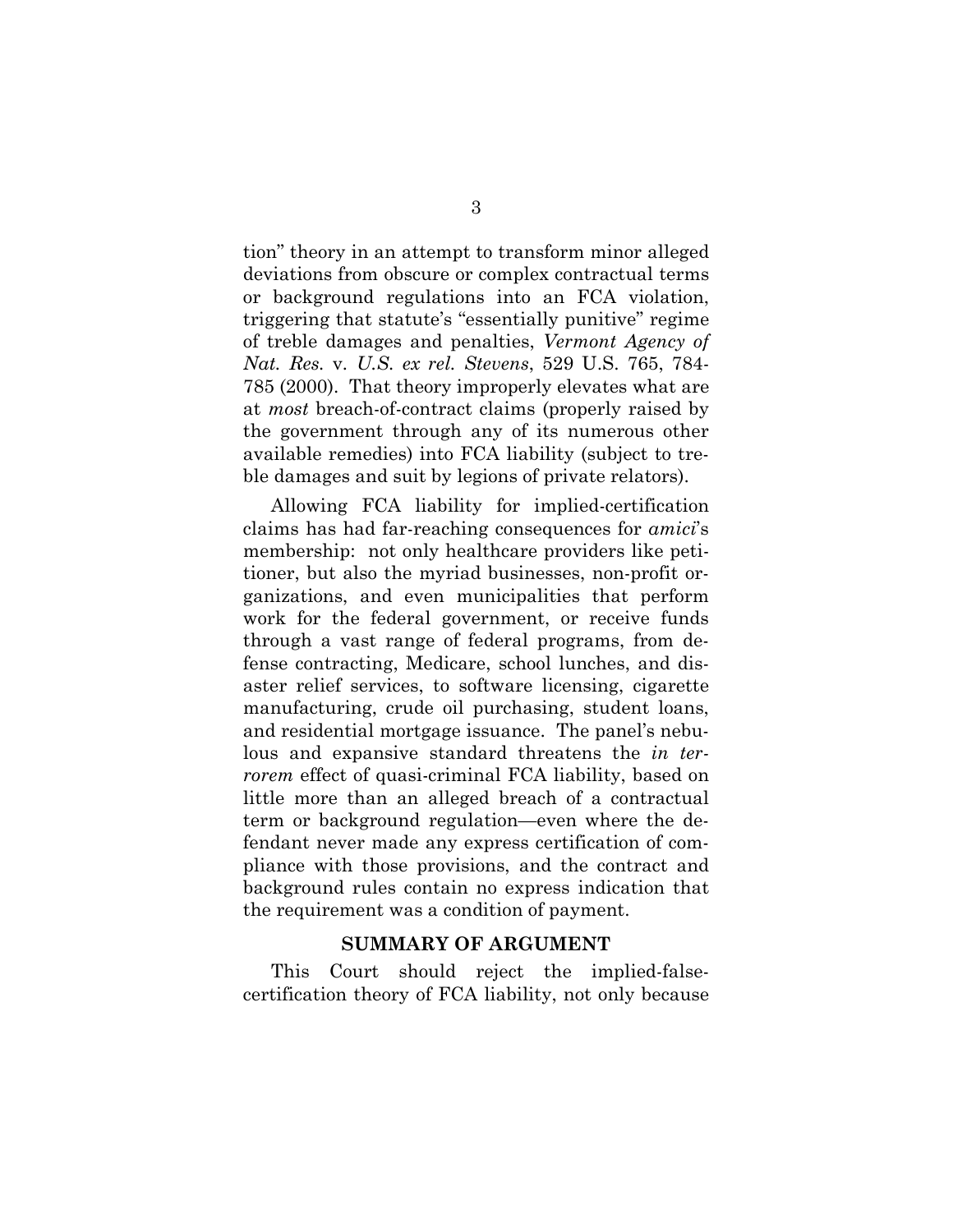it lacks any basis in the Act's statutory text, structure, or purpose, but also because of its unworkable practical consequences for government contractors, grantees, and program participants operating in countless segments of the U.S. economy.

The panel's expansive implied-false-certification theory invites private plaintiff "relators" to plead claims based on perceived violations of environmental regulations, antidiscrimination statutes, obscure and technical industry standards, procurement manuals, and more—contractual terms and rules that, before the FCA lawsuit, neither the government nor any potential defendant would have viewed as a condition of payment. Cases from jurisdictions that currently allow implied-certification claims demonstrate that relators rely on that theory to allege violations of even ambiguous requirements whose meaning is difficult or impossible to determine *ex ante*, and other provisions in ways that misunderstand and interfere with the normal procedures by which the government administers its contracts.

The implied-certification theory transforms issues properly addressed by the United States itself through administrative or breach-of-contract remedies into punitive FCA liability that can be pursued by legions of bounty-hunting relators. The other remedies available to the United States range from practical steps, such as the adjustment or rejection of an invoice, to administrative remedies such as offsets, corrective action procedures, penalties, or debarment, to common-law claims for breach of contract. Those remedies offer procedures and standards of liability and damages more appropriately tailored to contrac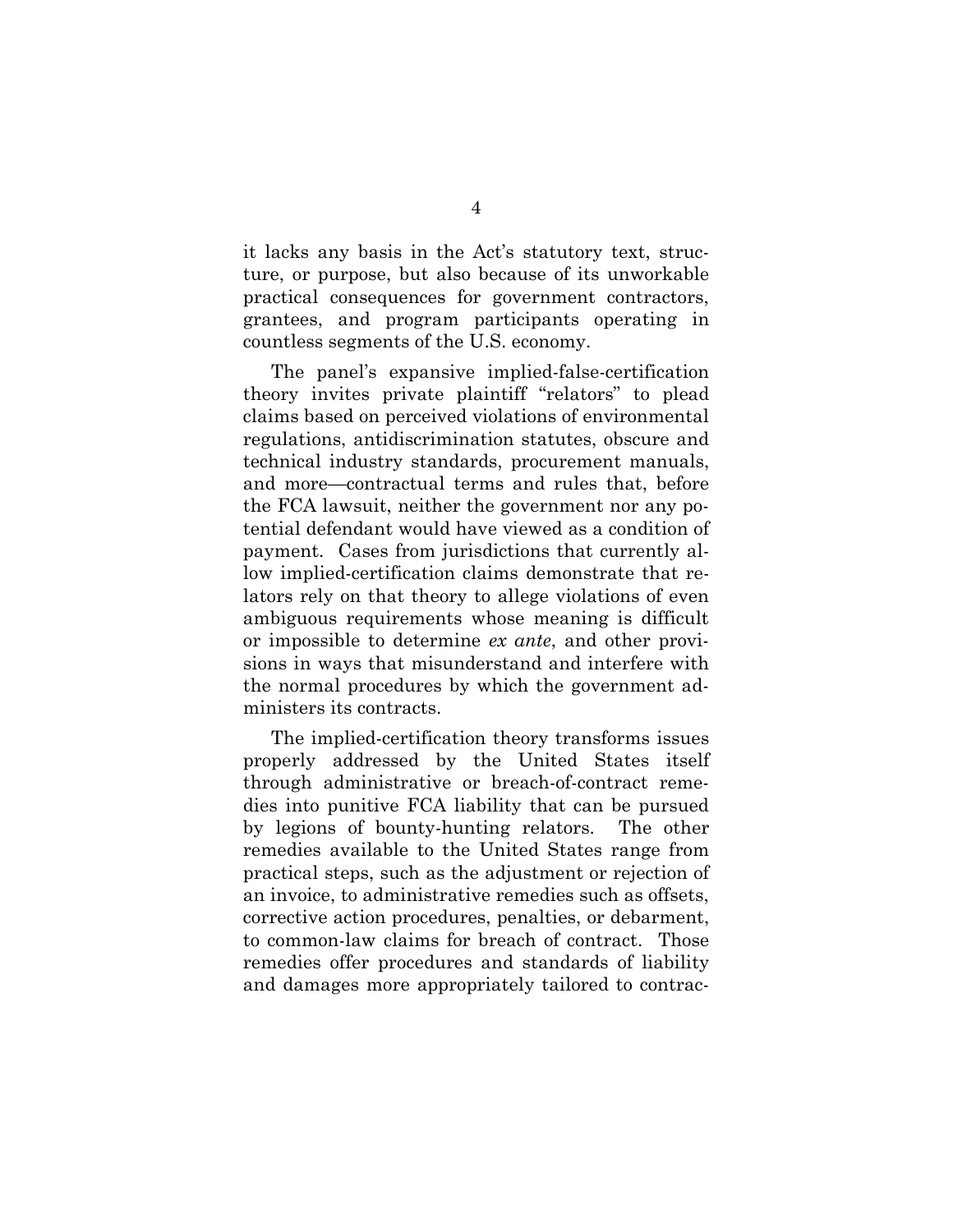tual or regulatory performance than the blunt instrument of FCA treble-damages liability.

The implied-false-certification theory also forces FCA defendants to litigate, at great cost, alleged contractual or regulatory violations that the government itself may have chosen to ignore or waive for good reasons, such as the press of time, exigencies of war, or emergency disaster relief. The theory also invites abuse, by making it far easier for self-interested relators to survive a motion to dismiss. It is often easy for relators to allege a violation of a contractual or regulatory provision; unless the doctrine is limited to express certifications of compliance (or, *at most*, provisions explicitly identified as conditions of payment), the falsity inquiry is unlikely to be resolved on the pleadings. Courts have decried "abuse" of the theory in specific cases, even while finding no alternative to denying a motion to dismiss.

The implied-false-certification theory also deprives defendants of fair notice of what actions might lead to punitive FCA liability, raising serious due process concerns. Absent a requirement that the claim itself be "factually" false (*e.g.*, by misrepresenting the goods or services provided or through a false express certification of compliance), it is difficult, if not impossible, to determine beforehand what provisions may later, with the benefit of hindsight, be deemed a condition of the government's decision to pay. If the theory survives at all, it must be cabined to non-compliance with express conditions of payment to avoid triggering FCA liability by virtually any noncompliance with regulatory or contractual requirements.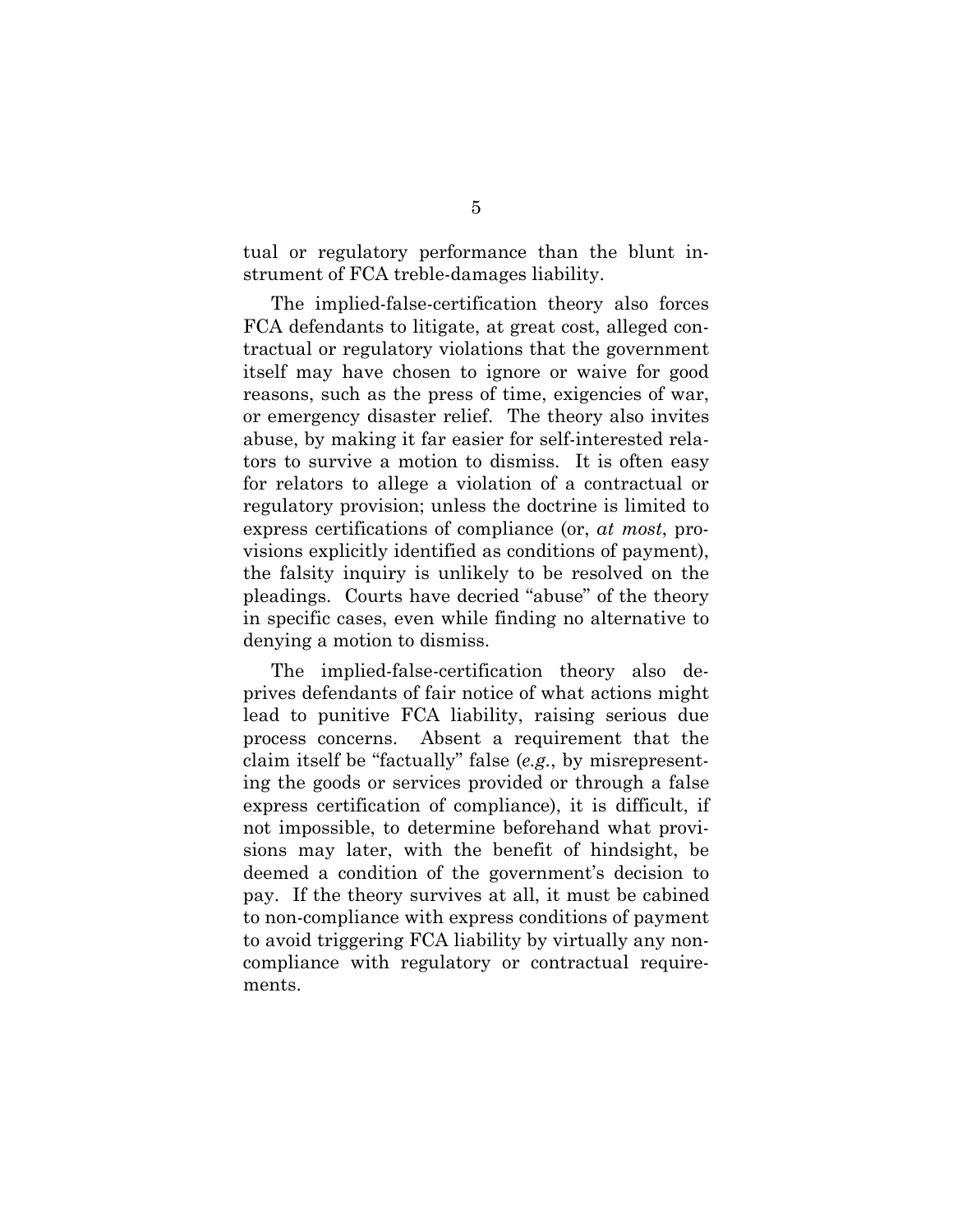The panel's expansive implied-false-certification theory, combined with some courts' approach to the pleading requirements of Federal Rule of Civil Procedure 9(b), may allow relators to survive a motion to dismiss simply by alleging that a defendant violated some contract term, statute, or regulation, and further alleging that the provision was material whether or not it was designated as a condition of payment. Because some courts view materiality permissively as turning on questions of fact, and because Rule 9(b) states that "knowledge \* \* \* may be alleged generally," defendants may be forced to litigate FCA cases to summary judgment or even trial, incurring significant legal and discovery costs, and subjecting themselves to unpredictable, fact-intensive hindsight judgments about whether a particular provision was material.

This Court's adoption of the implied-falsecertification theory would increase the costs of virtually all federal programs and services, given the government's pervasive reliance on contractors to provide goods and services—from national defense, healthcare, and medical manufacturing, to software development, waste disposal, telecommunications, mortgage lending, disaster relief, and consulting services. The theory's inherent uncertainty may lead responsible companies to charge higher prices to compensate for the increased costs and risks posed of far-reaching and potentially catastrophic FCA liability, or even decline to bid on contracts. The skyrocketing number of *qui tam* suits in recent years, combined with the low recoveries historically associated with cases in which the government declines to inter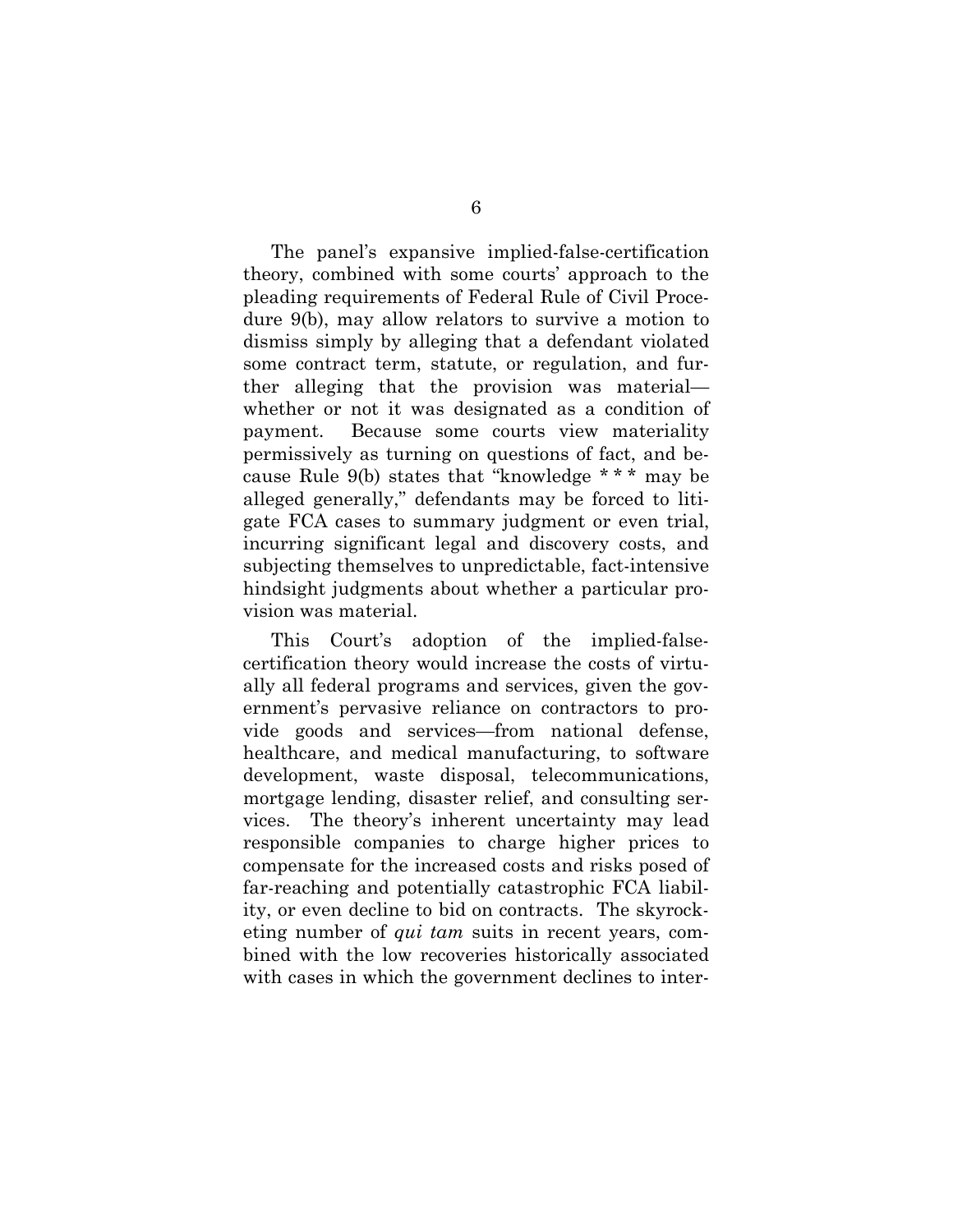vene, provide further reason to reject this dramatic expansion of FCA liability.

#### **ARGUMENT**

This Court should reject the panel's dangerous and sweeping theory of "implied-false-certification" liability under the False Claims Act, which distorts beyond recognition the statutory text, purpose, and function, and has unfair and unsustainable consequences for government contractors, grant recipients, and program participants. When a contractor, grantee, or participant submits a bill for payment that accurately describes the goods or services provided, and where other representations on the face of the bill are truthful, there is nothing "false" or "fraudulent" about the claim within the ordinary meaning of those terms. This common-sense conclusion disposes of the case.

If this Court were to entertain some version of implied-false-certification liability, it should be limited to alleged violations of contractual or regulatory provisions that are expressly identified, in advance, as conditions of payment. That approach avoids at least some of the doctrine's most perverse and unworkable practical effects. *Amici* endorse petitioner's textual and doctrinal arguments, but focus here on the serious negative consequences for many sectors of the U.S. economy if this Court were to allow impliedfalse-certification liability under the FCA.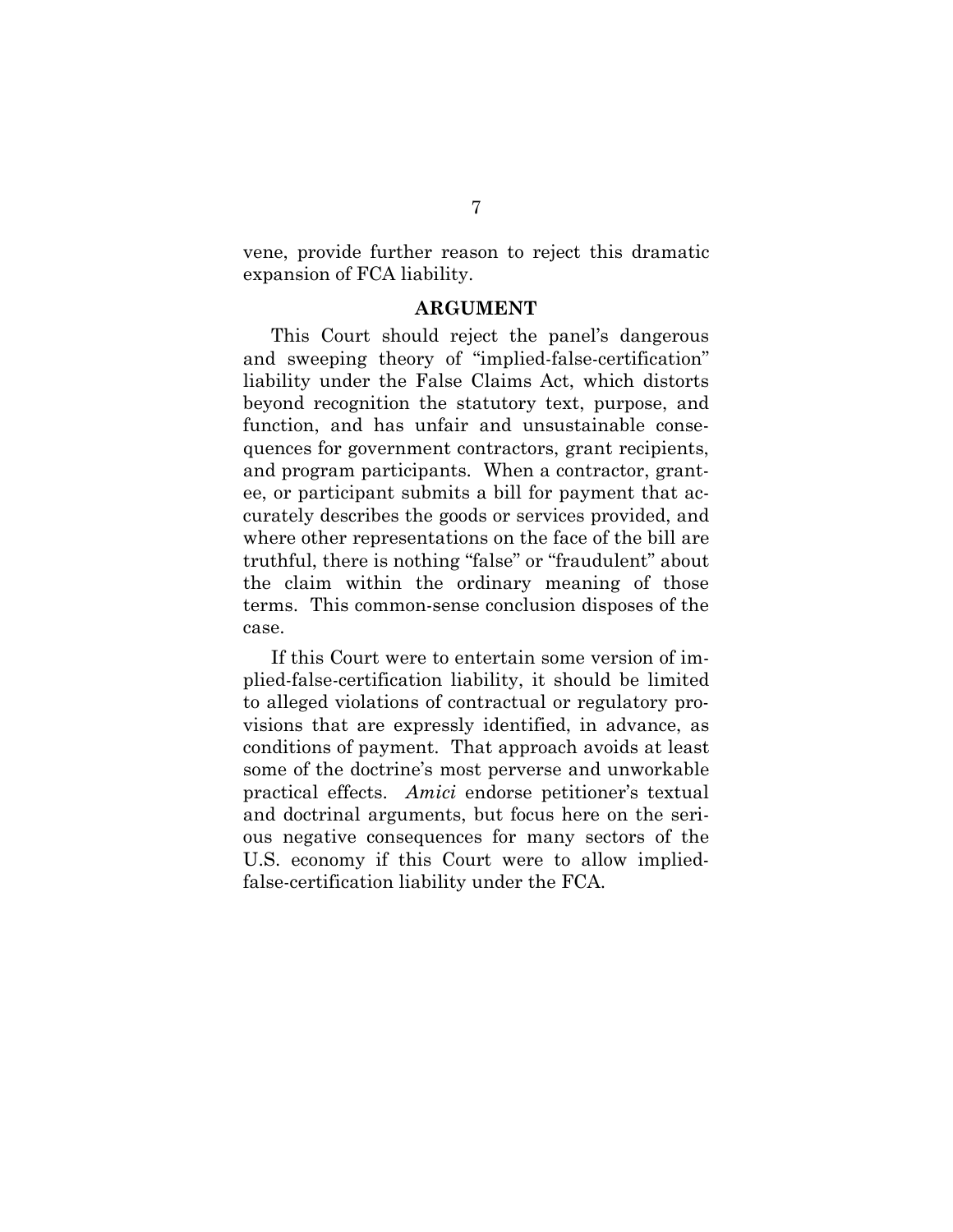**I. The Implied-False-Certification Theory Profoundly Increases Risk And Uncertainty For Government Contractors, Grantees, And Program Participants** 

### **A. The Theory Threatens Punitive FCA Liability For Violations Of Obscure Or Unclear Contract Terms Or Rules**

The panel's sweeping theory of implied-falsecertification liability improperly suspends the sword of punitive FCA treble damages and penalties over federal contractors, grantees, and program participants. Such punitive liability is implicated whenever a self-interested private relator alleges non- (or even partial) compliance with any one of hundreds of contractual or regulatory requirements that may apply in a given case, regardless of whether the parties viewed that provision as a condition of payment. Unless potential FCA defendants can ensure perfect compliance with every requirement conceivably relevant to participation in a federal program—a difficult and often unattainable feat, given the sheer number of rules and regulations governing many complex federal programs—they risk FCA liability every time they submit a claim for payment.

Jurisdictions that have upheld impliedcertification liability provide ready examples highlighting the impossible position in which this theory puts government contractors, grantees, and program participants.

To begin with, the theory invites relators to allege "false certification" of compliance with obscure or ambiguous contractual or regulatory requirements, even if—as is commonly the case—they are incorpo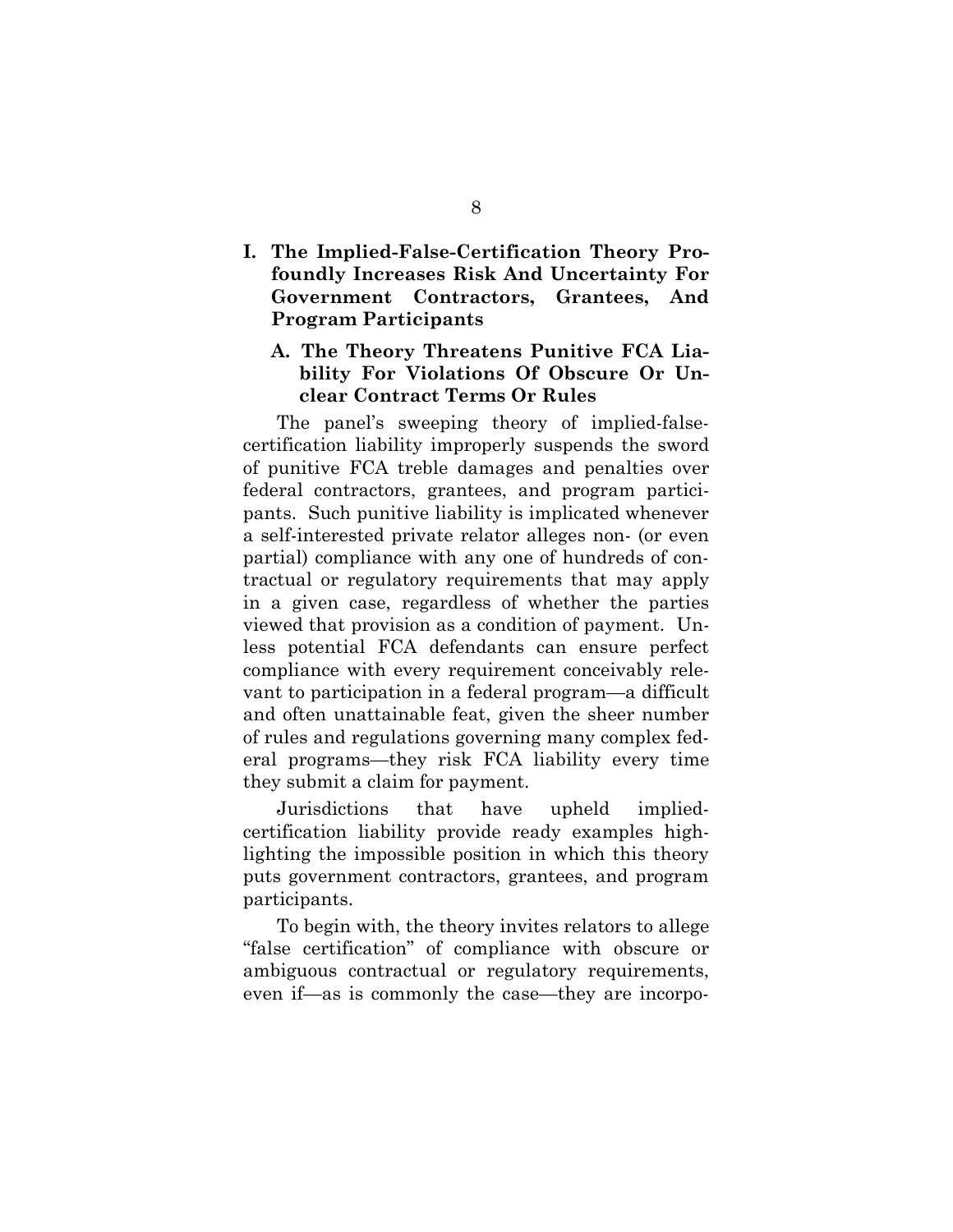rated only by reference. Indeed, in this case, the court of appeals condoned imposing treble damages based on a MassHealth regulation sufficiently obscure and unclear that neither the relator, nor the district court, nor even the Commonwealth of Massachusetts as *amicus curiae* had ever suggested it might give rise to fraud liability. Pet. Br. 17.

Other examples abound. The recent Seventh Circuit decision rejecting the implied-certification theory involved an educational institution receiving federal subsidies. See *United States* v. *Sanford-Brown, Ltd*., 788 F.3d 696, 701 (7th Cir. 2015). The agreement that established up-front conditions of program participation "incorporate[d] by reference thousands of pages of other federal laws and regulations." *Id.* at 707. A *qui tam* relator later alleged violations of several obscure provisions of only indirect relevance to the program as a whole, involving student recruitment practices. None of those regulations expressly stated that they were conditions of payment, and the defendant had never been asked to expressly certify compliance with them to obtain federal funds. Yet under the First Circuit's test here, the relator in *Sanford-Brown* likely would have pleaded a sufficient claim to survive a motion to dismiss.

The implied-certification theory opens the door to liability for implicit certifications of "compliance" with even ambiguous rules whose meaning is difficult or impossible to know in advance. In *U.S. ex rel. Tran* v*. Computer Sci. Corp.*, for instance, the defendant contractor was hired to provide information technology services to a federal agency. See 53 F. Supp. 3d 104 (D.D.C. 2014). In its contract, the defendant simply "promised to make *a good faith ef-*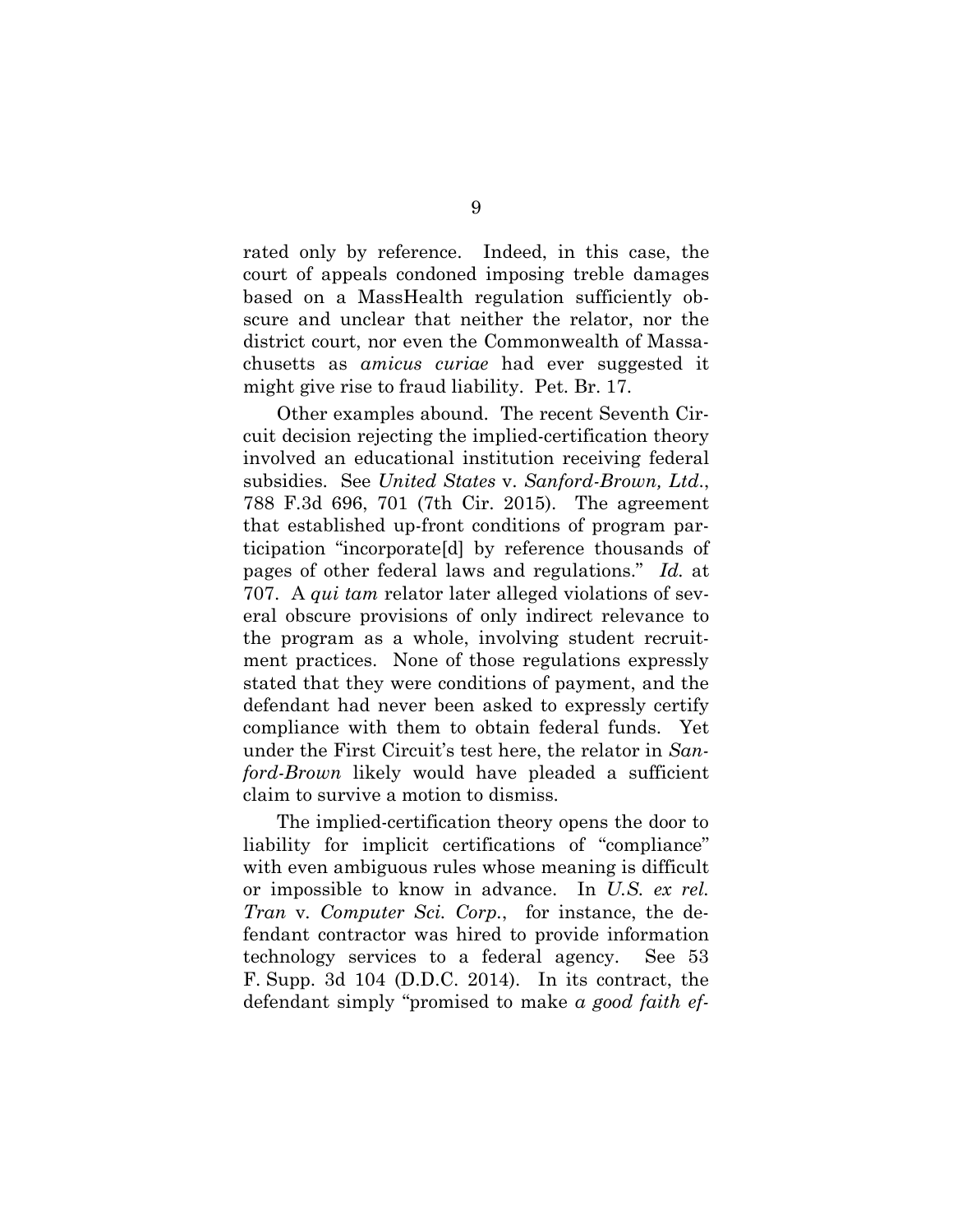*fort* to subcontract a certain percentage of the IT work to be performed under the contract to qualified small businesses." *Id.* at 109 (emphasis added). Interpreting this provision required the contractor to follow a chain of interrelated statutes and regulations. The defendant concluded it could make a "good faith effort" by contracting directly with qualified small businesses, even if those businesses further subcontracted work to some larger, more reliable firms. *Id.* at 119. After the fact, relators argued that this approach was impermissible, and that the defendant's submission of claims for payment constituted an implied certification of compliance with the "good faith" goal. *Id.* at 121. The relator did not allege that the small business provision affected the quality or value of services provided to the government. Nonetheless, the complaint alleged that *every single invoice* the contractor submitted for those services was false. *Id.* at 122.

Despite the ambiguous nature of the contractual obligation, the district court held that the defendant's interpretation required "too many leaps," reasoning that one of the regulations in the chain was a "*general* contracting provision," not a "small business requiremen<sup>[t]</sup>." *Id.* at 119-121 (emphasis in original). The court declined to dismiss, concluding that the act of submitting a claim for payment implicitly certified compliance with the small-business provision effectively imposing strict liability on the contractor based on the court's after-the-fact reading of a confusing set of background statutes and regulations. Shortly thereafter, the defendant apparently settled for an undisclosed amount.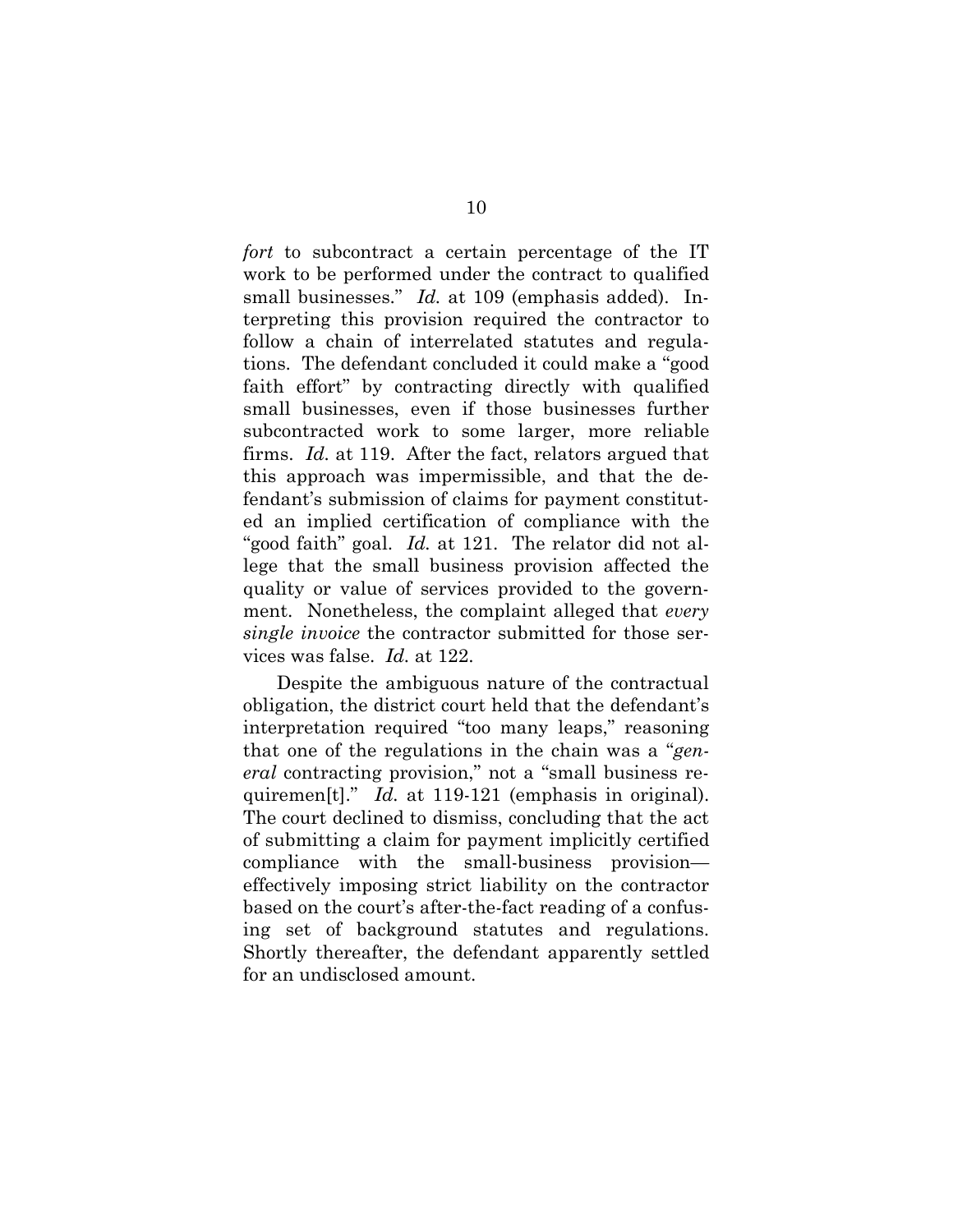For defense contractors in particular, the impliedcertification theory requires essentially perfect compliance with a seemingly boundless range of contractual provisions. For example, the Army has issued four sets of Logistics Civil Augmentation Program ("LOGCAP") contracts in support of military operations overseas, each entailing a wide range of logistical services such as housing, food, and recreation for America's troops. Those contracts are sprawling and complex, containing (or incorporating by reference) literally *thousands* of terms, both in the base contracts and in the hundreds of individual statements of work and task orders implemented under them. The agreements incorporate "a patchwork of other agreements and instruments," including large portions of the two-thousand-page Federal Acquisition Regulation ("FAR"), as well as Army Field Manuals, the Army Facilities Component Systems manual and incorporated drawings, guidelines, and other guidance documents issued by various components of the Department of Defense. See, *e.g.*, *Carmichael* v. *Kellogg, Brown & Root Servs., Inc.*, 572 F.3d 1271, 1276 n.2 (11th Cir. 2009), cert. denied, 130 S. Ct. 3499 (2010); Complaint ¶24, *U.S. ex rel. McLain* v. *Kellogg Brown & Root Servs., Inc.*, No. 1:08-cv-499 (E.D. Va. May 16, 2008), ECF No. 1 (alleging that relevant Statement of Work required that "all Electrical work would conform to Army Facilities Component Systems drawings"); Dep't of the Army, *Army Facilities Components System User Guide*, Tech. Manual TM-5304 (Oct. 1990) (one of several such manuals), available at http://goo.gl/aKxxVa. Such contracts provide relators with a bonanza of contractual and regulatory provisions the purported violation of any of which could threaten punitive FCA liability.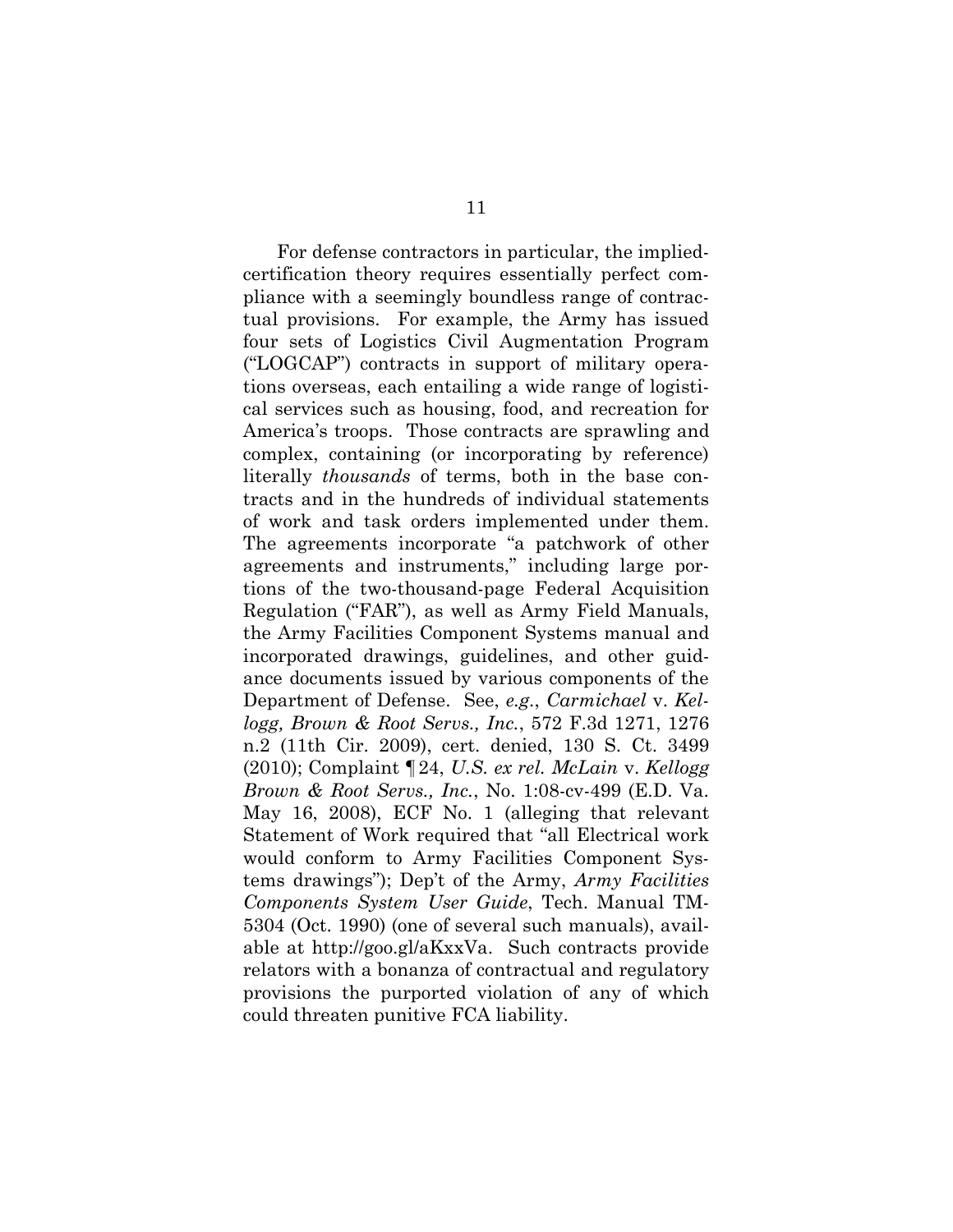The theory has other unworkable and deeply unfair consequences. One egregious example is the recent cottage industry of FCA claims alleging violations of a common cost-reimbursement principle, used in government contracts nationwide. That provision states simply that an allowable cost (*i.e.*, a cost for which the government will reimburse the contractor) must be "reasonable." 48 C.F.R. § 31.201-2. Reasonableness is determined, however, using a factintensive analysis of "a variety of considerations and circumstances," only a few of which are even mentioned in the regulation. 48 C.F.R. § 31.201-3(b). The government typically bears responsibility in the first instance for determining the reasonableness of costs and approving final vouchers, but—critically—does so only *after* the contractor performs the work and submits a bill for payment. 48 C.F.R.  $\S$  42.302(a)(7). That approach reflects the pragmatic reality that some factors affecting the reasonableness of costs will be unknown (or unknowable) before performance is complete. For that reason, the government and contractors frequently will negotiate to resolve disputes about what costs are "reasonable" after the goods and services have been provided and billed.

Where reasonableness is determined only after the fact, and is not subject to precise determination in advance, it blinks reality to suggest that a contractor implicitly certifies that costs in its bill are "reasonable" at the time it submits a claim for payment, or that disputes about application of that inherently nebulous standard should subject contractors to an FCA lawsuit, years of discovery, and the prospect of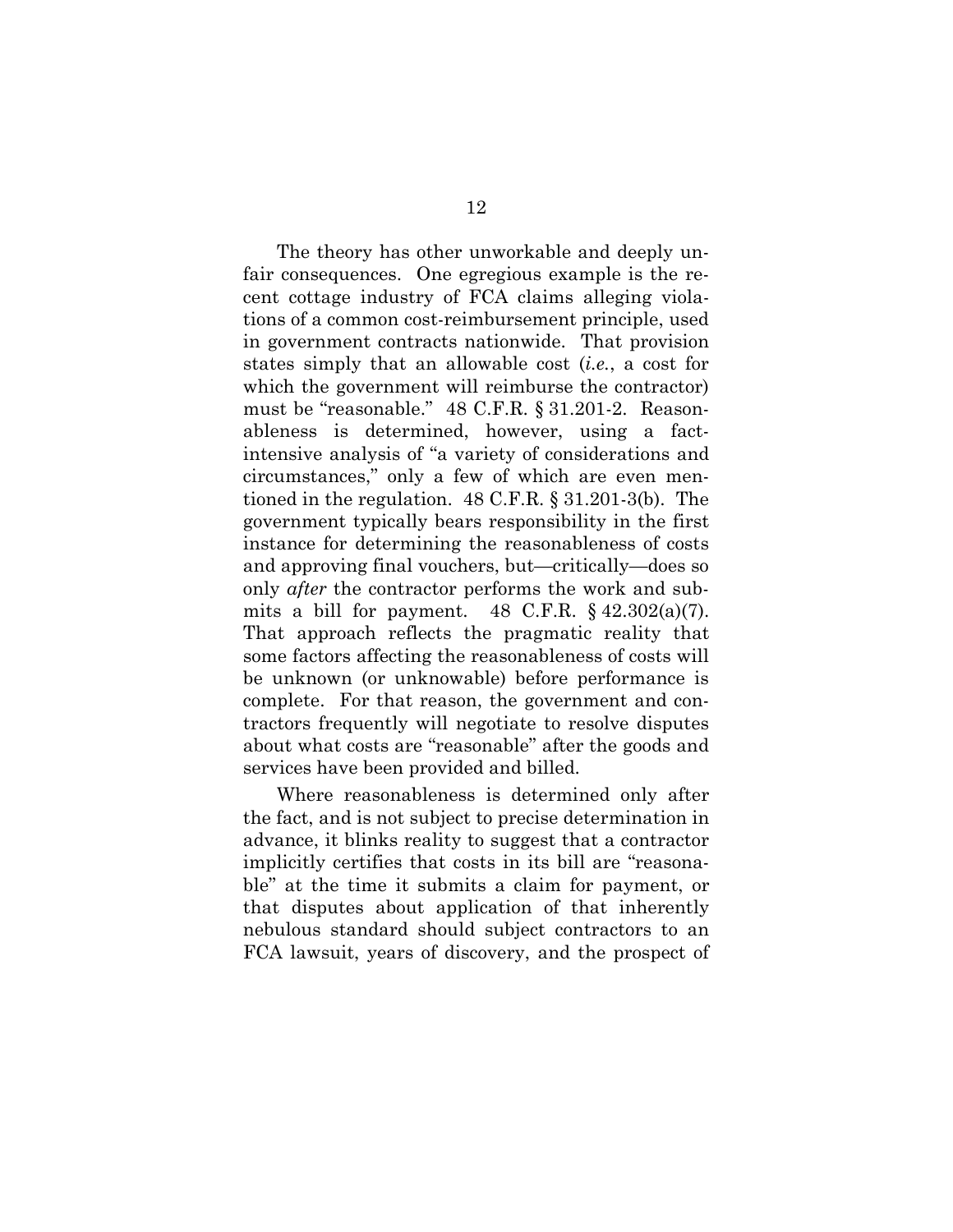treble damages.2 Yet relators deploy the impliedcertification theory based on that very rationale.

For instance, the relator in one recent case alleged that a defense contractor submitted implicitly false claims by filing invoices for charter air services. There was no allegation that the services had not been provided as billed. Instead, the relator simply advanced its own (after-the-fact) view that the services could have been provided at lower cost, and therefore that the costs on the bill were unreasonable. See *U.S. ex rel. Watkins* v. *KBR, Inc.*, 106 F. Supp. 3d 946, 953 (C.D. Ill. 2015). The relator did not allege that the contractor ever expressly certified reasonableness when it submitted invoices for payment. *Id.* at 964. Although the *Watkins* court dismissed the case, it did so *not* because it could analyze "reasonableness" on the pleadings, but rather only by rejecting the implied-certification theory altogether. See *id.* at 964-65 (distinguishing prior case in which an invoice "carried with it an *express certification of compliance*").

By contrast, the panel's expansive conception of implied certification in this case could encourage "unreasonable cost" FCA suits—and bolster their chances of surviving a motion to dismiss. The impliedcertification theory therefore potentially subjects the many thousands of government contractors, grantees, and program participants operating under cost-

<sup>2</sup> Where the government wishes to impose a "reasonableness" requirement on costs prior to submission of an invoice, it has not hesitated to require contractors *expressly* to certify reasonableness. *E.g*., *U.S. ex rel. Howard* v. *Lockheed Martin Corp*., 14 F. Supp. 3d 982 (S.D. Ohio 2014) (defendant expressly certified that all costs on the invoice were reasonable).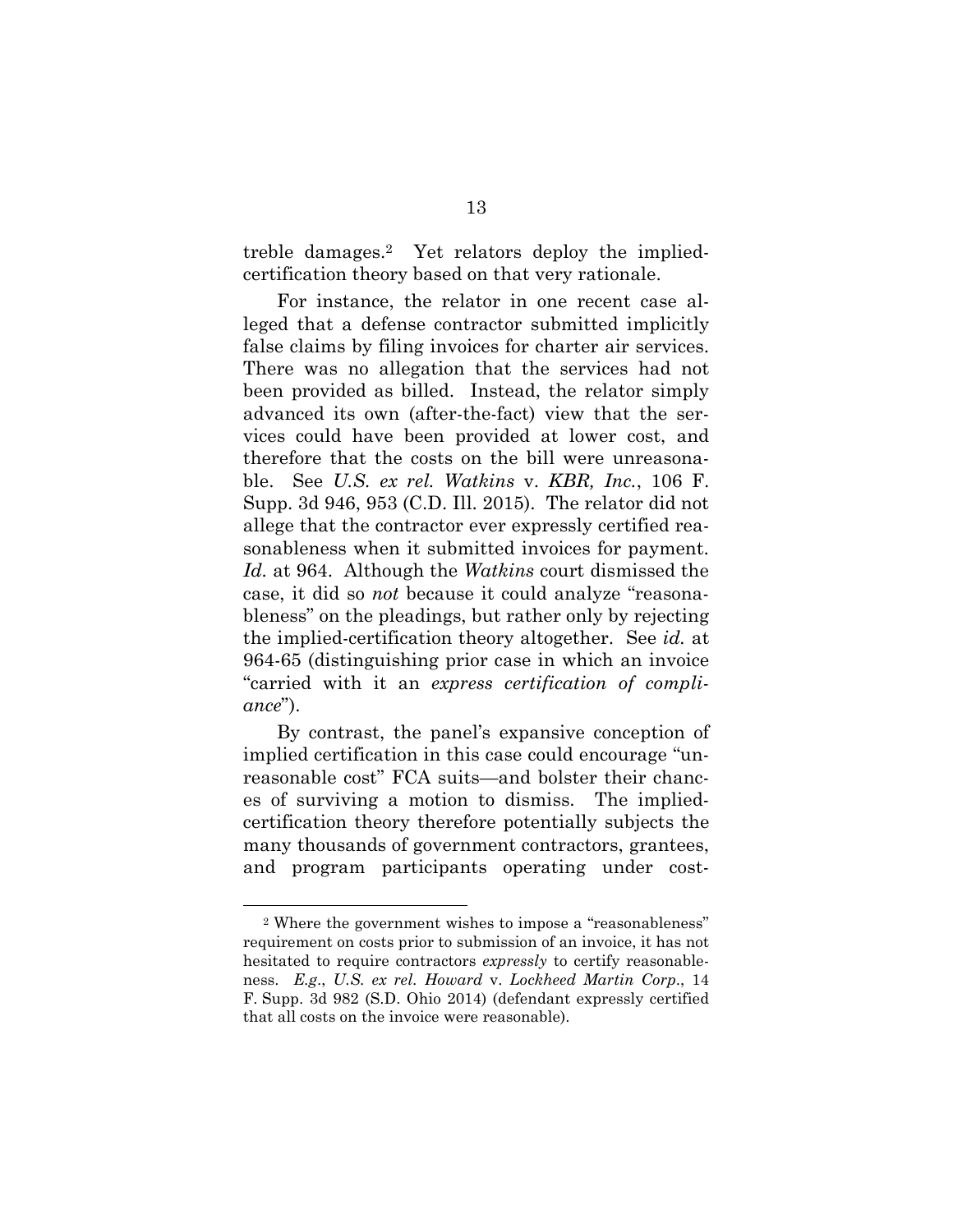reimbursement contracts to routine cost secondguessing by self-interested relators—together with the attendant burdensome discovery, potential fishing expeditions, and ballooning defense costs. See Letter from Daniel I. Gordon, Administrator, Office of Federal Procurement Policy, Office of Management & Budget, to Sen. Joseph I. Lieberman 9 (July 8, 2011), *available at* http://goo.gl/lhKyCp (for FY2010, reporting \$162 billion in cost-reimbursement contracts and more than 171,000 "actions," defined to include costreimbursement contracts, orders, and modifications).

As these examples suggest, the potential grounds for alleging implied-certification liability are boundless. In *Chesbrough* v. *VPA P.C.*, 655 F.3d 461, 467- 468 (6th Cir. 2011), for instance, an FCA relator alleged that certain medical tests did not satisfy a general "standard of care," by reference to an industry standard for certain radiology studies. *U.S. ex rel. Marcy* v. *Rowan Cos.*, 520 F.3d 384, 388 (5th Cir. 2008), involved allegations that a defendant's lease payments implicitly certified compliance with certain background environmental statutes. And the plaintiff in *U.S. ex rel. Willard* v. *Humana Health Plan of Tex. Inc.*, 336 F.3d 375, 380 (5th Cir. 2003), alleged non-compliance with antidiscrimination statutes in connection with claims for payment for medical services. Finally, in *U.S. ex rel. King* v. *F.E. Moran, Inc.*, No. 00-cv-3877, 2002 WL 2003219, at \*11-12 (N.D. Ill. Aug. 29, 2002), and *U.S. ex rel. Yannacopoulos* v. *Gen. Dynamics*, No. 03-cv-3012, 2007 WL 495257, at \*3 (N.D. Ill. Feb. 13, 2007), relators alleged impliedcertification liability for supposed non-compliance with technical requirements buried in procurement manuals and guidelines. Notably, the government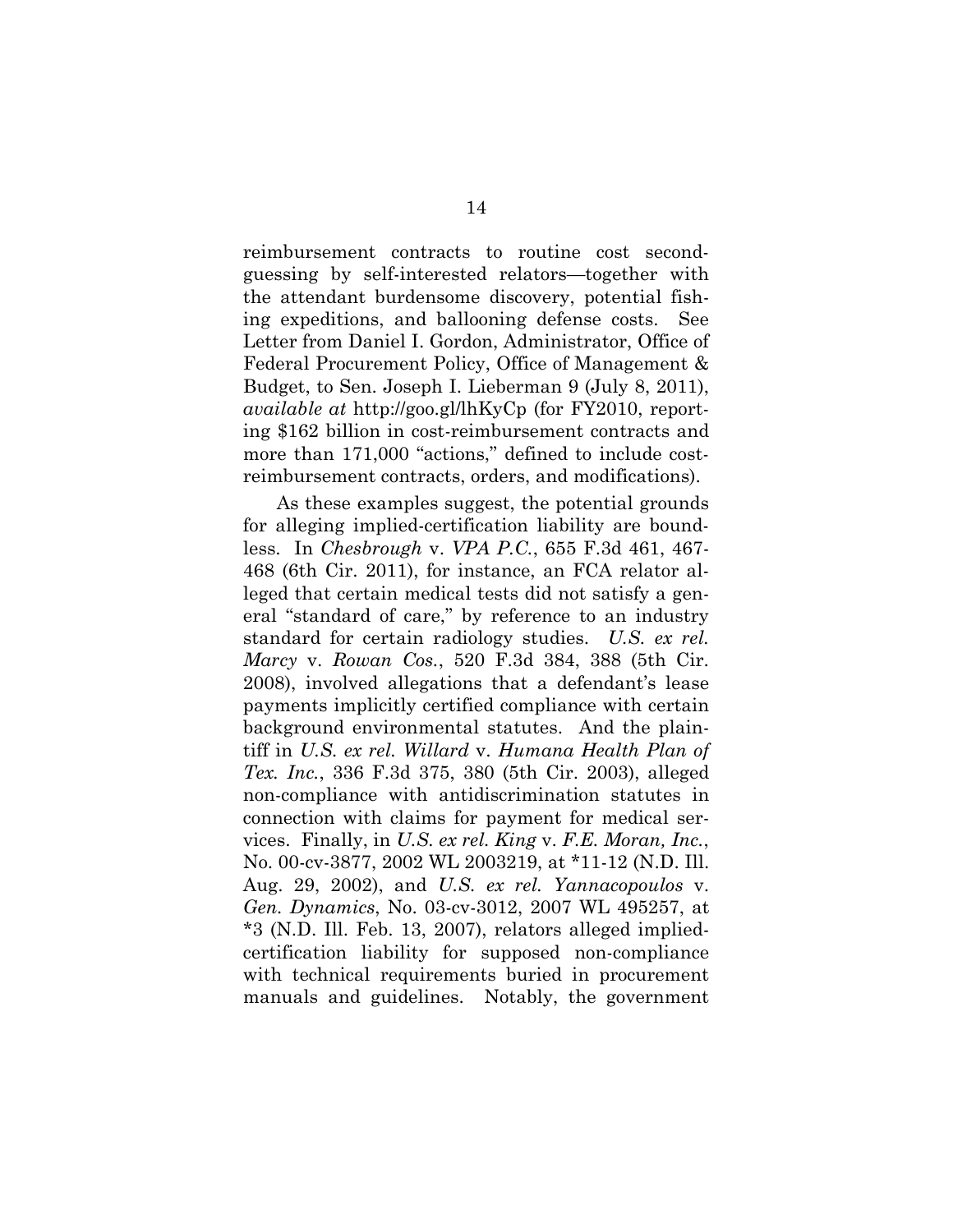did not intervene in *any* of these cases. Even in those cases where defendants ultimately prevailed, they were subjected to the reputational harm of defending a lawsuit for fraud, in addition to the substantial litigation and discovery expenses. Upholding the panel's theory would threaten FCA liability for government contractors, small businesses, farmers receiving federal subsidies, and school districts nationwide (among scores of others) for non-compliance with these and thousands of other regulatory and contractual provisions.

This dizzying array of regulations and rules that could be subject to FCA enforcement underscores the vast disconnect between the implied-certification theory and what the statute's Civil War-era drafters ever contemplated by authorizing *qui tam* liability (in language that survives essentially unchanged) for making a "false, fictitious, or fraudulent" claim. See Act of Mar. 2, 1863, 12 Stat. 696. As many scholars have noted, the United States experienced its first "dramati[c]" growth in the "scale and scope of government regulations [of U.S. economic activity]" in the Progressive Era, 1880-1920, with further explosive regulatory growth during the New Deal and Great Society Eras. See Marc T. Law & Sukkoo Kim, *The Rise of the American Regulatory State: A View from the Progressive Era*, *in Handbook on the Politics of Regulation* 113 (David Levi-Faur ed., 2011); *The Rise and Fall of the New Deal Order, 1930-1980* (Steve Fraser & Gary Gerstle eds., 1989); Julian E. Zelizer, *The Fierce Urgency of Now: Lyndon Johnson, Congress, and the Battle for the Great Society* (2015); cf. *Molzof* v. *United States*, 502 U.S. 301, 307 (1992) (looking to meaning of text "when the [statute] was drafted and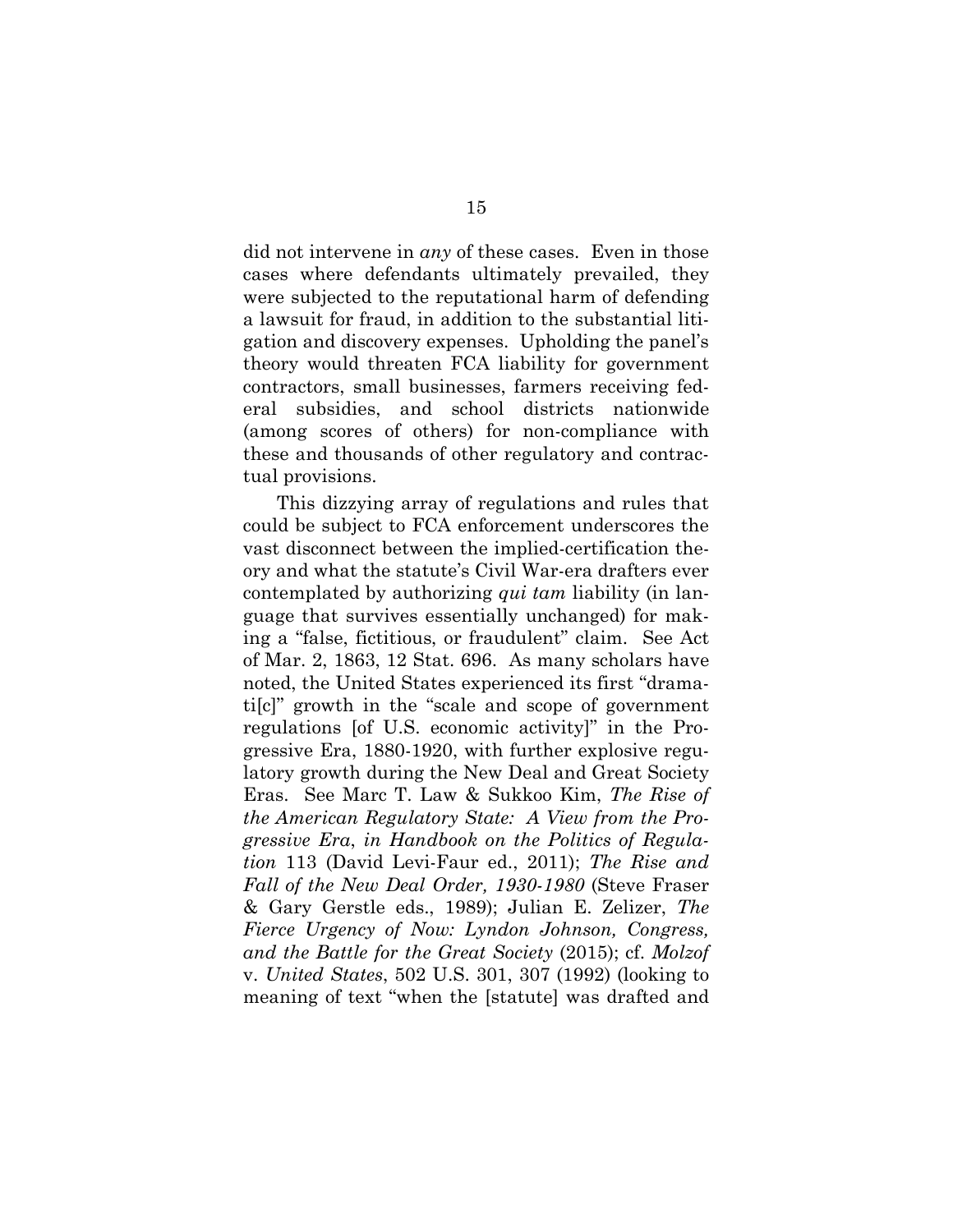enacted"); *Am. Cas. Co. of Reading, Pa.* v. *Nordic Leasing, Inc*., 42 F.3d 725, 732 n.7 (2d Cir. 1994) ("Where sections of a statute have been amended but certain provisions have been left unchanged, we must generally assume that the legislature intended to leave the untouched provisions' original meaning intact."). Reading "false" or "fraudulent" as implicitly transforming the FCA into an omnibus enforcement tool for today's vast regulatory state would be a startling departure from the statute's origins and history.

#### **B. The Implied-Certification Theory Invites Abuse By Bounty-Hunting Relators**

It is no answer to suggest, as some courts have, that the dangers of the implied-certification theory can be policed on a case-by-case basis. In the short time since a handful of circuits accepted the theory, cases have proliferated that confirm the abuse and wasteful litigation that will inevitably result. For example, one defense contractor hired to draft government technical manuals was forced to defend FCA claims through discovery and summary judgment, even though the district court ultimately criticized the suit as an "abuse" of the doctrine. There, relators alleged that the contractor improperly prepared the technical manuals without the benefit of a "technical data package" that the government had intended to but never did—provide. See *U.S. ex rel. Searle* v. *DRS Servs., Inc.*, No. 14-cv-402, 2015 WL 6691973 (E.D. Va. Nov. 2, 2015), appeal docketed, No. 15-2442 (4th Cir. Nov. 17, 2015). The relator also alleged that certain portions of the manual deviated slightly from Army regulations. *Id.* at \*9.

The district court summarily denied a motion to dismiss without even perceiving the need for a writ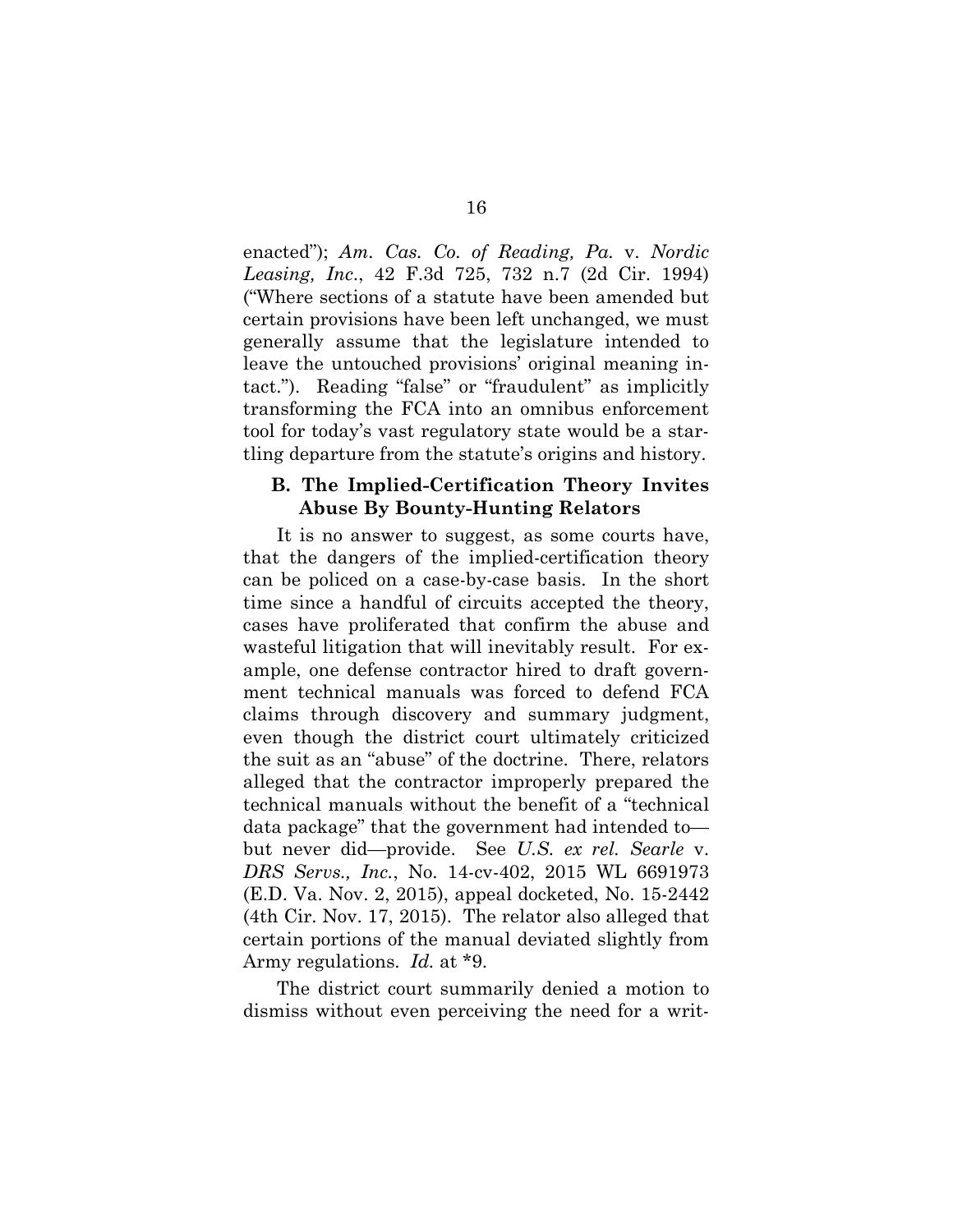ten opinion. See Order, *U.S. ex rel. Searle* v. *DRS Servs., Inc.*, No. 14-cv-402 (E.D. Va. June 19, 2015), ECF No. 65. Yet after costly discovery and fact development, the court granted summary judgment for the defense, decrying the case as "exemplif[ying] the abuse forewarned by the Fourth Circuit [associated with implied-certification claims]." 2015 WL 6691973 at \*9, \*12. Put simply, the government "knew that it did not [provide the technical data], and still instructed the contractors to proceed with performance." "[A]ny deviations with military standards and/or Army regulations were approved by or done at the direction of the Army." *Id.* at \*1, \*5.

Yet because the case was brought in a circuit that had adopted a broad implied-false-certification theory, the district court labored to identify any defect in the relator's claim. The court noted that the contractor had never certified—nor had it ever been required to certify—compliance with contractual or regulatory provisions. *Id.* at \*6, \*8. But in the Fourth Circuit, no express certification was required. The district court criticized the doctrine as "prone to abuse by parties seeking to turn the violation of minor contractual provisions into an FCA action." *Id.* at \*8 (quoting *U.S. ex rel. Badr* v. *Triple Canopy, Inc.*, 775 F.3d 628, 637 (4th Cir. 2015)). "[T]he purposes of the FCA," the court emphasized, "[are] not served by imposing liability on honest disagreements, routine adjustments and corrections, and sincere and comparatively minor oversights, particularly when the party invoking [the FCA] is an uninjured third party." *Id.* at \*10 (quoting *Triple Canopy*, 775 F.3d at 635).

In attempting to cabin the possibility of abuse, the district court suggested that a plaintiff must also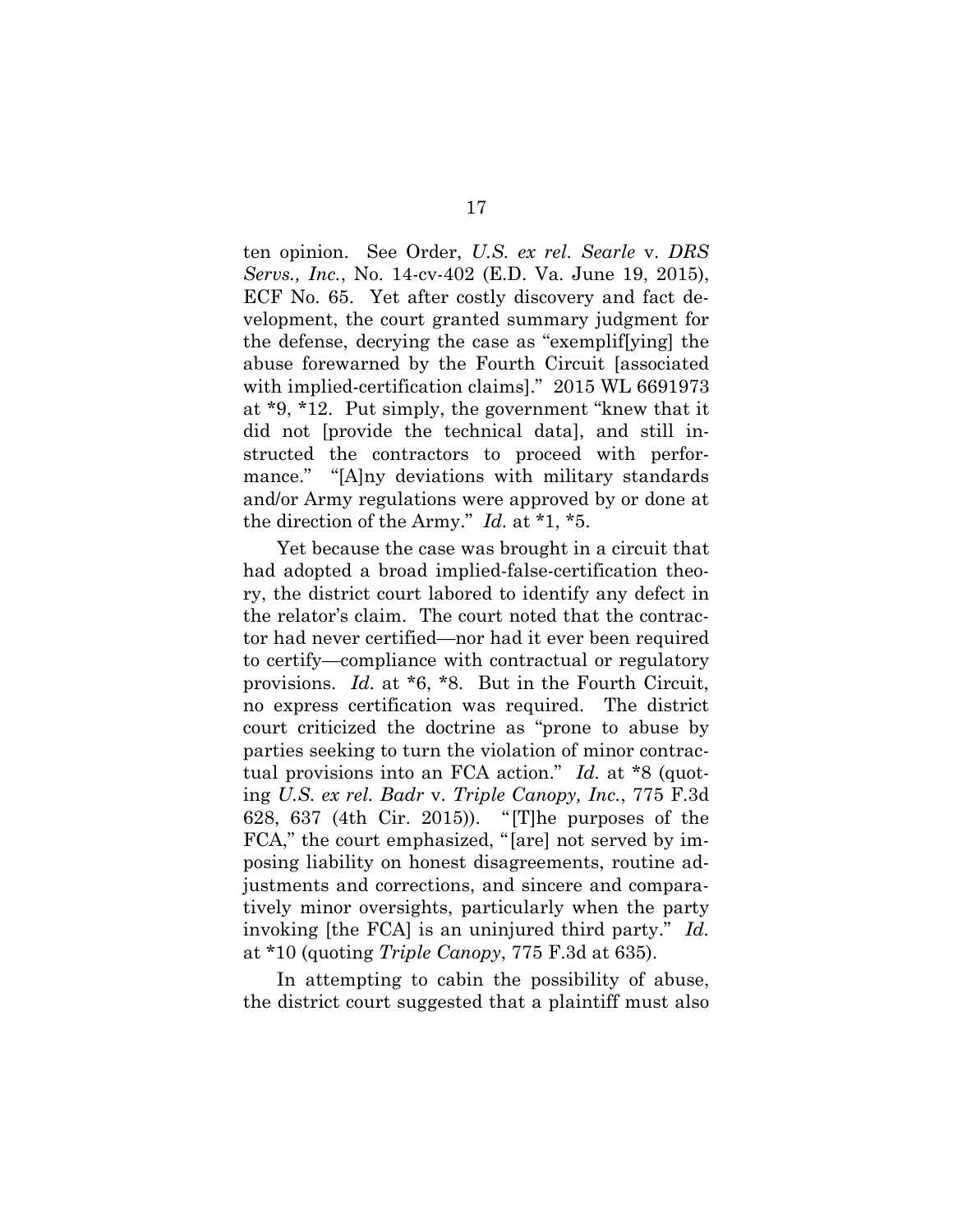show "facts related to a fraudulent scheme, a cover up, or falsified records." *Id.* at \*9; see also *ibid.* (requiring proof that contractor "withheld information about its noncompliance"). Because the defendant happened to have evidence that each aspect of "alleged noncompliance was known to the government" and that variances from regulations "were approved and often directed by [the government]," the contractor was granted summary judgment. *Id.* at \*9.

In the run of cases, however, the government may not know about every possible discrepancy. Indeed, even the *contractor itself*, acting in good faith, may not know about deviations at the time it submits a bill. Many programs involve hundreds or thousands of contractual or regulatory provisions. Some of those may be ambiguous, "compliance" with others may be determined only after the fact, and evidence of the government's knowledge may be unavailable. In any event, as *Searle* shows, knowledge is typically a fact question unsuitable for resolution on a motion to dismiss. The doctrinal lengths to which the *Searle*  court went to reach its result—and the fact that the court had summarily denied a motion to dismiss shows the theory's broader difficulties.<sup>3</sup>

<sup>&</sup>lt;sup>3</sup> The *Searle* court separately concluded that the relator had not shown materiality or scienter, two other elements of FCA liability. But the materiality requirement is scant comfort, because materiality is easily pleaded, often a fact question, and vulnerable to self-interested representations after the fact. Tellingly, the *Searle* court did *not* hold that the alleged noncompliance lacked the statutorily required "natural tendency to influence, or capab[i]l[ity] of influencing," government decisionmaking. See 31 U.S.C. § 3729(b)(4). Rather, the court reasoned that the government actually knew of the discrepancies and instructed the contractor to proceed. 2015 WL 6691973, at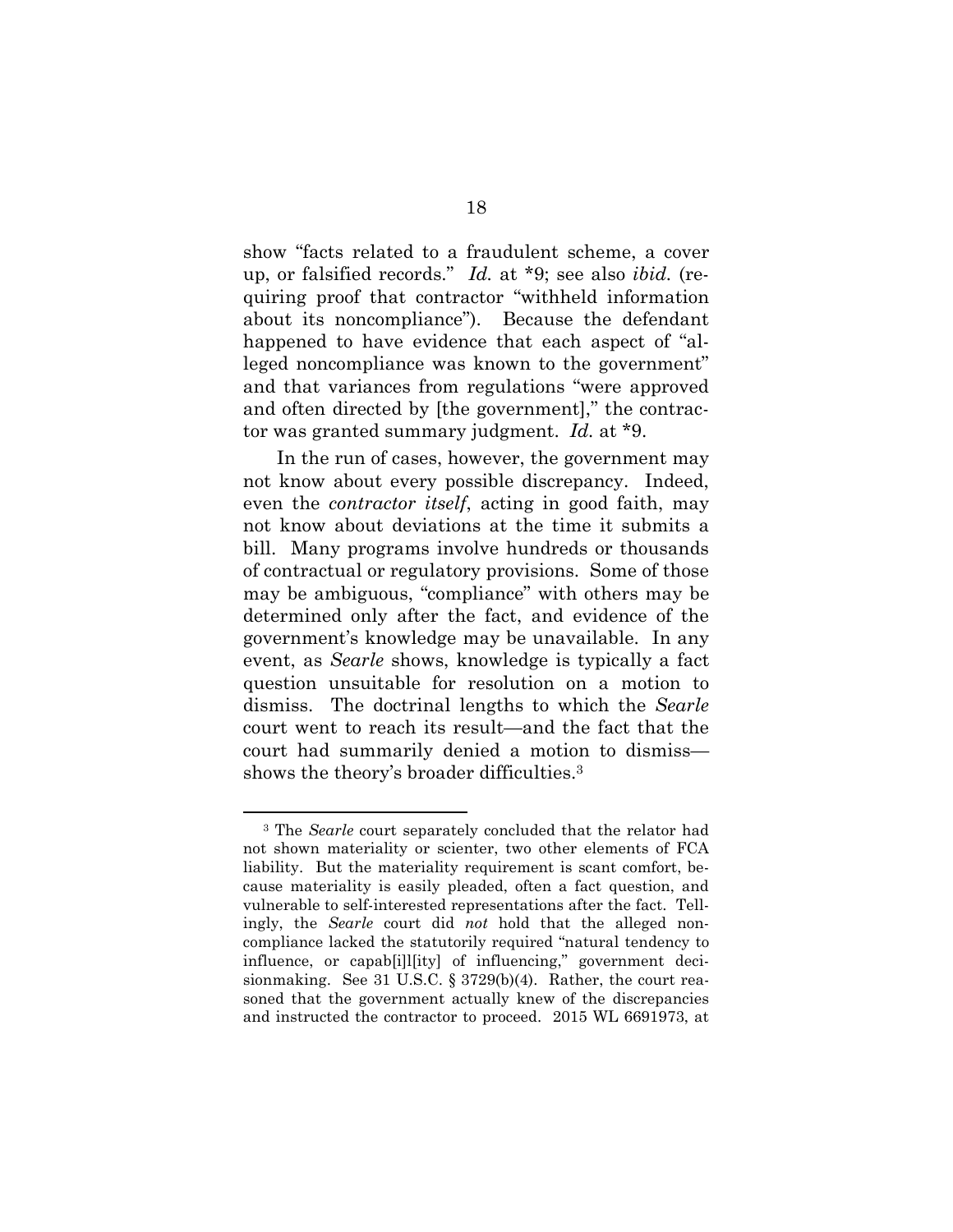The implied-false-certification theory allows relators to threaten punitive liability for performance they perceive (in hindsight) to be less than perfect, even if the government itself sought (or knowingly accepted) performance that deviated from the original contract. In *Searle*, the defendant endured 18 months of litigation, discovery, and fact development for alleged minor deviations from a contract and regulations—of which the government was explicitly aware and condoned. In this manner, the impliedfalse-certification theory casts the shadow of FCA liability over the kind of pragmatic give-and-take that often occurs under government contracts or in the context of complex federal programs.

It is no answer to suggest that the government can police potential abuse by exercising its discretion to decline intervention or to intervene and dismiss. The government has repeatedly stated that its decision to decline intervention should not be interpreted to express its views on the merits, and that it does not routinely devote resources to determining whether suits are meritless and should be dismissed on that ground; as a result, the government only extraordinarily rarely intervenes to dismiss. Most often, the government is only too happy to "wait it out," reaping the bounty if a defendant elects to settle or the relator is ultimately successful. See Michael Rich, *Prosecutorial Indiscretion: Encouraging the Department of Justice to Rein in Out-of-Control* Qui Tam *Litigation* 

<sup>\*1, \*5.</sup> When analyzed from an *ex ante* perspective, as many courts do, the materiality inquiry is significantly more nebulous. And the court's *scienter* analysis overlapped almost completely with its discussion of whether the government had actual knowledge of the discrepancies. *Id.* at \*11-12.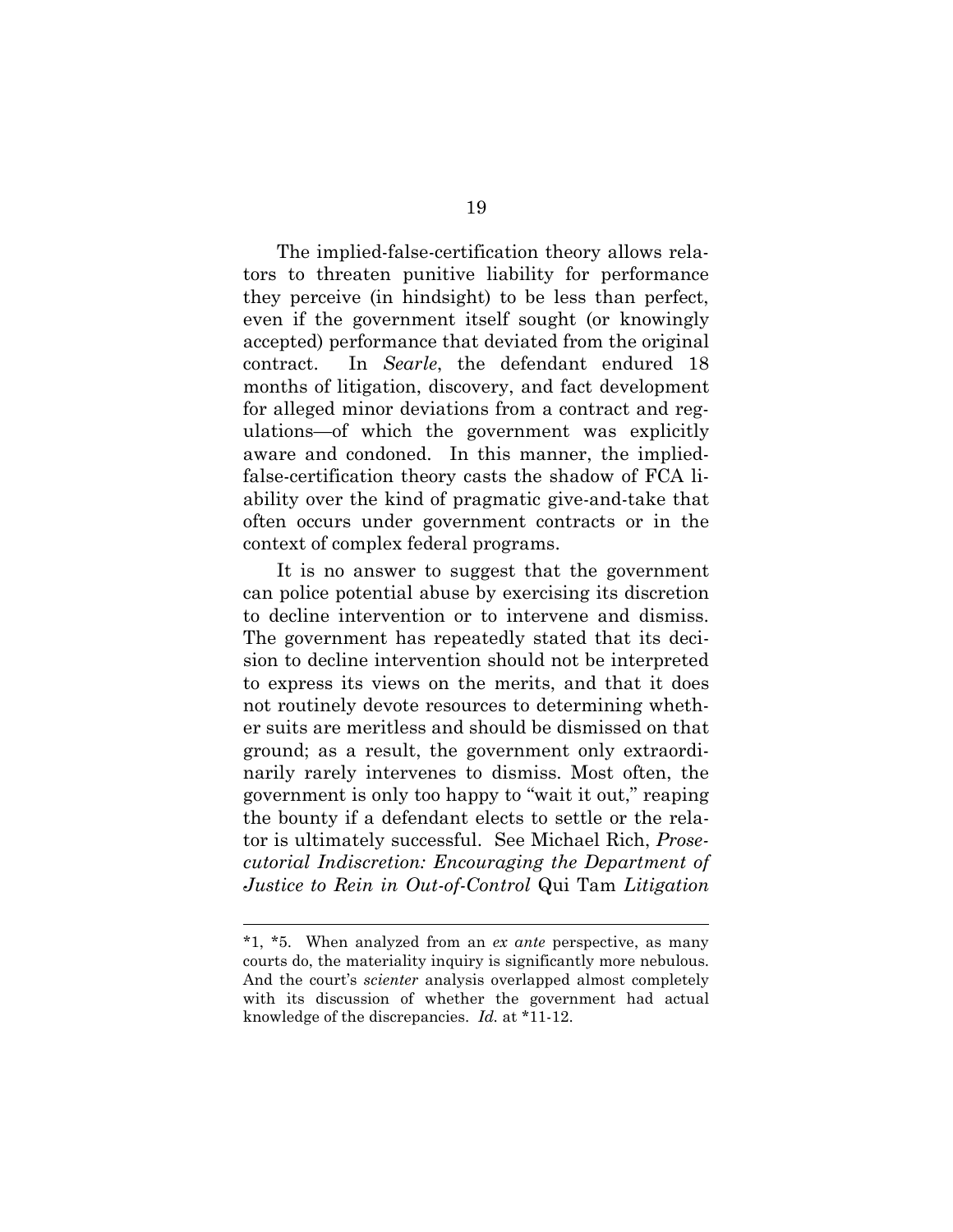*Under the Civil False Claims Act*, 76 U. Cin. L. Rev. 1233, 1264-1265 (2008); David Freeman Engstrom, *Private Enforcement's Pathways: Lessons from* Qui Tam *Litigation*, 114 Colum. L. Rev. 1913, 1992 (2014) ("[T]he data confirm critics' complaints that the DOJ only rarely deploys its authority to terminate qui tam cases outright, thus virtually ignoring the most direct means of policing undesirable private [actions]").<sup>4</sup> The government's unused discretion to dismiss meritless cases thus cannot substitute for a rigorous judicial definition of falsity.

Limiting FCA "certification" liability to express certifications of compliance on claims submitted for payment (or if implied, to alleged violations of provisions that are explicitly identified as a condition of payment) would provide assurance to potential FCA defendants that a motion to dismiss will be a meaningful check. Such a rule is necessary to counteract the strong chilling effect on contractors—particularly small businesses—from even a small risk of incurring crippling FCA liability.

<sup>4</sup> See also David Freeman Engstrom, *Public Regulation of Private Enforcement: Empirical Analysis of DOJ Oversight of* Qui Tam *Litigation Under the False Claims Act*, 107 Nw. U. L. Rev. 1689, 1717 (2013) (noting that 460-case subsample of *qui tam* actions "revealed exactly none in which DOJ exercised its termination authority," and concluding that "[o]ne interpretation is that DOJ is unconcerned with screening meritless cases or has concluded that doing so does not warrant expenditure of scarce public enforcement resources over other uses, such as affirmative enforcement efforts"); *id.* at 1712 n.70 (quoting Congressional testimony by head of DOJ Civil Division that "[w]e do not routinely devote the additional resources that would be needed to determine that a qui tam action is frivolous or to move to dismiss on those grounds").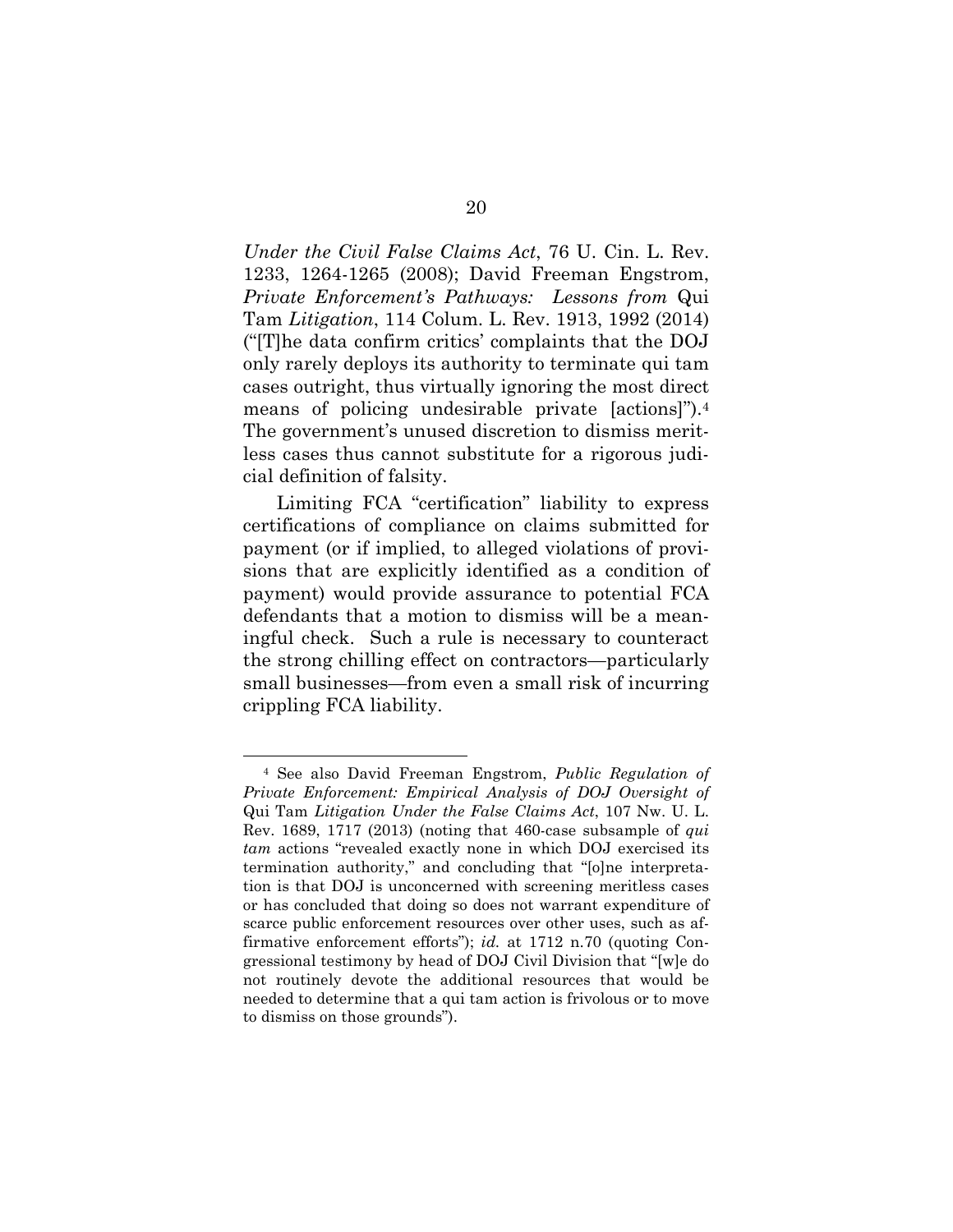### **C. The Implied-Certification Theory Deprives Defendants Of Fair Notice About What Actions May Lead To FCA Liability**

The implied-certification theory also deprives government contractors, grantees, and program participants of fair notice about the scope of their future liability. Unlike a theory limited to express certifications of compliance, implied false certification rests on the legal fiction that a contractor can be deemed after-the-fact to have made implicit certifications about compliance with potentially esoteric requirements which had not been designated conditions of payment at the time of billing.

To ensure constitutionally fair notice of "essentially punitive" liability, *Vermont Agency*, 529 U.S. at 784-785, FCA certification liability should be limited to circumstances in which a contractor has made an express (and untruthful) certification of compliance with specific contract clauses, regulations, or statutes—in statements found on the face of the bill itself. *E.g.*, *Chesbrough*, 655 F.3d 461. As courts have recognized, and experience confirms, an impliedcertification theory is not necessary to protect the government's interests, because the government (as a contracting party) may require express certification of compliance with the regulatory and contractual requirements of its choosing. See *Watkins*, 106 F. Supp. 3d at 965 ("It can hardly be argued with a straight face that the Government deemed something it did not even require to be submitted [with an invoice] to be influential in its decision-making process."). Such a requirement has the additional benefit of allowing the contractor to know *before* deciding whether to participate in a program or execute a con-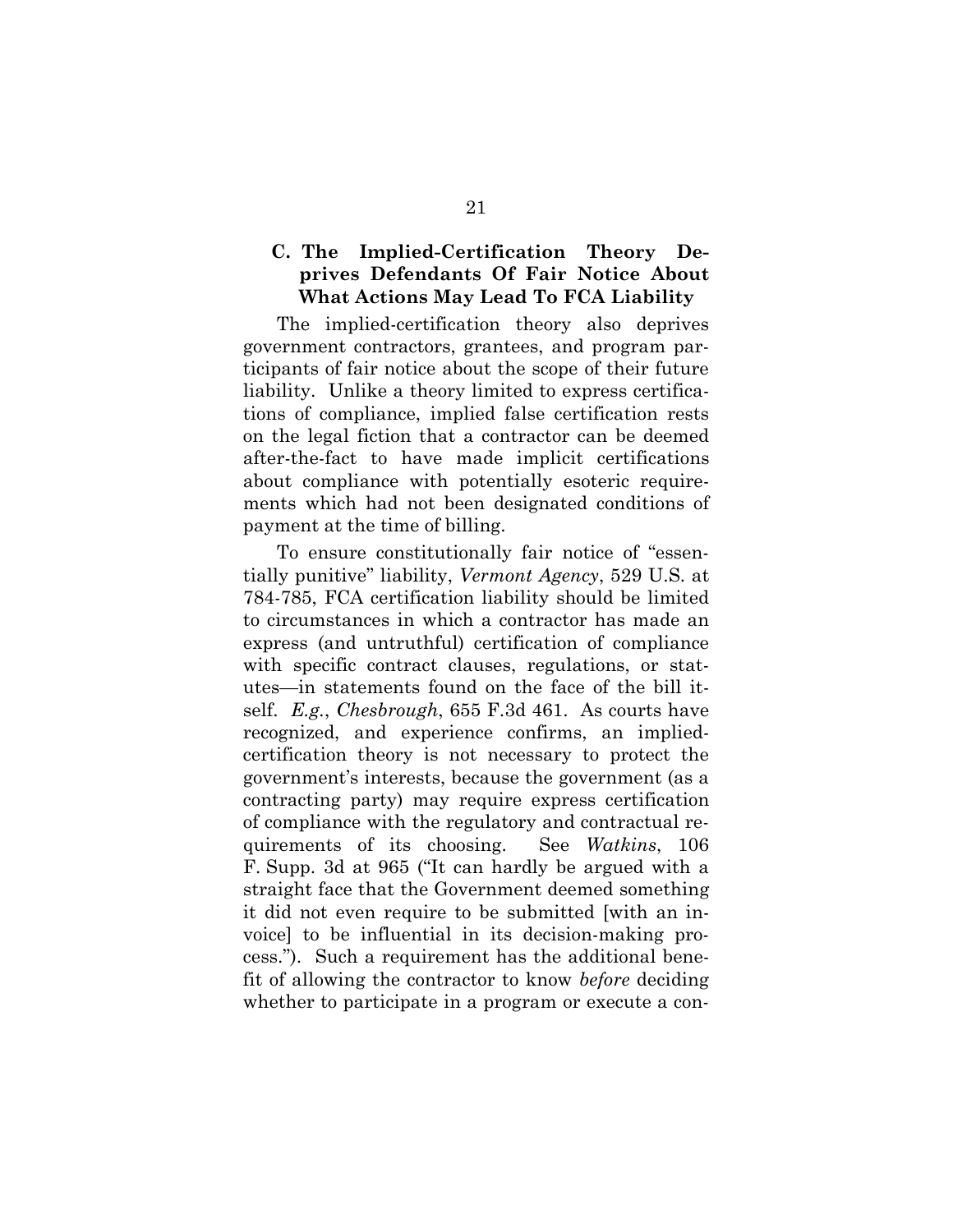tract what it will be required to certify at the time of billing.

Rather than relying on a contractor's actual statements, the implied-certification theory effectively puts words in a contractor's mouth, deeming it to have made assurances of compliance with particular regulatory or contractual provisions, even where a contractor has made no such express statement. This concern exists even if implied-certification liability is limited to provisions identified as an express condition of payment. Conditions of payment may be buried among hundreds or thousands of background regulatory terms that are incorporated *en masse* into a government contract. *E.g.*, 42 C.F.R. § 424.5(a).

The panel's broad theory of liability—which does not even require that a provision be expressly identified as a condition of payment—deprives defendants of due process of law and fair notice about which among many hundreds or thousands of contract provisions, rules, regulations, or program requirements might be deemed after the fact to be preconditions to payment. "'[A] statute which either forbids or requires the doing of an act in terms so vague that men of common intelligence must necessarily guess at its meaning and differ as to its application, violates the first essential of due process of law.'" *FCC* v. *Fox Television Stations, Inc*., 132 S. Ct. 2307, 2317 (2012) (quoting *Connally* v. *Gen. Constr. Co*., 269 U.S. 385, 391 (1926)) (alteration in original).

Implied-certification liability under the FCA flunks that basic test, because courts have not articulated, and *cannot* articulate, a workable principle to distinguish which terms, conditions, and obligations will be deemed after the fact to be conditions of pay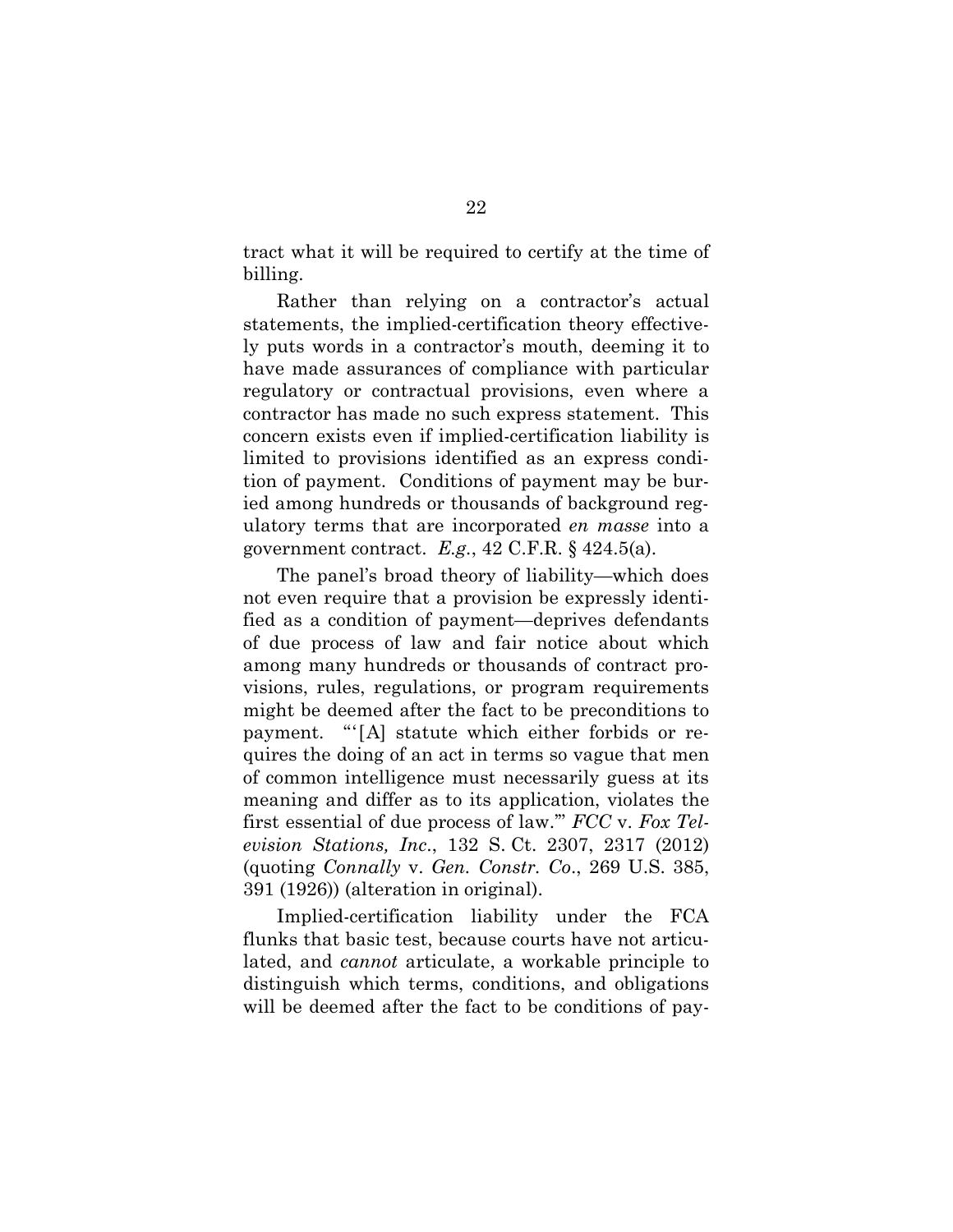ment, if they are not explicitly identified as such. Cf. *U.S. ex rel. Bidani* v. *Lewis*, 264 F. Supp. 2d 612, 615 (N.D. Ill. 2003) (relying on government statement of interest asserting that specific federal law "is a critical provision of the Medicare statute" and thus that "compliance with it is material to the government's treatment of claims for reimbursement," even without any such statement in the Medicare program itself); *U.S. ex rel. Thompson* v. *Columbia/HCA Healthcare Corp.*, 20 F. Supp. 2d 1017, 1046 (S.D. Tex. 1998) (relying on government's after-the-fact declaration that payment was conditioned on defendant's certification that the Medicare services identified in annual hospital cost reports complied with laws and regulations governing provision of healthcare services). Absent a legal standard based on something a defendant expressly certified, or to which it expressly agreed in advance, defendants are left to guess what conditions they may later be found to have "impliedly certified" compliance with by submitting a claim for payment.

Numerous commentators have recognized what the facts of these cases demonstrate: the impliedcertification theory is marred by a "high degree of uncertainty," Marcia G. Madsen, *False Claims Act: What Government Contractors Should Know About the Implied Certification Theory of Liability*, Government Contracts, 2011, at 481 (PLI Corporate & Sec., Mun. Law Practice, No. 28982), and "little predictability," Richard J. Webber, *Exploring the Outer Boundaries of False Claims Act Liability: Implied Certifications and Materiality*, 36 WTR Procurement Law 14, Winter 2001, at 14. In other words, businesses must either guess which requirements will later be deemed a condition of payment or assume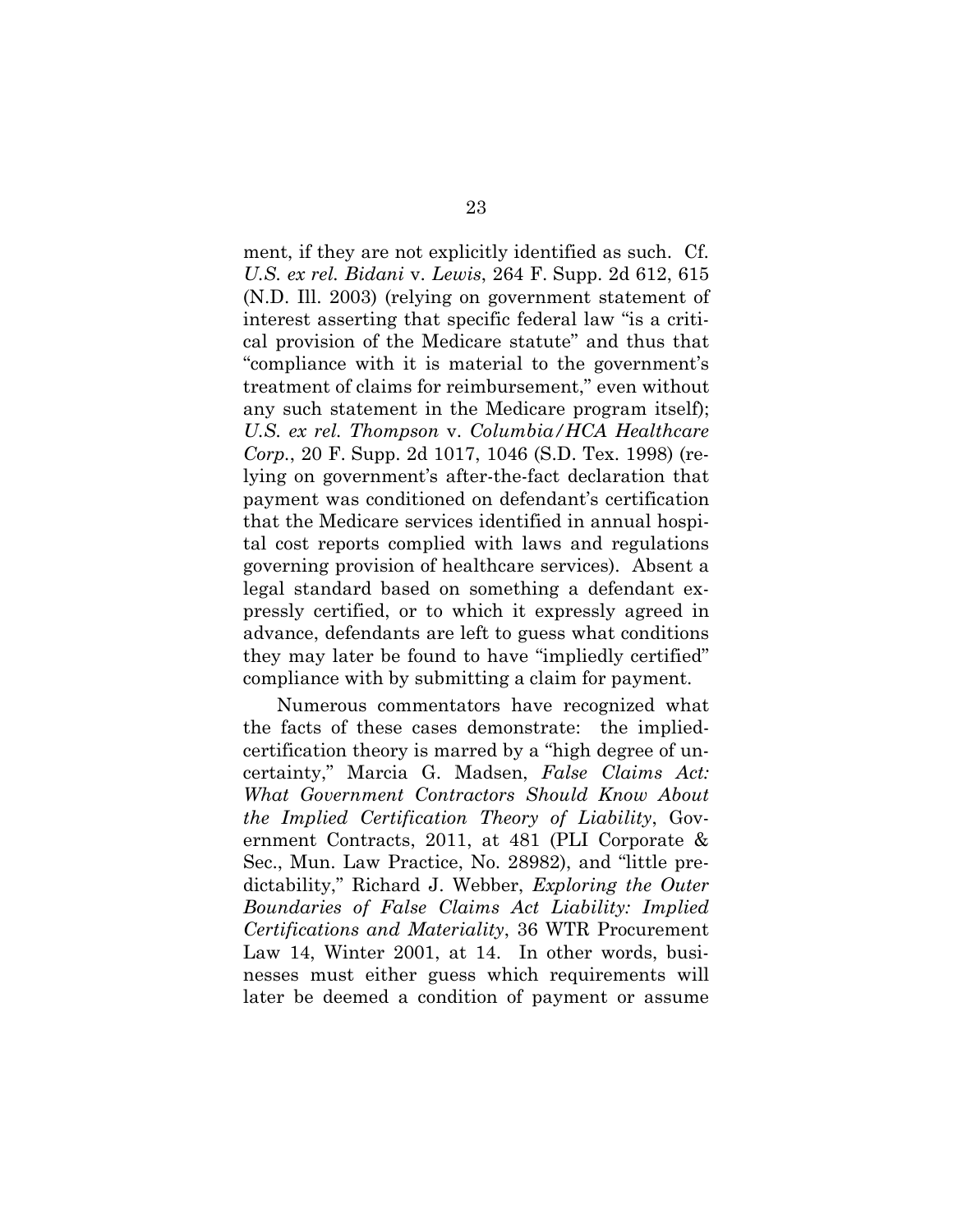that every one could support FCA liability. See Engstrom, *Private Enforcement's Pathways*, *supra*, 114 Colum. L. Rev. at 1935 n.68 (surveying literature concluding that "legal uncertainty" is likely to "induce overcompliance" by potential defendants "relative to the social optimum").

The implied-false-certification theory is at odds with the need for clear, predictable, and well-defined standards of liability, particularly given the "quasicriminal nature of FCA violations," *U.S. ex rel. Atkins* v. *McInteer*, 470 F.3d 1350, 1360 (11th Cir. 2006), involving treble damages, penalties, and the opprobrium of being deemed to have defrauded the government. See, *e.g.*, *Town of Concord* v. *Bos. Edison Co.*, 915 F.2d 17, 22 (1st Cir. 1990) (Breyer, C.J.) (legal rules "must be clear enough for lawyers to explain them to clients," "must be administratively workable," and "must be designed with the knowledge that firms ultimately act, not in precise conformity with the literal language of complex rules, but in reaction to what they see as the likely outcome of court proceedings"). Yet the decision here creates an unclear and unpredictable standard of liability under which companies cannot meaningfully ensure their compliance with the FCA or rationally assess the costs and risks of doing business with the government.

**D. The Implied-Certification Theory, Combined With Some Courts' Permissive Reading Of Rule 9(b), Could Effectively Immunize Complaints From Motions To Dismiss** 

The panel's implied-certification theory, combined with some recent decisions taking an undemanding approach to Rule 9(b)'s pleading requirements, pro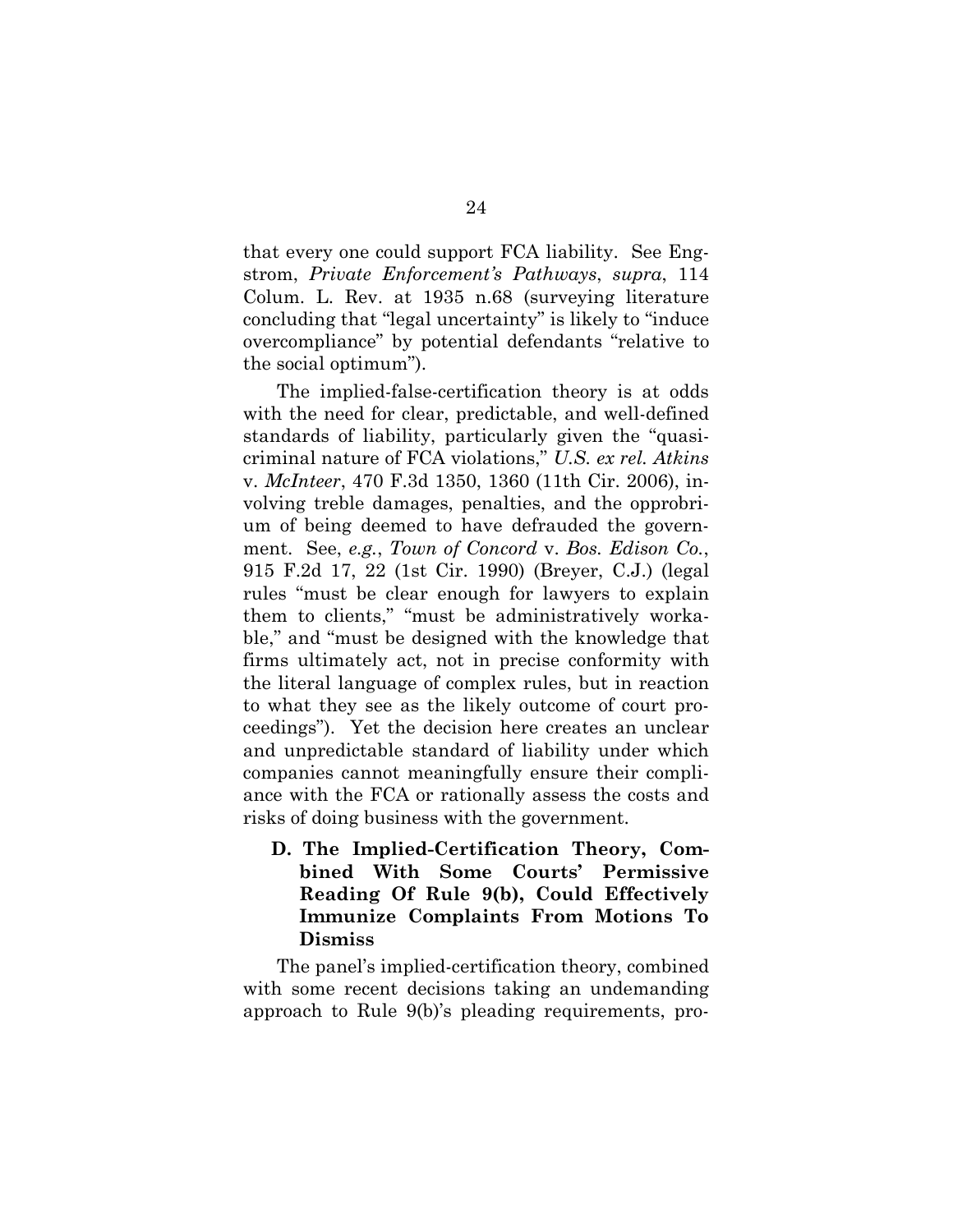vides plaintiffs a roadmap to frame even weak FCA claims in a manner sufficient to survive a motion to dismiss. It is often easy for a relator to allege that a defendant violated some contractual term, statute, or regulation, allege knowledge generally, and further allege that the provision in question was material even absent any explicit certification of compliance, or statement expressly identifying the provision as a condition of payment. Moreover, some courts have (improperly) construed Rule 9(b) to allow claims to survive a motion to dismiss without the kind of "identifying details" that Rule 9(b) requires for "common law or securities fraud claims." *E.g.*, *U.S. ex rel. Heath* v. *AT&T, Inc*., 791 F.3d 112, 125 (D.C. Cir. 2015), pet. for cert. filed, No. 15-363 (Sept. 21, 2015).

The notion that materiality adequately screens meritless cases from proceeding towards discovery is cold comfort to defendants, particularly in Circuits that have diluted Rule 9(b). See *Heath*, 791 F.3d at 125. Materiality under the FCA is defined as "a natural tendency to influence, or be capable of influencing, the payment or receipt of money or property." 31 U.S.C. § 3729(b)(4). That definition encompasses violations that might merely lead the government to adjust the *amount* of payment, not to treat an invoice as categorically ineligible for payment. Thus, even if this Court were to accept an implied-falsecertification theory, it should not hold that merely determining that a contractual or regulatory provision is material means a claim is "false" or "fraudulent." Moreover, because materiality often turns on questions of fact, defendants frequently will be forced to litigate FCA cases well past the pleading stage, incurring significant legal and discovery costs, and sub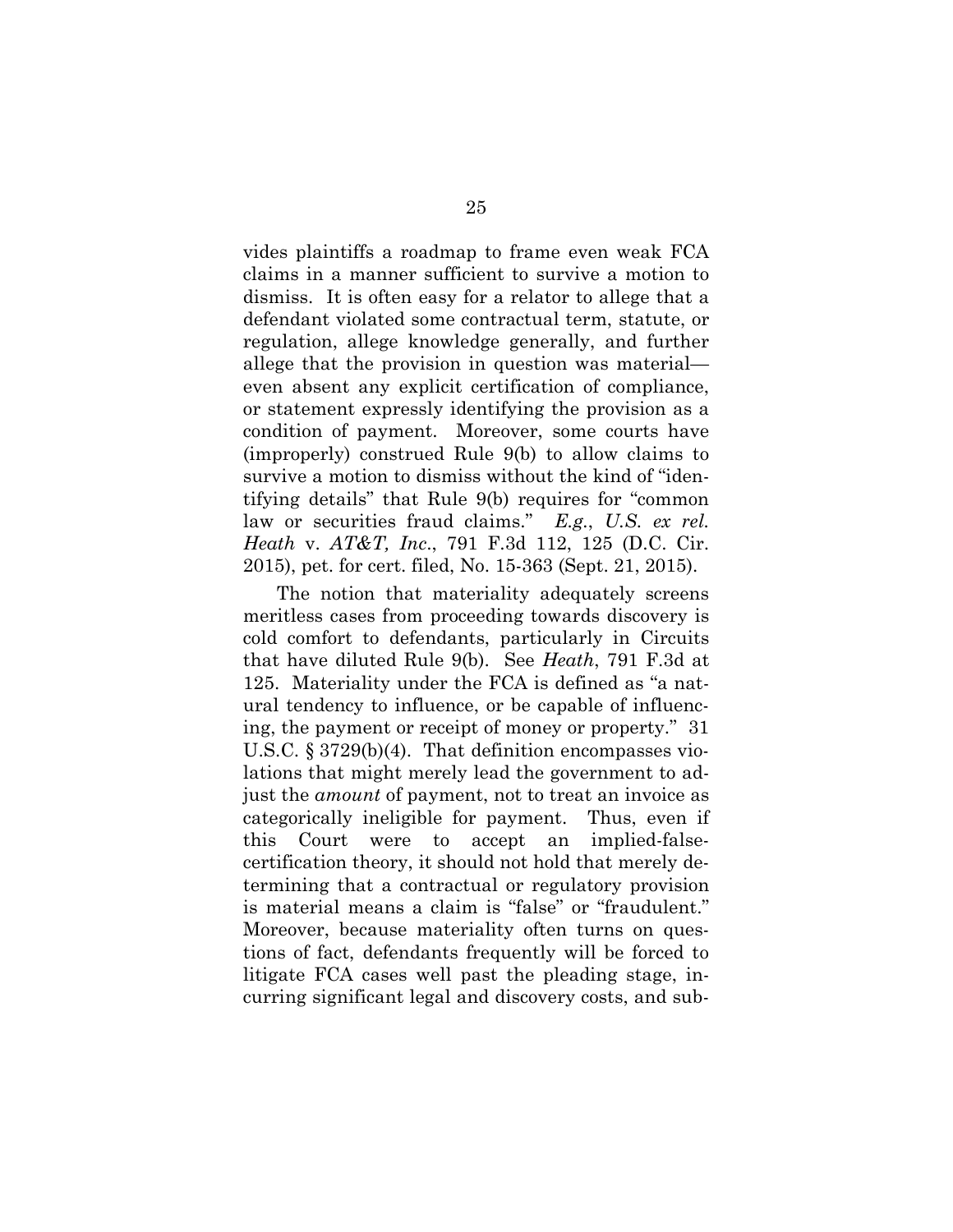jecting themselves to unpredictable, fact-intensive, *hindsight* judgments about materiality.

One recent case arising from the D.C. Circuit, which broadly accepted the implied-certification theory in *United States* v. *Science Applications Int'l Corp.*, 626 F.3d 1257, 1271 (2010) ("*SAIC*"), illustrates this point. In *United States* v. *Honeywell Int'l Inc.*, 798 F. Supp. 2d 12 (D.D.C. 2011), the government alleged that certain goods it purchased from the defendant failed to meet an industry standard five-year warranty. The complaint conceded that the contract did not explicitly condition payment on such a warranty, but alleged that the government "understood [the warranty] to be a condition of payment." *Id*. at 20. The court found that allegation, among others, sufficient to survive a motion to dismiss, even though "the government d[id] not state directly in its complaint that [the defendant] also understood such requirements to be conditions of payment." *Ibid*. The defendant had argued that the government had simply misconstrued the warranty; but in the court's view, that argument "raise[d] questions of fact that are more appropriately resolved after discovery closes." *Id*. at 21.

The interplay of implied certification and relaxed 9(b) standards could effectively eliminate the motion to dismiss as a mechanism for screening out unmeritorious claims, forcing some defendants to settle even spurious claims to avoid burdensome discovery and avoid even a small risk of treble damages and penalties. Not all defendants have the resolve and litigation budget of those in *Searle*, where the court summarily denied a motion to dismiss without any indication that it would later deem the relator's suit an abuse of the FCA. See *Searle*, 2015 WL 6691973, at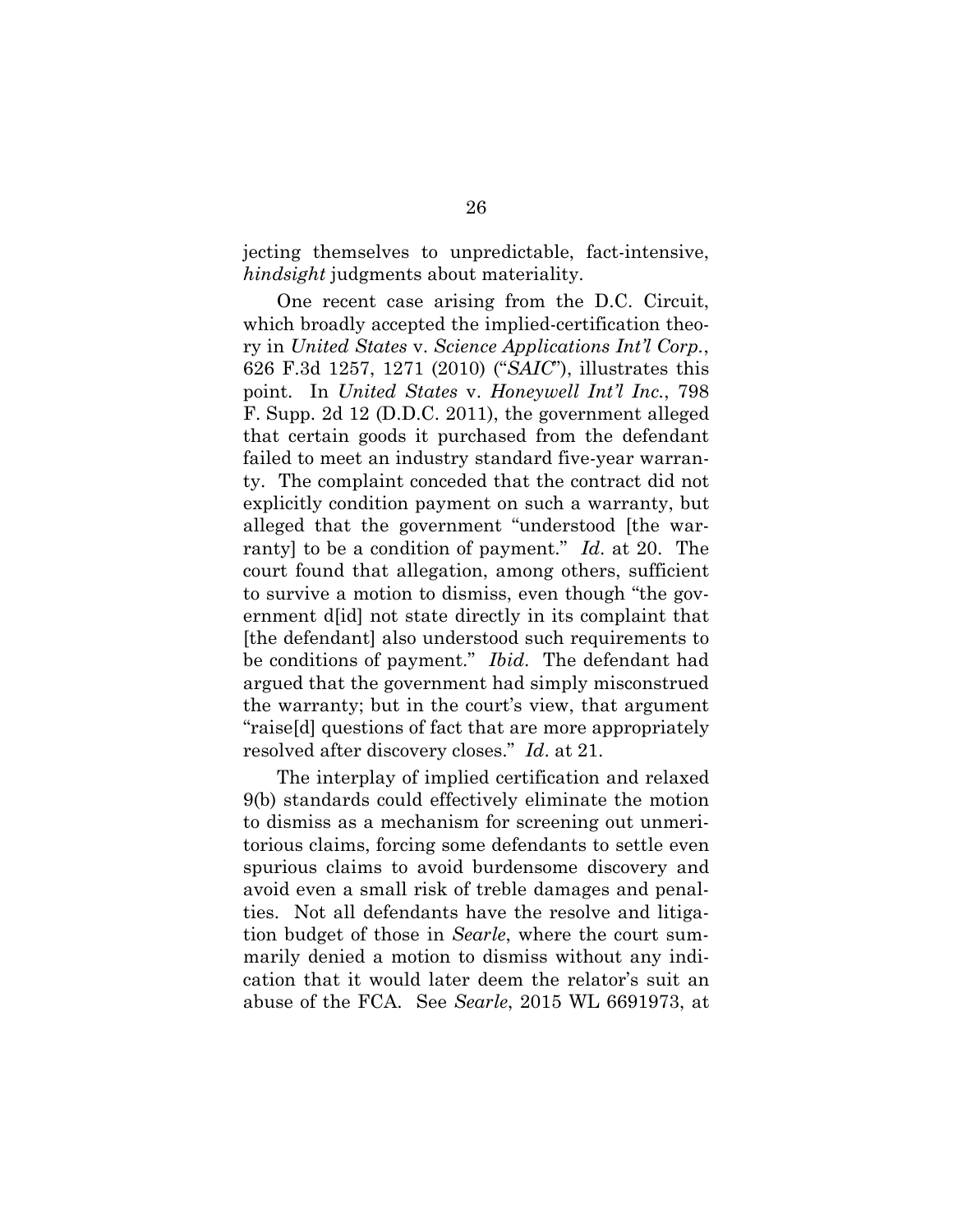\*9, \*12. Discovery costs alone in "complex litigation can be so steep as to coerce a settlement on terms favorable to the plaintiff even when his claim is very weak." *Smith* v. *Duffey*, 576 F.3d 336, 340 (7th Cir. 2009).

The pressure to settle even weak claims can be overwhelming in the face of potential treble damages. As one of the FCA's leading commentators observed, the statute's treble damages and penalty structure "places great pressure on defendants to settle even meritless suits." John T. Boese & Beth C. McClain, *Why* Thompson *Is Wrong: Misuse of the False Claims Act to Enforce the Anti-Kickback Act*, 51 Ala. L. Rev. 1, 18 (1999); accord Robert Salcido, *DOJ Must Reevaluate Use of False Claims Act in Medicare Disputes*, Wash. Legal Found. Legal Backgrounder 4 (Jan. 7, 2000), http://goo.gl/YyZTdS ("dirty little secret" of FCA litigation is that "given the civil penalty provision and the costs and risks associated with litigation, the rational move for [FCA defendants]  $***$  is to settle the action even if the [plaintiff's] likelihood of success is incredibly small"); see also *Int'l Data Bank, Ltd.* v. *Zepkin*, 812 F.2d 149, 153 (4th Cir. 1987) (treble damages provisions increase danger of defendants settling nuisance suits). Moreover, relators often aggressively measure damages (subject to trebling) as the *entire amount* billed or the entire value of a contract, arguing that every invoice a contractor submits while in alleged violation of a contractual or regulatory provision is "false"—a sharp departure from the traditional measure of the harm caused by alleged fraud. Compare *U.S. ex rel. Vosika* v. *Starkey Labs., Inc*., No. 01-cv-709, 2004 WL 2065127, at \*1 (D. Minn. Sept. 8, 2004) (alleged fail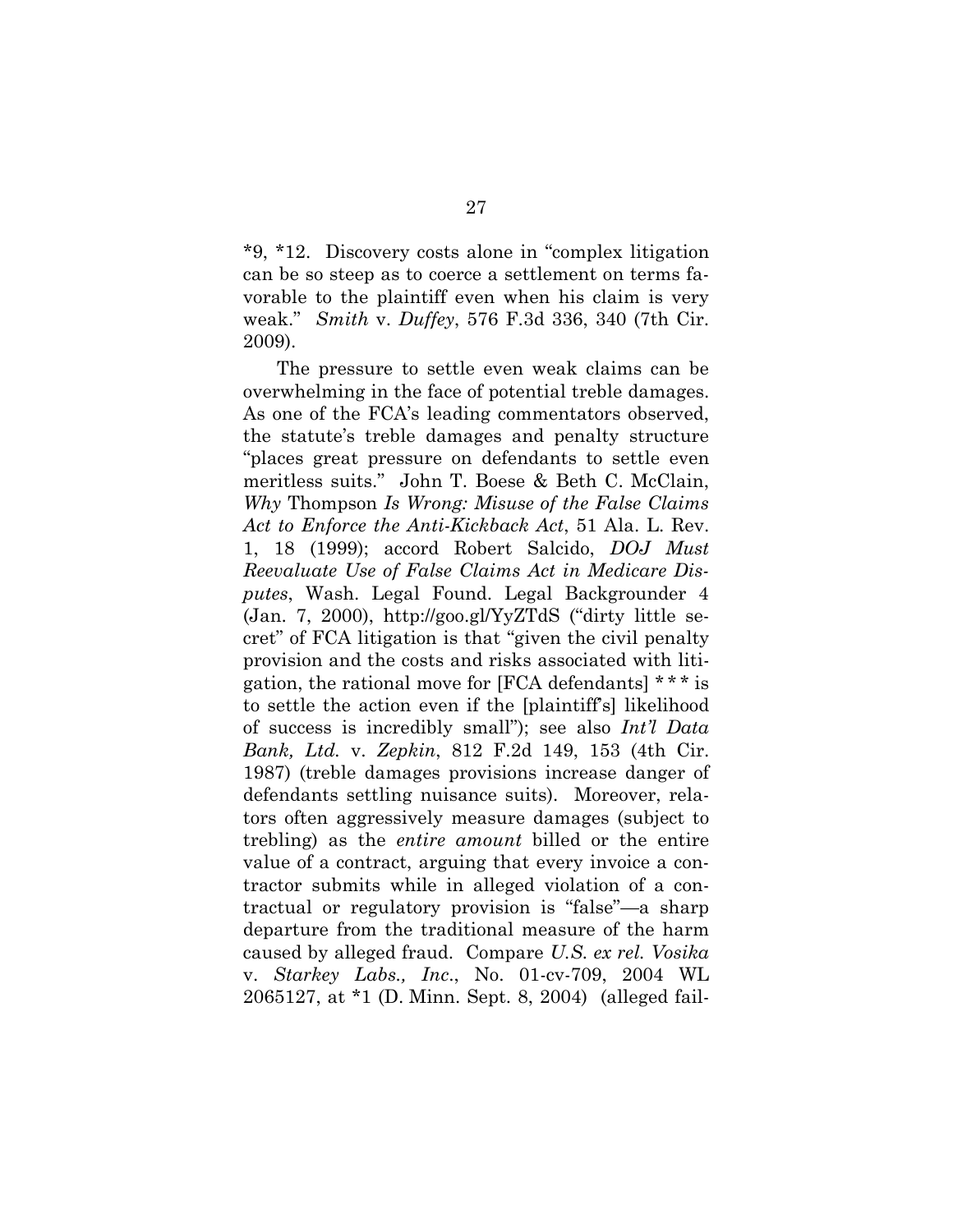ure to give price discount; seeking damages as "entire amount of each invoice submitted"), and *Tran*, 53 F. Supp. 3d at 122 (alleging that every invoice was a false claim), with *SAIC*, 626 F.3d at 1278-79 (adopting "benefit-of-the-bargain" test and rejecting damages theory based on entire value of "tainted" subcontracts). A finding of liability could further result in the contractor's suspension or debarment, which only increases the pressures to settle. See 2 C.F.R. § 180.800 ("[a] Federal agency may debar a person for \* \* \* [a] civil judgment for \* \* \* making false claims").

### **E. The Implied-Certification Theory Short-Circuits More Tailored Government Remedies**

Wholly apart from the blunt instrument of FCA treble damages and penalties, the government has a broad range of more tailored remedies to address concerns about performance or compliance with contractual or regulatory obligations, including simple refusal to pay (or reductions in payment), administrative remedies, breach of contract actions, suits under other fraud statutes such as the Anti-Kickback Act, and even criminal prosecution. The implied-falsecertification theory, however, distorts this remedial scheme in several ways.

As a general matter, it blurs the line between FCA and other remedies, by allowing relators to bootstrap FCA liability based on contractors' implicit certifications of compliance with background statutes or contractual obligations. The theory invites relators to short-circuit and displace the government's other, more calibrated remedies. As numerous courts have recognized, the FCA is not "a general 'enforcement device' for federal statutes, regulations, and con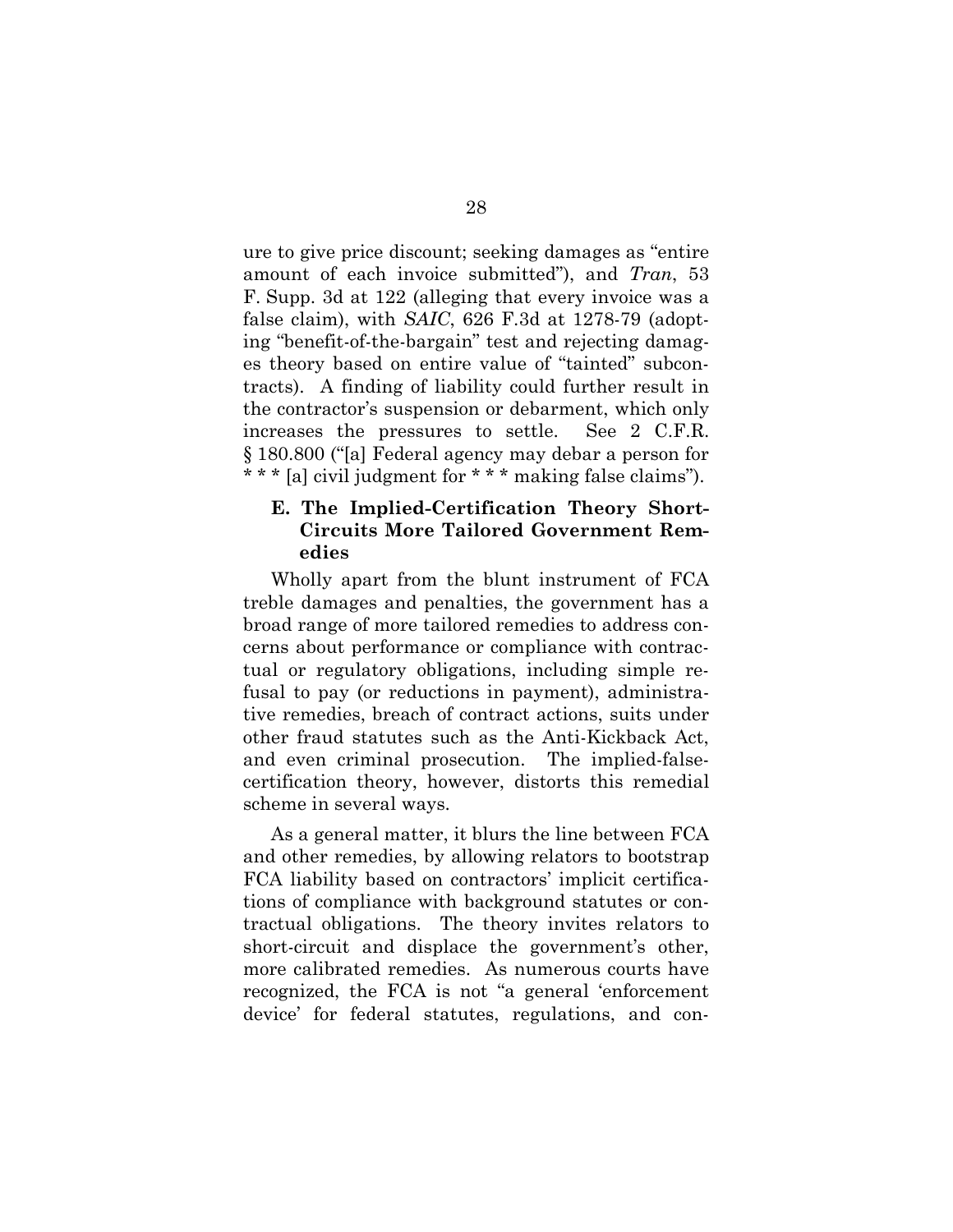tracts." *U.S. ex rel. Steury* v. *Cardinal Health, Inc*., 625 F.3d 262, 268 (5th Cir. 2010); accord *Mikes* v. *Straus*, 274 F.3d 687, 699 (2d Cir. 2001) (FCA "not designed for use as a blunt instrument to enforce compliance").

Even a brief discussion of the government's other available remedies shows that there is no reason to stretch the FCA to encompass implied-falsecertification liability. To begin with, the government has a broad range of administrative and practical remedies that can be employed without litigation. The government may, for instance, reject or adjust an invoice prior to payment. Indeed, this is how the government handles cost-reimbursement reasonableness review. Rejecting or adjusting an invoice does not necessarily indicate fraud or implicate the FCA. *See U.S. ex rel. Owens* v*. First Kuwaiti Gen. Trading and Contracting Co.*, 612 F.3d 724, 733 (4th Cir. 2010) (in granting summary judgment for defendant, observing that "[t]he fact that [the government] later revised some of the invoices downward is hardly dispositive \* \* \* \* [I]t is not surprising that there would be some billing disagreements, particularly in a project of this magnitude."). Yet the implied-falsecertification theory would sweep into the FCA scores of claims appropriately handled through the administrative process. More troubling still, it creates the prospect of FCA liability even when the government elects to rely on (or even *refrain from* pursuing) its administrative remedies.

Regulatory schemes often contain remedies tailored to the particular context. If the government has concerns about compliance with contractual or regulatory requirements, for instance, it can demand in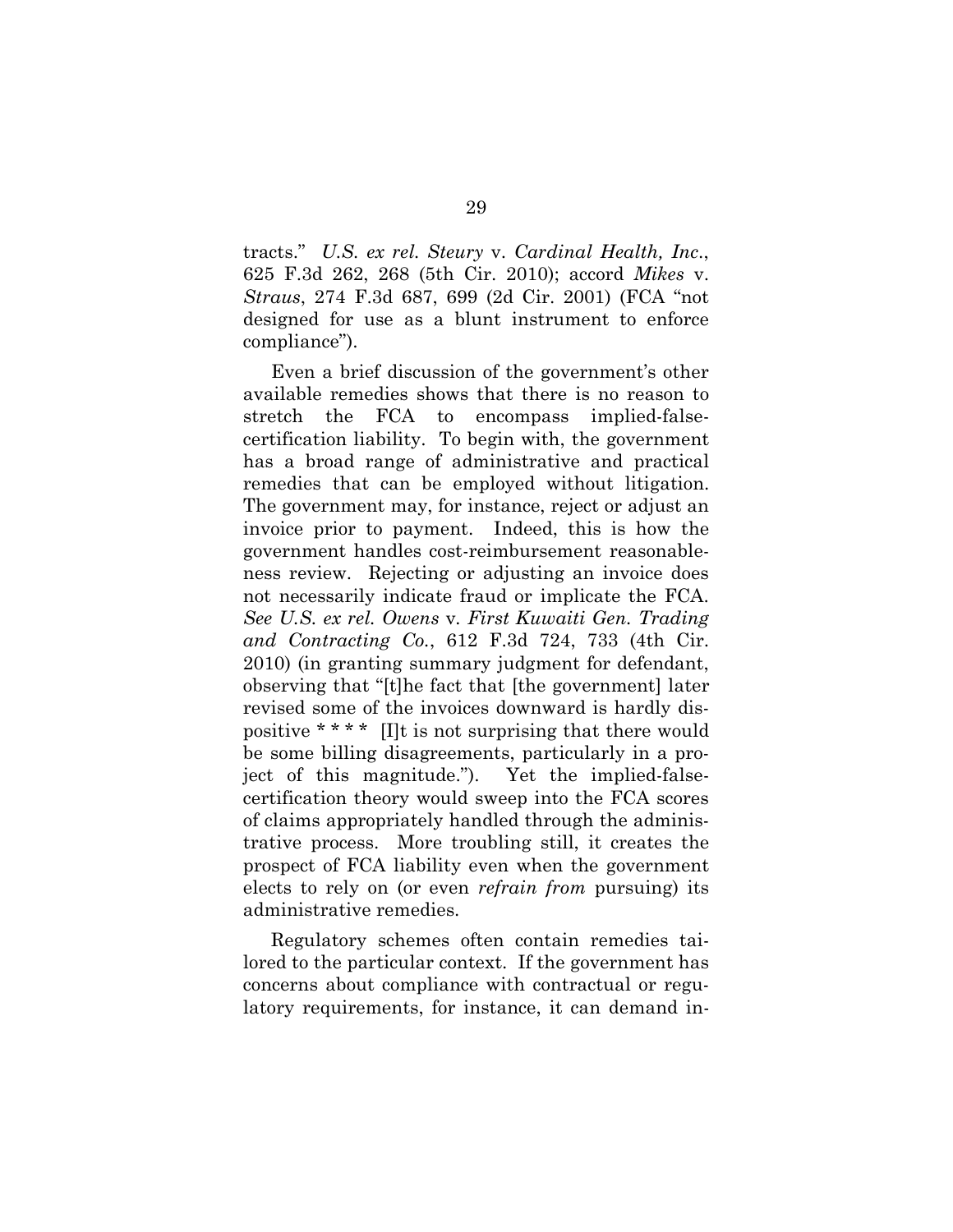formation, certification of compliance, exercise inspection rights, or order corrective measures. *E.g.,* 42 U.S.C.  $\S 1437f(0)(8)(C)$ -(G) (providing for regular inspections of public housing to ensure continued eligibility for subsidy). Through these approaches, the government has ample power to police noncompliance. There is no need to invite self-interested third parties to insert themselves into the process. *E.g.*, *Owens*, 612 F.3d at 733 ("A contractor's estimate of his workmanship may indeed differ in its particulars from that of the party that hired him. But the inspection process provides an opportunity for the parties to sort their differences out.").

The government can also issue notices of required corrective action to contractors or grantees, addressing the issue without resorting to extreme measures that could negatively affect continued performance, such as suing for treble damages. See, *e.g., Howard*, 14 F. Supp. 3d 982 (government issued Correction Action Requests upon discovering contractual noncompliance). By piggybacking an FCA lawsuit on the government's administrative remedies (or a decision not to pursue the same), a relator effectively nullifies the government's decision to *correct* errors, rather than penalize them with treble damages and severe civil penalties.

Because many government contractors are repeat players, the government also has the powerful "hammer" of choosing not to issue a new contract or to extend or renew existing contracts. In more serious cases, contractors may be subject to administrative penalties or even debarment, see 48 C.F.R. subpart 9.4, the threat of which serves as a powerful incentive to address the government's concerns.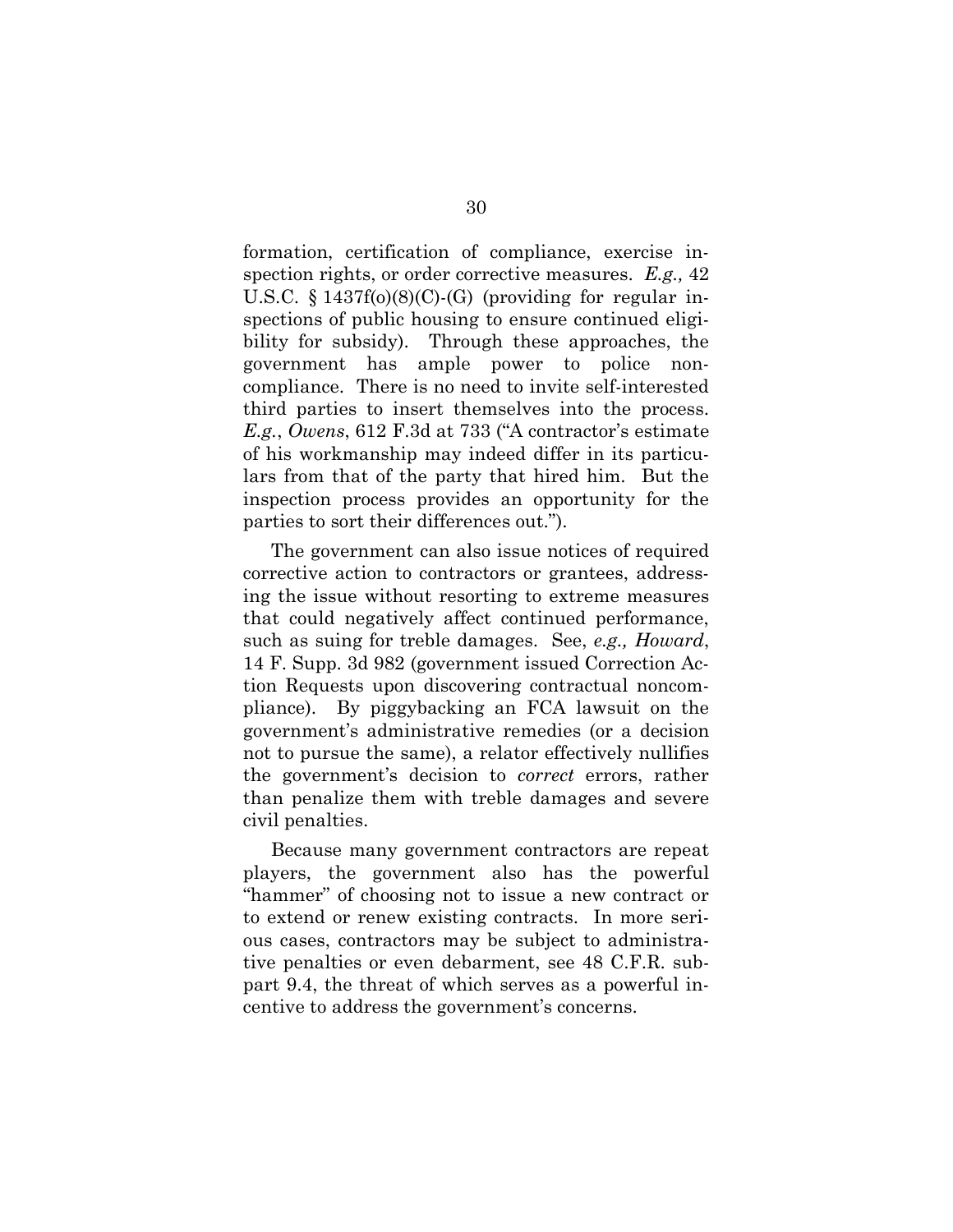If these remedies prove insufficient, the government may sue for breach of contract or other common-law remedies. Courts can craft relief appropriate to the particular claim and theory of liability. Notably, a claim for breach of contract can, in some circumstances, be based on the kind of implicit promise that underlies the implied-certification theory. See 23 Richard A. Lord, *Williston on Contracts* § 63:14 (4th ed. 2003).

In addition to offering legal standards and remedies more appropriately tailored to the contractual or regulatory context, these remedies all share another key characteristic: only the United States may assert them. There are sound reasons for this separation of remedies between mere noncompliance, on the one hand, and actual fraud, on the other. Among other things, the government often prefers to have work performed under a contract or benefit program, even if performance differs in some respects from what was originally contemplated. *E.g.,* 48 C.F.R. § 31.205-26(a) (authorizing contractor to bill for material costs of spoilage or defective work); see also *Howard*, 14 F. Supp. 3d at 1010 ("Lockheed was permitted to bill the Government for nonconforming tools as long as the costs incurred were reasonable."). The constant overhang of punitive FCA liability may chill performance that the government would affirmatively want.

In this context, the blunt threat of quasi-criminal FCA liability does not advance, and may hinder, the government's interests. Indeed, the only parties to benefit consistently from such suits are *relators*, whose alternative remedies are typically less attractive than the FCA's promise of a percentage of treble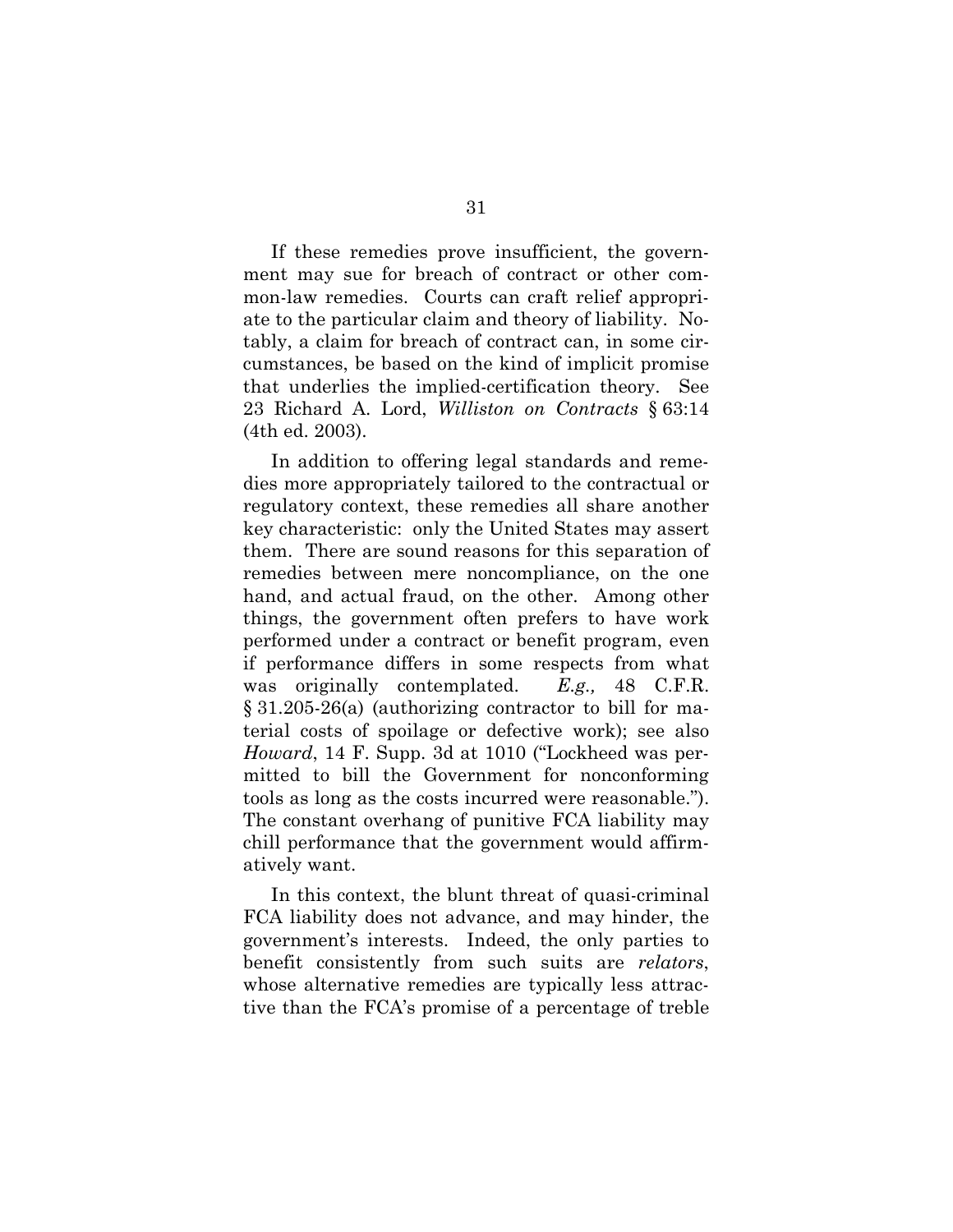damages. Thus, relators who otherwise might be relegated to traditional remedies such as suits for wrongful termination, products liability, or personal injury, have a powerful incentive to plead ever-morecreative theories of implied certification, even where the government itself elected to pursue, and was satisfied with, administrative or contractual remedies.

### **F. Accepting The Implied-Certification Theory Would Increase The Government's Costs**

The uncertainty and vast expansion of FCA liability that would result from accepting an impliedcertification theory would increase the costs of doing business for broad sectors of the U.S. economy—not only for contractors, grantees, and program participants, but also for the government, and ultimately the American taxpayer. FCA liability potentially affects any entity or person, public or private, that receives federal funds in various forms. See, *e.g.*, *Mikes*, 274 F.3d 687 (healthcare services); *U.S. ex rel. Steury* v. *Cardinal Health, Inc*., 735 F.3d 202 (5th Cir. 2013) (medical manufacturing); *U.S. ex rel. Lemmon* v. *Envirocare of Utah, Inc.*, 614 F.3d 1163 (10th Cir. 2010) (waste disposal); *SAIC*, 626 F.3d 1257 (consulting services); *Sanford-Brown*, 788 F.3d 696 (higher education); *U.S. ex rel. Shemesh* v. *CA, Inc.*, No. 09-cv-1600, 2015 WL 1446547 (D.D.C. Mar. 31, 2015) (software development); *U.S. ex rel. Bilotta*  v. *Novartis Pharm. Corp.*, 50 F. Supp. 3d 497 (S.D.N.Y. 2014) (pharmaceutical manufacturing); *United States* v. *Americus Mortg. Corp.*, No. 12-cv-02676, 2014 WL 4273884 (S.D. Tex. Aug. 29, 2014) (mortgage lending); *U.S. ex rel. McLain* v. *Fluor Enters., Inc.*, 60 F. Supp. 3d 705 (E.D. La. 2014) (disas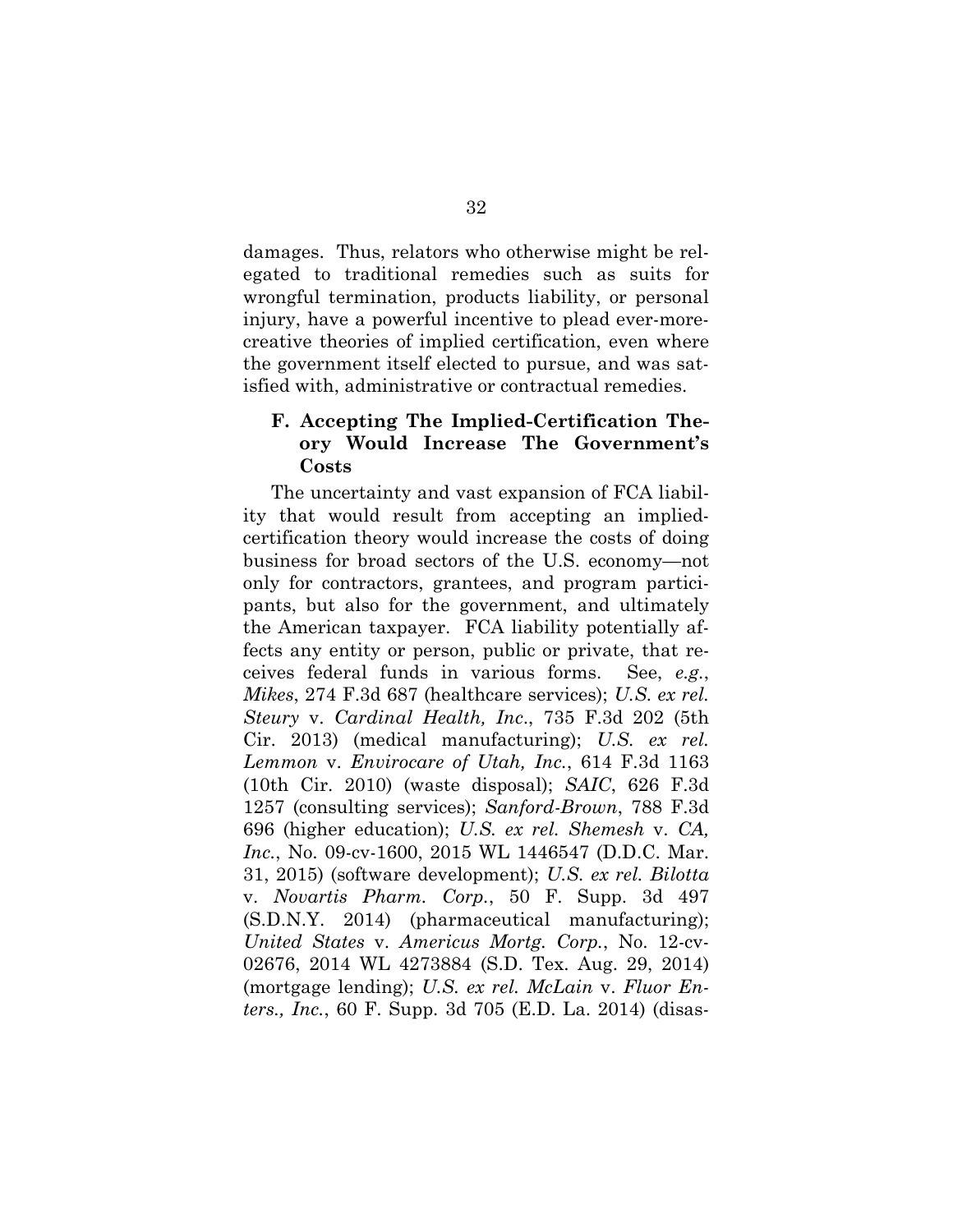ter relief construction services); *U.S. ex rel. Oliver* v. *Philip Morris USA, Inc.*, 101 F. Supp. 3d 111 (D.D.C. 2015), appeal argued (D.C. Cir. Jan. 15, 2016) (cigarette manufacturing); *In re Kellogg Brown & Root, Inc.*, 756 F.3d 754 (D.C. Cir. 2014) (defense support services), cert. denied, 135 S. Ct. 1163 (2015); *U.S. ex rel. Landis v. Tailwind Sports Corp.*, 51 F. Supp. 3d 9 (D.D.C. 2014) (athletic sponsorship); *U.S. ex rel. Koch*  v. *Koch Indus., Inc.*, 57 F. Supp. 2d 1122 (N.D. Okla. 1999) (crude oil purchasing); *U.S. ex rel. Anti-Discrimination Ctr. of Metro N.Y., Inc.* v. *Westchester Cnty.*, 712 F.3d 761 (2d Cir. 2013) (low-income housing); *U.S. ex rel. Bias* v. *Tangipahoa Parish Sch. Bd.*, 86 F. Supp. 3d 535 (E.D. La. 2015) (public school Junior ROTC program); *U.S. ex rel. Pritzker* v. *Sodexho, Inc.*, 364 F. App'x 787 (3d Cir.), (public school lunch services), cert. denied, 562 U.S. 838 (2010); *Grand Union Co.* v. *United States*, 696 F.2d 888 (11th Cir. 1983) (food stamp program).

Threatening treble damages and penalties against such a broad range of contractors, grantees, and program participants will have a real, and predictable, chilling effect. Fear of implied-certification liability may lead contractors to shy away from bidding on federal contracts, or cause them to raise prices to account for the inevitable costs of defending even nonmeritorious suits. Cf. *Tozer* v. *LTV Corp.*, 792 F.2d 403, 407 (4th Cir. 1986) ("Without the [governmentcontractor] defense [to design-defect claims], military contractors would be discouraged from bidding on essential military projects." (internal quotation marks omitted)). Doctors have exited Medicare in droves, due in part to concerns about "fraud" liability based on an auditor's subjective assessment of "deviations"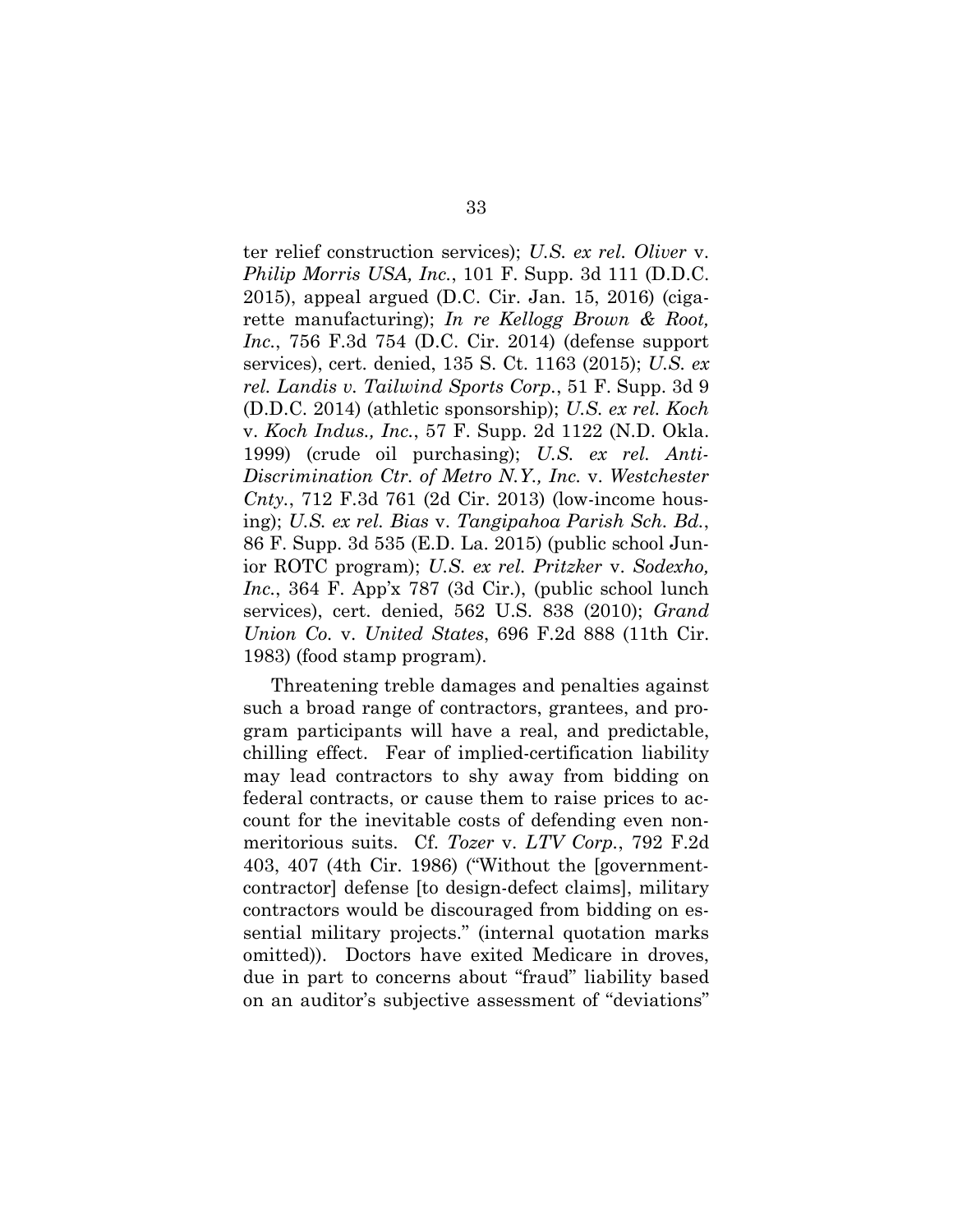from program requirements. See David Hogberg, *The Next Exodus: Primary-Care Physicians and Medicare*, Nat'l Policy Analysis (Aug. 2012), http://goo.gl/9uLxe. Another recent article cautions about the risk of FCA liability due to forthcoming cyber-protection guidance from the federal government. See Brian D. Miller, *The Hidden Cybersecurity Risk for Federal Contractors*, FCW (Jan. 12, 2016), https://goo.gl/bbHIZA. Given the ever-tightening nature of the regulations and breadth of the implied-certification theory, the article warns, "[i]t could be almost reckless for a firm to agree" to provide cyber security that meets "all" of the cyber protection requirements. "The dilemma for the contractor," the article explained, "is whether to agree [to such compliance], while uncertain, or to forgo the chance to bid," given the risk of "contractor gotchas" and overzealous enforcement through implied-certification suits. *Ibid*.

The skyrocketing number of FCA lawsuits in recent years underscores the need to reject (or at least constrain) the implied-certification theory. Since the 1986 amendments to the FCA, an "army of whistleblowers, consultants, and, of course, lawyers" have been released onto the landscape of American business. 1 John T. Boese, *Civil False Claims and* Qui Tam *Actions*, at xxi (4th ed. 2011) ; see also Peter Loftus, *Invoking Anti-Fraud Law, Louisiana Doctor Gets Rich*, Wall Street J., July 24, 2014 (discussing recent growth in *qui tam* suits, including by "serial whistleblower[s]"). In the last few years alone, the number of *qui tam* actions increased from roughly 400 per year to nearly double that figure—700 in each of 2013 and 2014 and over 630 in 2015. U.S. Dep't of Justice, *Fraud Statistics—Overview: Oct. 1,*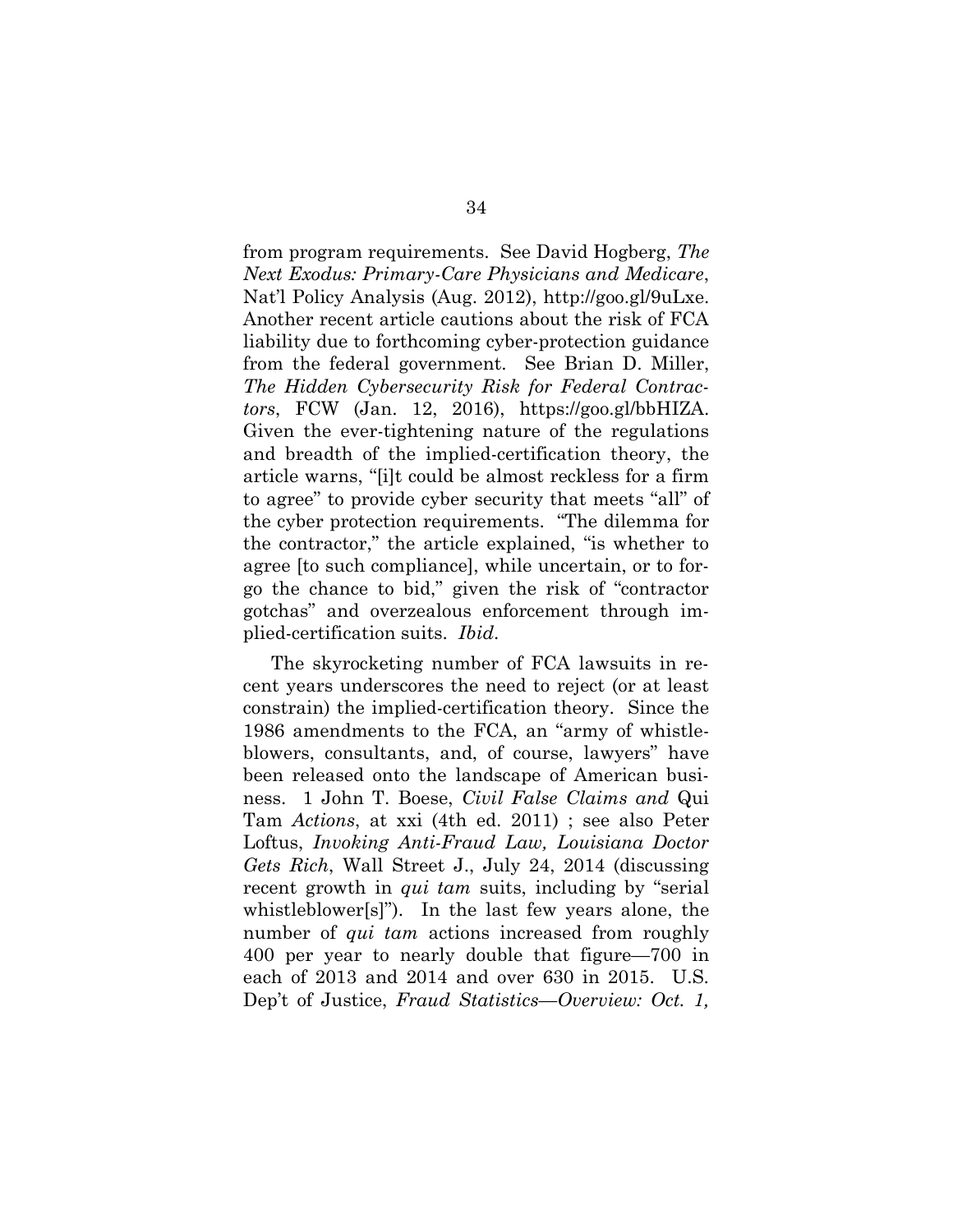*1987–Sept. 30, 2015*, at 1-2 (2015) ("*Fraud Statistics*"), https://goo.gl/bbHIZA. At least some of this uptick likely follows from several important jurisdictions accepting the implied-false-certification theory, including the Fourth and D.C. Circuits, in which most government and defense contractors are subject to suit. Historically, *qui tam* actions in which the government declined to intervene have accounted for a tiny percentage (less than 5%) of total FCA monetary settlements and judgments. *Ibid*. <sup>5</sup> The panel's expansive conception of implied-false-certification FCA liability encourages relators to seek large settlements from defendants, given the ease with which they can allege a violation of contractual or regulatory obligation. And because such claims are difficult to resolve on the pleadings, contractors may have little choice but to settle even weak claims rather than endure discovery in the face of potentially crippling treble damages.

\* \* \*

This Court should reject outright the impliedfalse-certification theory of liability, not only because it lacks sound footing in the text, structure, or pur-

<sup>&</sup>lt;sup>5</sup> In 2015, the percentage of recoveries attributable to nonintervened cases increased materially. *Fraud Statistics, supra* However, that increase appears to be due, in significant part, to a small number of large settlements, including a single settlement greater than the total *qui tam* recoveries for the preceding *four years*. *E.g.*, Press Release, U.S. Dep't of Justice, Office of Public Affairs, *DaVita to Pay \$450 Million to Resolve Allegations That it Sought Reimbursement for Unnecessary Drug Wastage* (June 24, 2015), http://goo.gl/vxQytz. Over the long term, historical data suggests that non-intervened *qui tam* suits serve primarily to inflict large litigation costs on defendants, not to protect the public fisc.